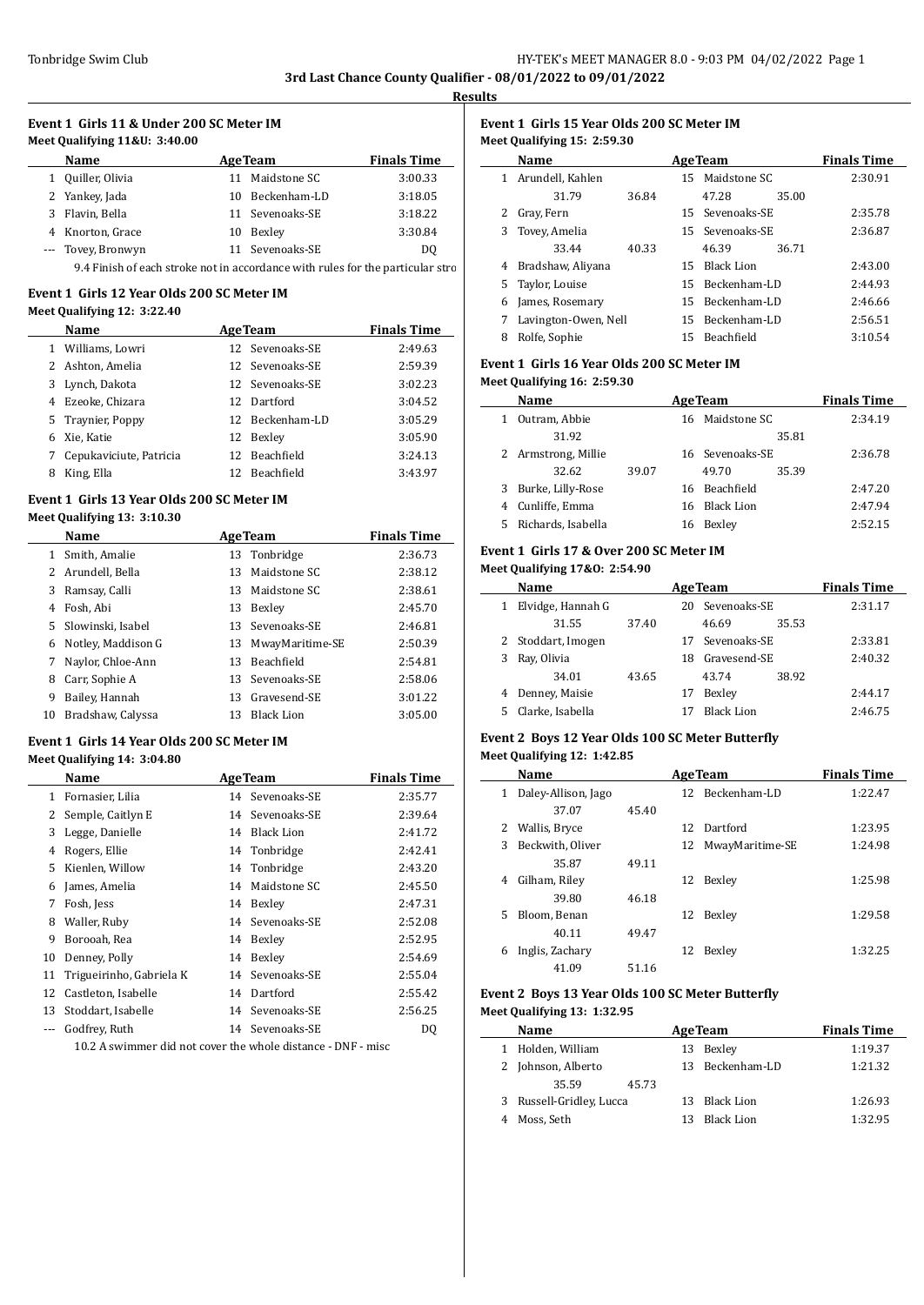# Tonbridge Swim Club HY-TEK's MEET MANAGER 8.0 - 9:03 PM 04/02/2022 Page 2 **3rd Last Chance County Qualifier - 08/01/2022 to 09/01/2022**

**Results**

 $\frac{1}{2}$ 

 $\overline{\phantom{0}}$ 

# **(Event 2 Boys 13 Year Olds 100 SC Meter Butterfly)**

|                      | Name                                             | <b>AgeTeam</b> |  |                 | <b>Finals Time</b> |  |  |  |  |  |
|----------------------|--------------------------------------------------|----------------|--|-----------------|--------------------|--|--|--|--|--|
| Limer, Jackson<br>5. |                                                  | 13 Black Lion  |  |                 | 1:34.30            |  |  |  |  |  |
|                      | 43.27                                            | 51.03          |  |                 |                    |  |  |  |  |  |
|                      | Event 2 Boys 14 Year Olds 100 SC Meter Butterfly |                |  |                 |                    |  |  |  |  |  |
|                      | Meet Qualifying 14: 1:25.80                      |                |  |                 |                    |  |  |  |  |  |
|                      | Name                                             |                |  | <b>AgeTeam</b>  | <b>Finals Time</b> |  |  |  |  |  |
|                      | Ntiamoah, Kal-El                                 |                |  | 14 Beckenham-LD | 1:04.63            |  |  |  |  |  |
|                      | 29.97                                            | 34.66          |  |                 |                    |  |  |  |  |  |
|                      | Li, Xian Ming                                    |                |  | 14 Tonbridge    | 1:09.88            |  |  |  |  |  |

3 Argirov, Boris 14 Sevenoaks-SE 1:19.34

# **Event 2 Boys 15 Year Olds 100 SC Meter Butterfly Meet Qualifying 15: 1:20.85**

32.31 37.57

37.93 41.41

|               | Name                 |       |    | <b>AgeTeam</b>  | <b>Finals Time</b> |
|---------------|----------------------|-------|----|-----------------|--------------------|
| $\mathbf{1}$  | Duan, Chengze        |       |    | 15 Sevenoaks-SE | 1:01.32            |
|               | 28.48                | 32.84 |    |                 |                    |
| $\mathcal{L}$ | Cowley Antelo, Ruben |       |    | 15 Tonbridge    | 1:03.64            |
|               | 29.54                | 34.10 |    |                 |                    |
| 3             | Alli, Demi           |       |    | 15 Sevenoaks-SE | 1:05.22            |
|               | 29.80                | 35.42 |    |                 |                    |
| 4             | Pass, Jack C         |       |    | 15 Sevenoaks-SE | 1:05.36            |
|               | 30.45                | 34.91 |    |                 |                    |
| 5             | Gilham, Finley       |       | 15 | Bexley          | 1:05.47            |
|               | 30.97                | 34.50 |    |                 |                    |
| 6             | Wise, Jack           |       |    | 15 Dartford     | 1:07.41            |
|               | 31.35                | 36.06 |    |                 |                    |
| 7             | Isaacs, Harri        |       | 15 | MwayMaritime-SE | 1:09.88            |
|               | 31.68                | 38.20 |    |                 |                    |
| 8             | Poynter, Toby        |       | 15 | MwayMaritime-SE | 1:18.94            |
|               | 36.49                | 42.45 |    |                 |                    |
| 9             | Hopkins, Haidn       |       | 15 | Beachfield      | 1:21.51            |
|               | 37.68                | 43.83 |    |                 |                    |

### **Event 2 Boys 16 Year Olds 100 SC Meter Butterfly Meet Qualifying 16: 1:18.10**

|   | Name               |       |    | <b>AgeTeam</b>  | <b>Finals Time</b> |
|---|--------------------|-------|----|-----------------|--------------------|
| 1 | Diney, Bryan       |       | 16 | Bexley          | 1:04.44            |
|   | 28.71              | 35.73 |    |                 |                    |
| 2 | Martin-Young, Sam  |       |    | 16 Sevenoaks-SE | 1:04.79            |
|   | 30.11              | 34.68 |    |                 |                    |
| 3 | Martin, Harrison   |       |    | 16 Gravesend-SE | 1:06.23            |
|   | 30.46              | 35.77 |    |                 |                    |
| 4 | Watson, Benjamin   |       | 16 | Sevenoaks-SE    | 1:06.74            |
|   | 30.91              | 35.83 |    |                 |                    |
| 5 | Behrens, Oscar     |       | 16 | Maidstone SC    | 1:07.59            |
|   | 30.81              | 36.78 |    |                 |                    |
| 6 | Nikolic, Alexander |       | 16 | Dartford        | 1:13.72            |
|   | 33.10              | 40.62 |    |                 |                    |

# **Event 2 Boys 17 & Over 100 SC Meter Butterfly Meet Qualifying 17&O: 1:11.50**

| <b>Name</b>    | <b>AgeTeam</b> | <b>Finals Time</b> |
|----------------|----------------|--------------------|
| 1 Wise, George | 19 Dartford    | 1:00.20            |
| 28.21          | 31.99          |                    |

| 2 | Kapatos, Apostolos   |       | 17 | Dartford          | 1:02.30 |
|---|----------------------|-------|----|-------------------|---------|
|   | 27.88                | 34.42 |    |                   |         |
| 3 | Mitrofanenko. Nikita |       | 17 | <b>Black Lion</b> | 1:02.87 |
|   | 28.70                | 34.17 |    |                   |         |
| 4 | Jayasinghe, Dillon   |       | 18 | Bexley            | 1:03.84 |
|   | 29.44                | 34.40 |    |                   |         |
| 5 | Angell, James        |       | 20 | Dartford          | 1:04.57 |
|   | 29.41                | 35.16 |    |                   |         |
| 6 | Morse, Oliver        |       | 18 | Bexley            | 1:04.66 |
|   | 29.92                | 34.74 |    |                   |         |
| 7 | Hicks, Tom           |       | 17 | Maidstone SC      | 1:06.92 |
|   | 30.94                | 35.98 |    |                   |         |

# **Event 3 Girls 11 & Under 50 SC Meter Butterfly Meet Qualifying 11&U: 46.20**

|                                                                           | Name                                                                         |    | <b>AgeTeam</b>    | <b>Finals Time</b> |  |  |  |
|---------------------------------------------------------------------------|------------------------------------------------------------------------------|----|-------------------|--------------------|--|--|--|
| 1                                                                         | Evans, Jessica                                                               |    | 11 Tonbridge      | 37.93              |  |  |  |
| 2                                                                         | Fornasier, Evelyn                                                            |    | 11 Sevenoaks-SE   | 38.85              |  |  |  |
| 3                                                                         | Yankey, Jada                                                                 | 10 | Beckenham-LD      | 39.42              |  |  |  |
| 4                                                                         | White, Elena                                                                 | 11 | Beckenham-LD      | 39.53              |  |  |  |
| 5.                                                                        | Yankey, Rihanna                                                              | 11 | Beckenham-LD      | 40.39              |  |  |  |
| 6                                                                         | Elvidge, Julia R                                                             |    | 11 Sevenoaks-SE   | 41.39              |  |  |  |
| 7                                                                         | Tse, Cheryl                                                                  |    | 11 Tonbridge      | 42.20              |  |  |  |
| 8                                                                         | Bourner, Lola                                                                | 11 | <b>Black Lion</b> | 42.67              |  |  |  |
| 9                                                                         | Flavin, Bella                                                                |    | 11 Sevenoaks-SE   | 43.43              |  |  |  |
| 10                                                                        | Soares, Rosie                                                                | 10 | MwayMaritime-SE   | 44.32              |  |  |  |
| 11                                                                        | Tovey, Bronwyn                                                               |    | 11 Sevenoaks-SE   | 45.09              |  |  |  |
| 12                                                                        | Hopper, Dottie                                                               | 11 | Beachfield        | 49.28              |  |  |  |
|                                                                           | Barrett, Xanthe                                                              | 10 | Gravesend-SE      | D <sub>0</sub>     |  |  |  |
| 8.3 Movements of the legs not simultaneous or alternating movement of leg |                                                                              |    |                   |                    |  |  |  |
|                                                                           | Ward, Abigail                                                                |    | 10 Gravesend-SE   | D <sub>0</sub>     |  |  |  |
|                                                                           | 8.4 Did not touch at turn or finish with both hands or touch not simultaneor |    |                   |                    |  |  |  |

# **Event 3 Girls 12 Year Olds 50 SC Meter Butterfly**

|  | <b>Meet Qualifying 12: 42.90</b> |  |  |
|--|----------------------------------|--|--|
|  |                                  |  |  |

|    | Name                    |    | <b>AgeTeam</b>    | <b>Finals Time</b> |  |
|----|-------------------------|----|-------------------|--------------------|--|
| 1  | Post, Ellie             | 12 | <b>Black Lion</b> | 35.03              |  |
| 2  | Lynch, Dakota           | 12 | Sevenoaks-SE      | 35.53              |  |
| 3  | Xie, Katie              | 12 | Bexley            | 36.44              |  |
| 4  | Hollands, Ella          | 12 | Tonbridge         | 37.45              |  |
| 5  | Ezeoke, Chizara         | 12 | Dartford          | 38.50              |  |
| 6  | Hampshire, Abigail      | 12 | Beckenham-LD      | 38.96              |  |
| 7  | Warden, Sophie          | 12 | Maidstone SC      | 39.16              |  |
| 8  | Abbott, Amelia          | 12 | Gravesend-SE      | 39.26              |  |
| 9  | Bowra, Lola             | 12 | <b>Black Lion</b> | 39.40              |  |
| 10 | Cooley, Olivia          | 12 | Maidstone SC      | 40.13              |  |
| 11 | Smith, Amelie           | 12 | Gravesend-SE      | 40.67              |  |
| 12 | Hildebrandt, Sophia     | 12 | Tonbridge         | 42.79              |  |
| 13 | Cepukaviciute, Patricia | 12 | Beachfield        | 43.78              |  |
| 14 | King, Ella              | 12 | Beachfield        | 49.80              |  |

# **Event 3 Girls 13 Year Olds 50 SC Meter Butterfly Meet Qualifying 13: 40.43**

|   | Name              | <b>AgeTeam</b> |                 | <b>Finals Time</b> |
|---|-------------------|----------------|-----------------|--------------------|
|   | 1 Deller, Lilly   |                | 13 Dartford     | 31.68              |
|   | 2 Arundell, Bella |                | 13 Maidstone SC | 32.55              |
| 3 | Neal. Cara P      |                | 13 Sevenoaks-SE | 33.57              |
|   | 4 Ademefun, Derin |                | 13 Maidstone SC | 33.81              |
| 5 | Pashley, Morgan   |                | 13 Maidstone SC | 34.25              |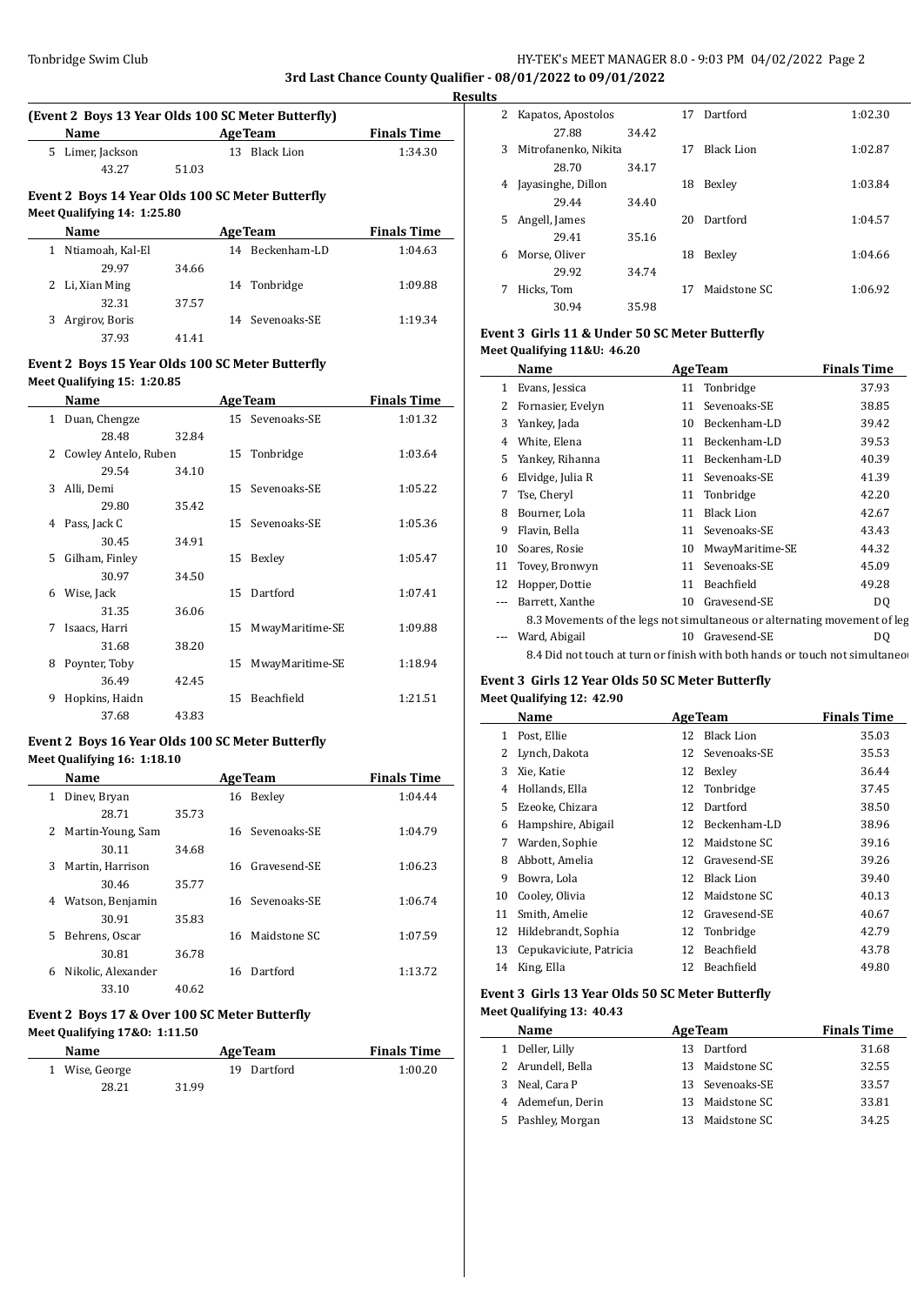# Tonbridge Swim Club **HY-TEK's MEET MANAGER 8.0 - 9:03 PM 04/02/2022** Page 3 **3rd Last Chance County Qualifier - 08/01/2022 to 09/01/2022**

**Results**

 $\overline{\phantom{a}}$ 

 $\overline{\phantom{a}}$ 

 $\overline{a}$ 

 $\frac{1}{2}$ 

# **(Event 3 Girls 13 Year Olds 50 SC Meter Butterfly)**

|    | Name              | <b>AgeTeam</b> |                   | <b>Finals Time</b> |
|----|-------------------|----------------|-------------------|--------------------|
| 6  | Slowinski, Isabel |                | 13 Sevenoaks-SE   | 34.41              |
| 7  | Czapla, Julia     | 13             | Dartford          | 34.69              |
| 8  | Majewska, Eryka   | 13             | Maidstone SC      | 35.02              |
| 9  | Crook, Tabitha    | 13             | Gravesend-SE      | 35.15              |
| 10 | Knox, Yumi        |                | 13 Tonbridge      | 35.73              |
| 11 | Carr, Sophie A    | 13             | Sevenoaks-SE      | 35.82              |
| 12 | Muszalska, Nicola | 13             | Gravesend-SE      | 36.08              |
| 13 | Naylor, Chloe-Ann | 13             | Beachfield        | 36.79              |
| 14 | Marshall, Emily   | 13             | <b>Black Lion</b> | 36.88              |
| 15 | Jenkins, Carmen   | 13             | Maidstone SC      | 37.36              |
| 16 | Absalom, Scarlett | 13             | Beckenham-LD      | 38.14              |
| 17 | Pople, Isabelle J | 13             | Sevenoaks-SE      | 39.69              |
| 18 | Bradshaw, Calyssa | 13             | Black Lion        | 39.74              |
|    |                   |                |                   |                    |

# **Event 3 Girls 14 Year Olds 50 SC Meter Butterfly Meet Qualifying 14: 39.05**

|    | Name                |    | <b>AgeTeam</b> | <b>Finals Time</b> |
|----|---------------------|----|----------------|--------------------|
| 1  | Armstrong, Mia      |    | 14 Dartford    | 32.82              |
| 2  | Semple, Caitlyn E   | 14 | Sevenoaks-SE   | 32.99              |
| 3  | Godfrey, Ruth       | 14 | Sevenoaks-SE   | 33.28              |
| 4  | Fornasier, Lilia    | 14 | Sevenoaks-SE   | 33.77              |
| 5  | Kienlen, Willow     |    | 14 Tonbridge   | 33.94              |
| 6  | Traynier, Izzy      | 14 | Beckenham-LD   | 34.15              |
| 7  | Rogers, Ellie       |    | 14 Tonbridge   | 34.24              |
| 8  | Idowu, Florence     | 14 | Bexley         | 34.28              |
| 9  | Sullivan, Imogen    | 14 | Bexley         | 34.60              |
| 10 | Wynne Thomas, Eliza |    | 14 Tonbridge   | 34.65              |
| 11 | Manning, Kailey     | 14 | Dartford       | 35.08              |
| 12 | Waller, Ruby        | 14 | Sevenoaks-SE   | 35.26              |
| 13 | Foden, Grace        | 14 | Bexley         | 35.39              |
| 14 | White, Peyton       | 14 | Dartford       | 35.81              |
| 15 | Borooah, Rea        | 14 | Bexley         | 36.12              |
| 16 | Fosh, Jess          | 14 | Bexley         | 36.20              |
| 17 | Castleton, Isabelle | 14 | Dartford       | 36.58              |
| 18 | Mulder, Hope        | 14 | Beachfield     | 42.05              |

# **Event 3 Girls 15 Year Olds 50 SC Meter Butterfly Meet Qualifying 15: 38.23**

|    | Name                 |    | <b>AgeTeam</b>    | <b>Finals Time</b> |
|----|----------------------|----|-------------------|--------------------|
| 1  | Murphy, Hannah       | 15 | Maidstone SC      | 30.18              |
| 2  | Tovey, Amelia        | 15 | Sevenoaks-SE      | 32.10              |
| 3  | Patfield, Evalyn     |    | 15 Tonbridge      | 32.93              |
| 4  | Chambers, Maisie     | 15 | Sevenoaks-SE      | 33.35              |
| 5  | James, Rosemary      | 15 | Beckenham-LD      | 33.83              |
| 6  | Taylor, Louise       | 15 | Beckenham-LD      | 33.84              |
| 7  | Watson, Leah         | 15 | <b>Black Lion</b> | 33.93              |
| 8  | Harris, Faith        | 15 | Beachfield        | 34.30              |
| 9  | Morse, Isabella      | 15 | Bexley            | 34.66              |
| 10 | Mitchell, Kara       | 15 | <b>Beachfield</b> | 34.86              |
| 11 | Lavington-Owen, Nell | 15 | Beckenham-LD      | 35.85              |
| 12 | Hughes, Chloe        | 15 | Bexley            | 35.95              |
| 13 | Drewett, Daisy       | 15 | <b>Black Lion</b> | 36.74              |
| 14 | Farnsworth, Lauren   | 15 | <b>Black Lion</b> | 38.78              |

## **Event 3 Girls 16 Year Olds 50 SC Meter Butterfly Meet Qualifying 16: 38.23**

|    | Name                | <b>AgeTeam</b>     | <b>Finals Time</b> |
|----|---------------------|--------------------|--------------------|
|    | 1 Pratt, Anjola     | 16 Sevenoaks-SE    | 31.39              |
|    | 2 Tricker, Grace    | 16 Beckenham-LD    | 31.90              |
| 3  | Goodwin, Jess       | 16 Black Lion      | 32.75              |
| 4  | Kirkby, Phoebe      | 16 Tonbridge       | 33.20              |
| 5. | Wootton, Megan      | 16 Bexley          | 33.95              |
|    | 6 Singleterry, Cara | 16 Sevenoaks-SE    | 34.19              |
| 7  | Burke, Lilly-Rose   | 16 Beachfield      | 35.01              |
| 8  | Philpott, Poppy     | 16 MwayMaritime-SE | 35.91              |
| 9  | Wood, Ellen         | 16 Tonbridge       | 36.13              |

# **Event 3 Girls 17 & Over 50 SC Meter Butterfly**

**Meet Qualifying 17&O: 36.58**

|   | Name               |    | <b>AgeTeam</b>  | <b>Finals Time</b> |
|---|--------------------|----|-----------------|--------------------|
| 1 | Elvidge, Hannah G  |    | 20 Sevenoaks-SE | 30.31              |
|   | 2 Stoddart, Imogen |    | 17 Sevenoaks-SE | 30.88              |
|   | 3 Clarke, Isabella | 17 | Black Lion      | 31.79              |
| 4 | Ray, Olivia        |    | 18 Gravesend-SE | 33.26              |
|   | 5 Denney, Maisie   |    | Bexley          | 33.71              |
|   | Fosh, Isabelle     |    | Bexley          | 34.80              |

#### **Event 4 Boys 11 & Under 50 SC Meter Backstroke Meet Qualifying 11&U: 47.03**

|    | Name                |    | <b>AgeTeam</b>    | <b>Finals Time</b> |
|----|---------------------|----|-------------------|--------------------|
|    | Rawkins, Dane G     |    | 10 Sevenoaks-SE   | 40.19              |
| 2  | Larter, William     | 11 | Black Lion        | 40.90              |
| 3  | Andrukovics, Maksim | 11 | Beckenham-LD      | 41.57              |
| 4  | Burke, Henry        |    | 11 Sevenoaks-SE   | 41.62              |
| 5. | Lamb, Stanley       | 11 | Black Lion        | 44.78              |
| 6  | Rankine, James      | 11 | Bexley            | 44.79              |
|    | Driver, Arthur      | 11 | Beckenham-LD      | 46.05              |
| 8  | Cepukavicius, Elias | 10 | <b>Beachfield</b> | 58.76              |

## **Event 4 Boys 12 Year Olds 50 SC Meter Backstroke Meet Qualifying 12: 44.55**

|    | Name                             |  | <b>AgeTeam</b>     | <b>Finals Time</b> |  |  |
|----|----------------------------------|--|--------------------|--------------------|--|--|
| 1. | Ellershaw, Thomas                |  | 12 Sevenoaks-SE    | 35.08              |  |  |
| 2  | Kershaw, Harvey                  |  | 12 Black Lion      | 35.86              |  |  |
| 3  | Dada, Lanre                      |  | 12 Maidstone SC    | 36.08              |  |  |
| 4  | Beckwith, Oliver                 |  | 12 MwayMaritime-SE | 37.30              |  |  |
| 5. | Borooah, Jai                     |  | 12 Bexley          | 37.99              |  |  |
| 6  | Daley-Allison, Jago              |  | 12 Beckenham-LD    | 38.41              |  |  |
| 7  | Inglis, Zachary                  |  | 12 Bexley          | 38.46              |  |  |
| 8  | Gilham, Riley                    |  | 12 Bexley          | 38.84              |  |  |
| 9  | Taylor, Sebastian                |  | 12 Sevenoaks-SE    | 40.66              |  |  |
| 10 | Bloom, Benan                     |  | 12 Bexley          | 42.56              |  |  |
| 11 | Anderson, Archie                 |  | 12 Beachfield      | 45.17              |  |  |
|    | Murphy, Tom                      |  | 12 Maidstone SC    | DQ                 |  |  |
|    | 4.4 Start before starting signal |  |                    |                    |  |  |

## **Event 4 Boys 13 Year Olds 50 SC Meter Backstroke Meet Qualifying 13: 42.63**

| Name                 | <b>AgeTeam</b>  | <b>Finals Time</b> |
|----------------------|-----------------|--------------------|
| 1 Carnegie, Jeremiah | 13 Beckenham-LD | 32.25              |
| 2 Goode, Oliver      | 13 Beckenham-LD | 34.89              |
| 3 Harmer, Seb        | 13 Maidstone SC | 35.26              |
| Evans, Eddie         | 13 Beckenham-LD | 35.41              |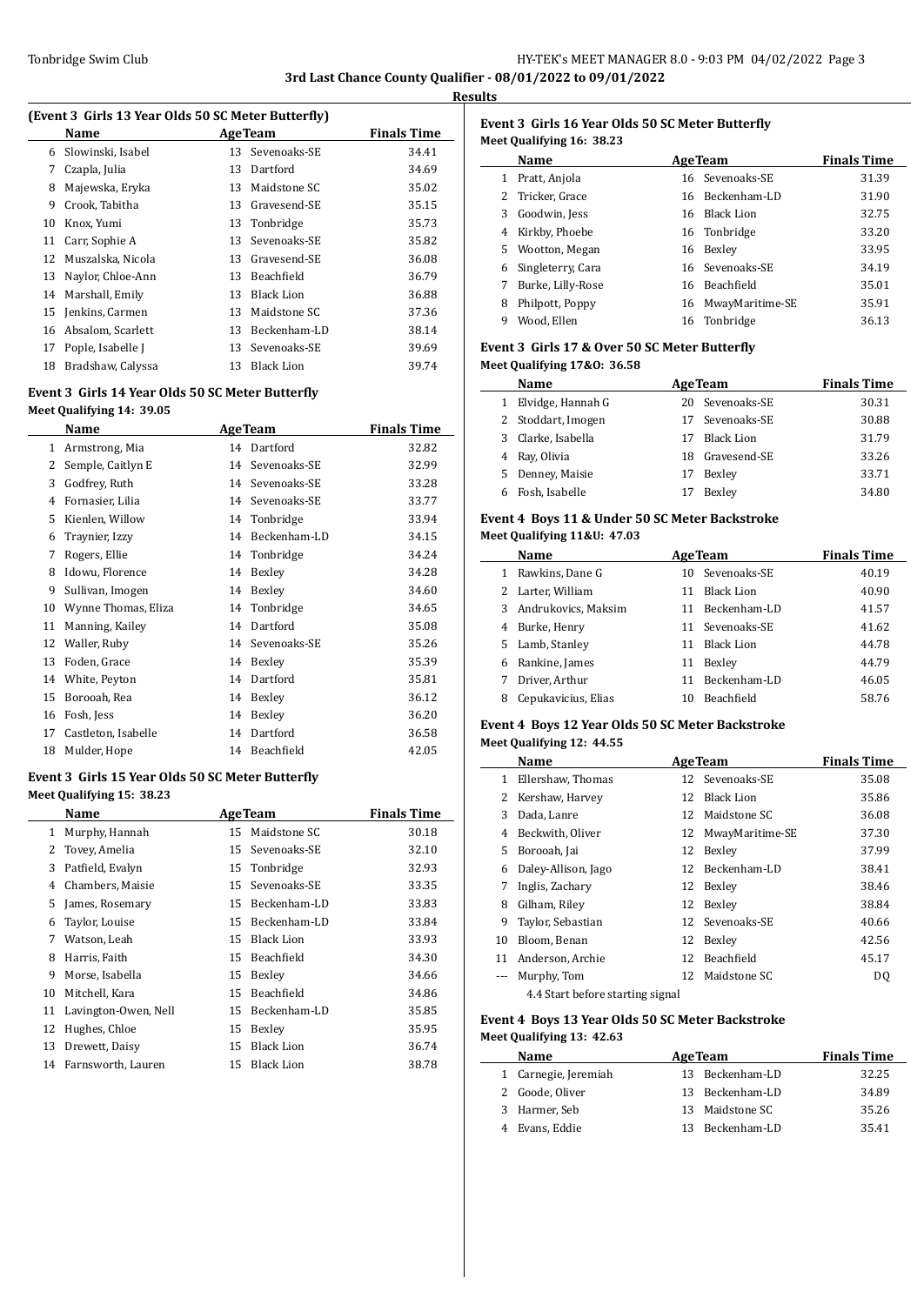# Tonbridge Swim Club **HY-TEK's MEET MANAGER 8.0 - 9:03 PM 04/02/2022** Page 4 **3rd Last Chance County Qualifier - 08/01/2022 to 09/01/2022**

**Results**

 $\overline{a}$ 

| (Event 4 Boys 13 Year Olds 50 SC Meter Backstroke) |  |  |  |  |
|----------------------------------------------------|--|--|--|--|
|----------------------------------------------------|--|--|--|--|

|    | Name                                                                          |    | <b>AgeTeam</b>  | <b>Finals Time</b> | 6 T            |
|----|-------------------------------------------------------------------------------|----|-----------------|--------------------|----------------|
|    | 5 Meksenas, Daniel                                                            |    | 13 Dartford     | 36.35              | 7 N            |
| 6  | Bowen, William                                                                |    | 13 Sevenoaks-SE | 36.60              | 8 0            |
|    | Sawyer, Nathaniel                                                             |    | 13 Beckenham-LD | 36.69              | Event 5        |
| 8  | Johnson, Alberto                                                              | 13 | Beckenham-LD    | 36.70              | Meet Qu        |
| 9  | Rowe, Mason                                                                   |    | 13 Bexley       | 36.90              | N              |
|    | 10 Russell-Gridley, Lucca                                                     |    | 13 Black Lion   | 37.23              | $1\quad$       |
| 11 | Holden, William                                                               |    | 13 Bexley       | 37.32              | $2 \text{ } B$ |
|    | 12 Hodge, Jack                                                                | 13 | Bexley          | 41.25              | 3 <sub>Y</sub> |
|    | Dunstan, Charles                                                              |    | 13 Tonbridge    | D <sub>0</sub>     | 4 E            |
|    | 6.5 Not on the back at finish                                                 |    |                 |                    | 5 E            |
|    | Nikolic, Leo                                                                  | 13 | Dartford        | D <sub>0</sub>     |                |
|    | 6.4 More than one single or double simultaneous arm pull used to initiate the |    |                 |                    | 6 F<br>7 E     |

# **Event 4 Boys 14 Year Olds 50 SC Meter Backstroke**

#### **Meet Qualifying 14: 39.88**

|              | Name                    | <b>AgeTeam</b>        | <b>Finals Time</b> |
|--------------|-------------------------|-----------------------|--------------------|
| $\mathbf{1}$ | Armada Bennett, Aubry D | 14 Sevenoaks-SE       | 32.00              |
|              | 2 Li, Xian Ming         | 14 Tonbridge          | 32.56              |
| 3            | Kokkini, Harri          | Beckenham-LD<br>14    | 33.90              |
| 4            | Williams, Sonny J       | MwayMaritime-SE<br>14 | 34.10              |
| 5.           | Baster, Harry           | 14 Maidstone SC       | 34.86              |
| 6            | D'Cruz, Zac             | 14 Gravesend-SE       | 35.43              |
| 7            | Isyarlar, Jack          | Black Lion<br>14      | 35.57              |
| 8            | Javasinghe, Leo         | Bexley<br>14          | 35.90              |
| 9            | Argirov, Boris          | 14 Sevenoaks-SE       | 36.15              |

#### **Event 4 Boys 15 Year Olds 50 SC Meter Backstroke Meet Qualifying 15: 38.50**

|    | Name              |    | <b>AgeTeam</b>  | <b>Finals Time</b> |
|----|-------------------|----|-----------------|--------------------|
| 1  | Duan, Chengze     |    | 15 Sevenoaks-SE | 30.90              |
| 2  | Brosch, Mitch     | 15 | Tonbridge       | 31.05              |
| 3  | Brice. Charlie    |    | 15 Tonbridge    | 31.13              |
| 4  | Gilham, Finley    | 15 | Bexley          | 31.61              |
| 5. | Kokkini, Andreas  | 15 | Beckenham-LD    | 31.95              |
| 6  | Cosgrove, Ruari G | 15 | MwayMaritime-SE | 32.70              |
| 7  | Mangat, Tolly     | 15 | Sevenoaks-SE    | 32.86              |
| 8  | Argirov, Martin   | 15 | Sevenoaks-SE    | 32.90              |
| 9  | Stockwell, Liam   | 15 | Maidstone SC    | 33.48              |
| 10 | Wise, Jack        | 15 | Dartford        | 33.80              |
| 11 | Pahon, Alex       | 15 | Dartford        | 34.69              |
| 12 | Masaryk, Adam     | 15 | MwayMaritime-SE | 34.94              |
| 13 | Thornton, Cameron | 15 | Bexley          | 35.02              |
| 14 | Poynter, Toby     | 15 | MwayMaritime-SE | 36.60              |

# **Event 4 Boys 16 Year Olds 50 SC Meter Backstroke Meet Qualifying 16: 37.13**

| <b>Name</b>            | <b>AgeTeam</b>  | <b>Finals Time</b> |
|------------------------|-----------------|--------------------|
| 1 Pitchie-Cooper, Tate | 16 Sevenoaks-SE | 30.51              |
| 2 Watson, Benjamin     | 16 Sevenoaks-SE | 30.65              |
|                        |                 |                    |

# **Event 4 Boys 17 & Over 50 SC Meter Backstroke Meet Qualifying 17&O: 34.38**

| <b>Name</b>          | <b>AgeTeam</b>     | <b>Finals Time</b> |
|----------------------|--------------------|--------------------|
| 1 Harris, Brandon    | 19 Tonbridge       | 27.40              |
| 2 Baster, George     | Maidstone SC<br>17 | 28.38              |
| Enticknap, Noah<br>3 | 17 Sevenoaks-SE    | 28.80              |
| 4 Wise, George       | Dartford<br>19     | 29.10              |

| 5 Kapatos, Frangiskos  | 18 Dartford   | 29.38 |
|------------------------|---------------|-------|
| 6 Tunsley, Jamie       | 18 Bexley     | 29.81 |
| 7 Mitrofanenko, Nikita | 17 Black Lion | 29.84 |
| 8 Oliver, Daniel       | 17 Dartford   | 30.94 |
|                        |               |       |

## **Event 5 Girls 11 & Under 50 SC Meter Backstroke Meet Qualifying 11&U: 47.30**

|    | Name                                                                          |    | <b>AgeTeam</b>    | <b>Finals Time</b> |  |  |
|----|-------------------------------------------------------------------------------|----|-------------------|--------------------|--|--|
| 1  | Quiller, Olivia                                                               | 11 | Maidstone SC      | 38.21              |  |  |
| 2  | Bourner, Lola                                                                 | 11 | <b>Black Lion</b> | 39.72              |  |  |
| 3  | Yankey, Jada                                                                  | 10 | Beckenham-LD      | 39.87              |  |  |
| 4  | Elvidge, Julia R                                                              | 11 | Sevenoaks-SE      | 40.07              |  |  |
| 5  | Evans, Jessica                                                                | 11 | Tonbridge         | 40.24              |  |  |
| 6  | Flavin, Bella                                                                 | 11 | Sevenoaks-SE      | 40.37              |  |  |
| 7  | Fornasier, Evelyn                                                             | 11 | Sevenoaks-SE      | 42.69              |  |  |
| 8  | Ramsay, Ella                                                                  | 11 | Maidstone SC      | 43.27              |  |  |
| 9  | Knorton, Grace                                                                | 10 | Bexley            | 45.94              |  |  |
| 10 | Soares, Rosie                                                                 | 10 | MwayMaritime-SE   | 47.65              |  |  |
| 11 | Barrett, Xanthe                                                               | 10 | Gravesend-SE      | 50.08              |  |  |
| 12 | Hopper, Dottie                                                                | 11 | Beachfield        | 51.81              |  |  |
| 13 | Ward, Abigail                                                                 | 10 | Gravesend-SE      | 52.08              |  |  |
|    | Yankey, Rihanna                                                               | 11 | Beckenham-LD      | DQ                 |  |  |
|    | 6.4 More than one single or double simultaneous arm pull used to initiate the |    |                   |                    |  |  |

#### **Event 5 Girls 12 Year Olds 50 SC Meter Backstroke Meet Qualifying 12: 44.00**

|       | Name                    |    | <b>AgeTeam</b>    | <b>Finals Time</b> |
|-------|-------------------------|----|-------------------|--------------------|
| 1     | Post, Ellie             | 12 | <b>Black Lion</b> | 36.50              |
| 2     | Narkevic, Emilia        | 12 | Maidstone SC      | 36.85              |
| 3     | Traynier, Poppy         | 12 | Beckenham-LD      | 37.14              |
| 4     | Lynch, Dakota           | 12 | Sevenoaks-SE      | 37.68              |
| 5     | Ezeoke, Chizara         | 12 | Dartford          | 37.86              |
| 6     | Cooley, Olivia          | 12 | Maidstone SC      | 38.66              |
| 7     | Warden, Sophie          | 12 | Maidstone SC      | 38.69              |
| 8     | Ashton, Amelia          | 12 | Sevenoaks-SE      | 38.76              |
| 9     | Hollands, Ella          | 12 | Tonbridge         | 39.04              |
| $*10$ | Whiffin, Emma           | 12 | Bexley            | 39.43              |
| $*10$ | Xie, Katie              | 12 | Bexley            | 39.43              |
| 12    | Hampshire, Abigail      | 12 | Beckenham-LD      | 40.09              |
| 13    | Abbott, Amelia          | 12 | Gravesend-SE      | 40.16              |
| 14    | Bowra, Lola             | 12 | <b>Black Lion</b> | 40.84              |
| 15    | Miller, Niamh R         | 12 | Sevenoaks-SE      | 40.91              |
| 16    | Hildebrandt, Sophia     | 12 | Tonbridge         | 42.12              |
| 17    | Barden, Catherine       | 12 | Sevenoaks-SE      | 42.25              |
| 18    | Cepukaviciute, Patricia | 12 | Beachfield        | 43.46              |
| 19    | King, Ella              | 12 | Beachfield        | 46.98              |

### **Event 5 Girls 13 Year Olds 50 SC Meter Backstroke Meet Qualifying 13: 41.80**

|    | Name               |    | <b>AgeTeam</b>    | <b>Finals Time</b> |  |  |  |
|----|--------------------|----|-------------------|--------------------|--|--|--|
|    | Smith, Amalie      |    | 13 Tonbridge      | 32.93              |  |  |  |
|    | 2 Pashley, Morgan  | 13 | Maidstone SC      | 33.52              |  |  |  |
| 3  | Deller, Lilly      | 13 | Dartford          | 34.15              |  |  |  |
| 4  | Naylor, Chloe-Ann  | 13 | <b>Beachfield</b> | 34.56              |  |  |  |
| 5. | Ramsay, Calli      | 13 | Maidstone SC      | 35.06              |  |  |  |
| 6  | Notley, Maddison G | 13 | MwayMaritime-SE   | 35.93              |  |  |  |
|    | Ademefun, Derin    | 13 | Maidstone SC      | 36.02              |  |  |  |
| 8  | Majewska, Eryka    | 13 | Maidstone SC      | 36.81              |  |  |  |
| 9  | Carr, Sophie A     |    | 13 Sevenoaks-SE   | 37.50              |  |  |  |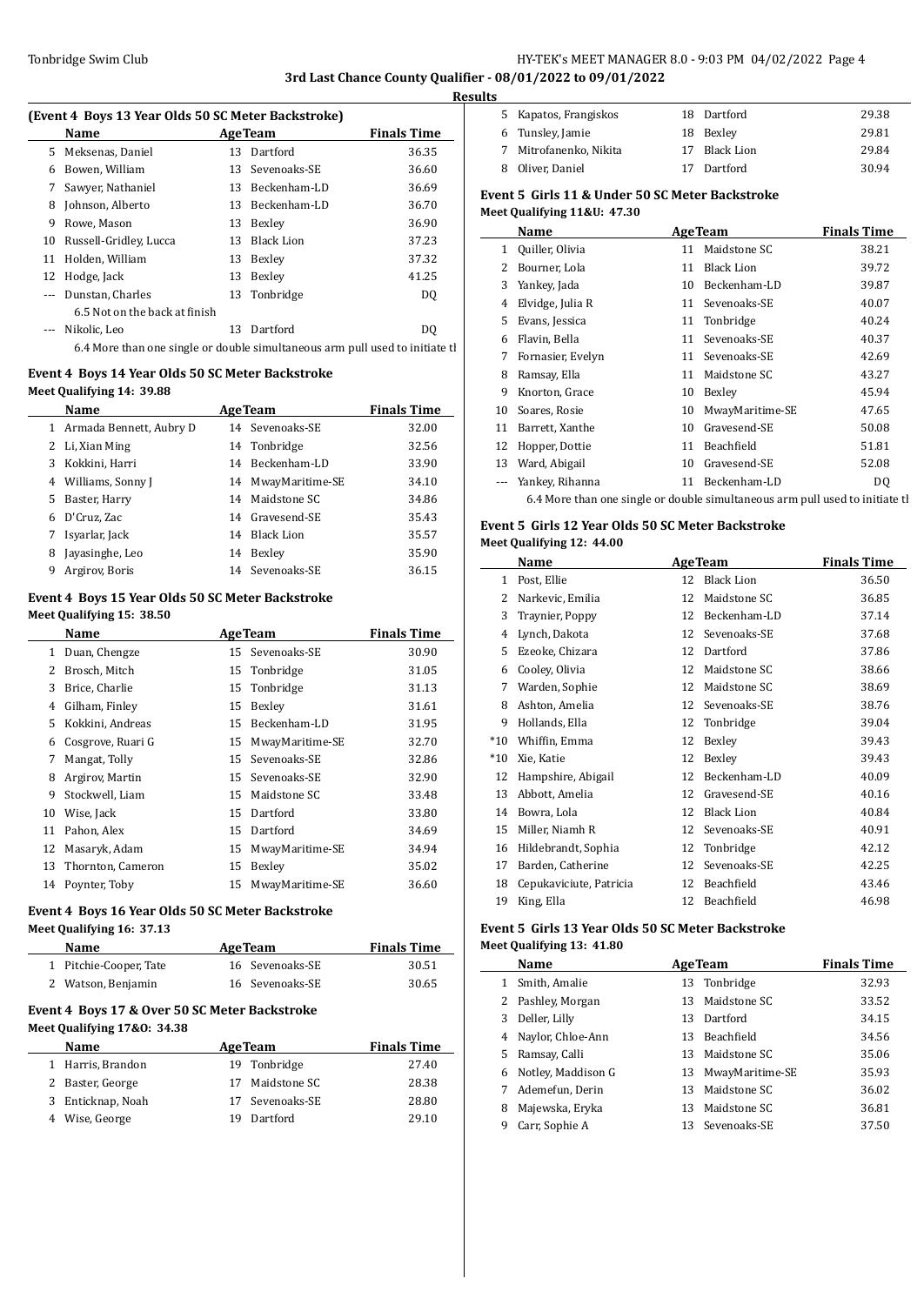# Tonbridge Swim Club **HY-TEK's MEET MANAGER 8.0 - 9:03 PM 04/02/2022** Page 5 **3rd Last Chance County Qualifier - 08/01/2022 to 09/01/2022**

**Results**

 $\overline{\phantom{a}}$ 

#### **(Event 5 Girls 13 Year Olds 50 SC Meter Backstroke)**

|    | Name               |    | <b>AgeTeam</b>  | <b>Finals Time</b> |
|----|--------------------|----|-----------------|--------------------|
| 10 | Knox, Yumi         |    | 13 Tonbridge    | 37.72              |
| 11 | Slowinski, Isabel  |    | 13 Sevenoaks-SE | 37.87              |
|    | 12 Jenkins, Carmen | 13 | Maidstone SC    | 38.37              |
| 13 | Smith, Daisy       | 13 | Bexley          | 38.58              |
|    | 14 Marshall, Emily | 13 | - Black Lion    | 38.89              |
| 15 | Bailey, Hannah     |    | 13 Gravesend-SE | 39.14              |
|    | 16 Czapla, Julia   | 13 | Dartford        | 39.56              |
| 17 | Absalom. Scarlett  | 13 | Beckenham-LD    | 40.28              |
| 18 | Nevard, Amelia     | 13 | Beckenham-LD    | 40.78              |
| 19 | Grimshaw, Georgina |    | 13 Sevenoaks-SE | 42.04              |

#### **Event 5 Girls 14 Year Olds 50 SC Meter Backstroke Meet Qualifying 14: 40.15**

|    | Name                     |    | <b>AgeTeam</b> | <b>Finals Time</b> |
|----|--------------------------|----|----------------|--------------------|
| 1  | Semple, Caitlyn E        | 14 | Sevenoaks-SE   | 33.48              |
| 2  | Chaza, Chenai            | 14 | Maidstone SC   | 33.90              |
| 3  | Fornasier, Lilia         | 14 | Sevenoaks-SE   | 33.92              |
| 4  | Traynier, Izzy           | 14 | Beckenham-LD   | 34.44              |
| 5  | Wynne Thomas, Eliza      | 14 | Tonbridge      | 34.67              |
| 6  | Stoddart, Isabelle       | 14 | Sevenoaks-SE   | 34.81              |
| 7  | Foden, Grace             | 14 | Bexley         | 35.09              |
| 8  | Borooah, Rea             | 14 | Bexley         | 36.07              |
| 9  | Castleton, Isabelle      | 14 | Dartford       | 36.31              |
| 10 | Armstrong, Mia           | 14 | Dartford       | 36.35              |
| 11 | Denney, Polly            | 14 | Bexley         | 36.87              |
| 12 | Trigueirinho, Gabriela K | 14 | Sevenoaks-SE   | 36.97              |
| 13 | Ekstrom, Freja           | 14 | Maidstone SC   | 37.20              |
| 14 | Dunn, Olivia             | 14 | Beckenham-LD   | 37.55              |
| 15 | Hampshire, Isabelle      | 14 | Beckenham-LD   | 37.57              |
| 16 | Whitlock, Iris           | 14 | Sevenoaks-SE   | 37.60              |
| 17 | Mulder, Hope             | 14 | Beachfield     | 40.96              |
|    | Feachem, Gabriella       | 14 | Tonbridge      | DQ                 |

6.4 More than one single or double simultaneous arm pull used to initiate the

# **Event 5 Girls 15 Year Olds 50 SC Meter Backstroke Meet Qualifying 15: 39.60**

|    | Name             |    | <b>AgeTeam</b>    | <b>Finals Time</b> |
|----|------------------|----|-------------------|--------------------|
|    | Murphy, Hannah   |    | 15 Maidstone SC   | 31.68              |
| 2  | Arundell, Kahlen |    | 15 Maidstone SC   | 32.63              |
| 3  | Chambers, Maisie |    | 15 Sevenoaks-SE   | 34.98              |
| 4  | Mitchell, Kara   | 15 | Beachfield        | 35.23              |
| 5. | Watson, Leah     |    | 15 Black Lion     | 35.28              |
| 6  | Russon, Emelia   |    | 15 Maidstone SC   | 35.74              |
| 7  | Taylor, Louise   | 15 | Beckenham-LD      | 35.94              |
| 8  | Miller. Caitlin  |    | 15 Sevenoaks-SE   | 36.64              |
| 9  | Evans, Rosie     |    | 15 Beckenham-LD   | 36.83              |
| 10 | Harris. Faith    | 15 | Beachfield        | 37.62              |
| 11 | Drewett, Daisy   | 15 | <b>Black Lion</b> | 39.72              |

### **Event 5 Girls 16 Year Olds 50 SC Meter Backstroke Meet Qualifying 16: 39.60**

| <b>Name</b>         |  | <b>Finals Time</b>                                                                                   |
|---------------------|--|------------------------------------------------------------------------------------------------------|
| 1 Singleterry, Cara |  | 33.85                                                                                                |
| 2 Stanley, Esmee    |  | 34.31                                                                                                |
| 3 Kirkby, Phoebe    |  | 34.34                                                                                                |
| 4 Tricker, Grace    |  | 34.69                                                                                                |
| 5 Cunliffe, Emma    |  | 35.26                                                                                                |
|                     |  | <b>AgeTeam</b><br>16 Sevenoaks-SE<br>16 Dartford<br>16 Tonbridge<br>16 Beckenham-LD<br>16 Black Lion |

| Name                                                                          | <b>AgeTeam</b> | <b>Finals Time</b> |  |  |  |
|-------------------------------------------------------------------------------|----------------|--------------------|--|--|--|
| Event 5 Girls 17 & Over 50 SC Meter Backstroke<br>Meet Qualifying 17&0: 38.23 |                |                    |  |  |  |
| 7 Burke, Lilly-Rose                                                           | 16 Beachfield  | 37.67              |  |  |  |
| 6 Wood, Ellen                                                                 | 16 Tonbridge   | 37.30              |  |  |  |

| 1  | Elvidge, Hannah G     | 20 Sevenoaks-SE | 31.45 |
|----|-----------------------|-----------------|-------|
|    | 2 Stoddart, Imogen    | 17 Sevenoaks-SE | 32.85 |
|    | 3 Sullivan, Madeleine | 17 Bexley       | 34.08 |
|    | 4 Denney, Maisie      | 17 Bexley       | 36.23 |
| 5. | Fosh, Isabelle        | Bexley          | 37.27 |

#### **Event 6 Boys 11 & Under 200 SC Meter Breaststroke Meet Qualifying 11&U: 4:08.60**

| Name             |       | <b>AgeTeam</b>  | <b>Finals Time</b> |
|------------------|-------|-----------------|--------------------|
| 1 Driver, Arthur |       | 11 Beckenham-LD | 3:36.26            |
| 48.23            | 56.60 | 1:51.43         |                    |

# **Event 6 Boys 12 Year Olds 200 SC Meter Breaststroke Meet Qualifying 12: 3:54.30**

| Name                |       | <b>AgeTeam</b>  |       | <b>Finals Time</b> |
|---------------------|-------|-----------------|-------|--------------------|
| 1 Ellershaw. Thomas |       | 12 Sevenoaks-SE |       | 3:17.32            |
| 44.16               | 50.64 | 52.02           | 50.50 |                    |

### **Event 6 Boys 13 Year Olds 200 SC Meter Breaststroke Meet Qualifying 13: 3:38.90**

| Name              | <b>AgeTeam</b> |           | <b>Finals Time</b> |
|-------------------|----------------|-----------|--------------------|
| 1 Holden, William |                | 13 Bexley | 2:58.46            |
| 40.04             | 2:18.42        |           |                    |

## **Event 6 Boys 14 Year Olds 200 SC Meter Breaststroke Meet Qualifying 14: 3:24.60**

| Name              |       | <b>AgeTeam</b>     |       |         |  |
|-------------------|-------|--------------------|-------|---------|--|
| Boyce, Oliver     |       | 14 Tonbridge       |       | 2:57.67 |  |
| 38.74             | 45.13 | 47.49              | 46.31 |         |  |
| Bloom, Bilgin     |       | Bexley<br>14       |       | 2:58.21 |  |
| 39.69             | 45.59 | 1:32.93            |       |         |  |
| D'Cruz, Zac<br>3. |       | Gravesend-SE<br>14 |       | 3:10.00 |  |
| 42.54             | 48.59 | 50.37              | 48.50 |         |  |
| Burke, Toby<br>4  |       | Sevenoaks-SE<br>14 |       | 3:11.08 |  |
| 42.00             | 48.69 | 50.27              | 50.12 |         |  |

#### **Event 6 Boys 15 Year Olds 200 SC Meter Breaststroke Meet Qualifying 15: 3:16.90**

|    | Name             |       |     | <b>AgeTeam</b>  |       | <b>Finals Time</b> |
|----|------------------|-------|-----|-----------------|-------|--------------------|
|    | Alli, Demi       |       |     | 15 Sevenoaks-SE |       | 2:35.42            |
|    | 34.74            | 40.22 |     | 41.28           | 39.18 |                    |
| 2  | Pass, Jack C     |       |     | 15 Sevenoaks-SE |       | 2:41.86            |
|    | 35.85            | 41.30 |     | 42.59           | 42.12 |                    |
| 3  | Gilham, Finley   |       | 15  | Bexley          |       | 2:43.15            |
|    | 36.20            | 42.18 |     | 43.41           | 41.36 |                    |
| 4  | Kokkini, Andreas |       |     | 15 Beckenham-LD |       | 2:54.94            |
|    | 37.79            | 45.14 |     | 45.66           | 46.35 |                    |
| 5. | Stockwell, Liam  |       | 15. | Maidstone SC    |       | 2:55.06            |
|    | 37.60            | 44.51 |     | 46.63           | 46.32 |                    |
| 6  | Hopkins, Haidn   |       |     | 15 Beachfield   |       | 3:13.76            |
|    | 43.35            | 49.82 |     | 50.92           | 49.67 |                    |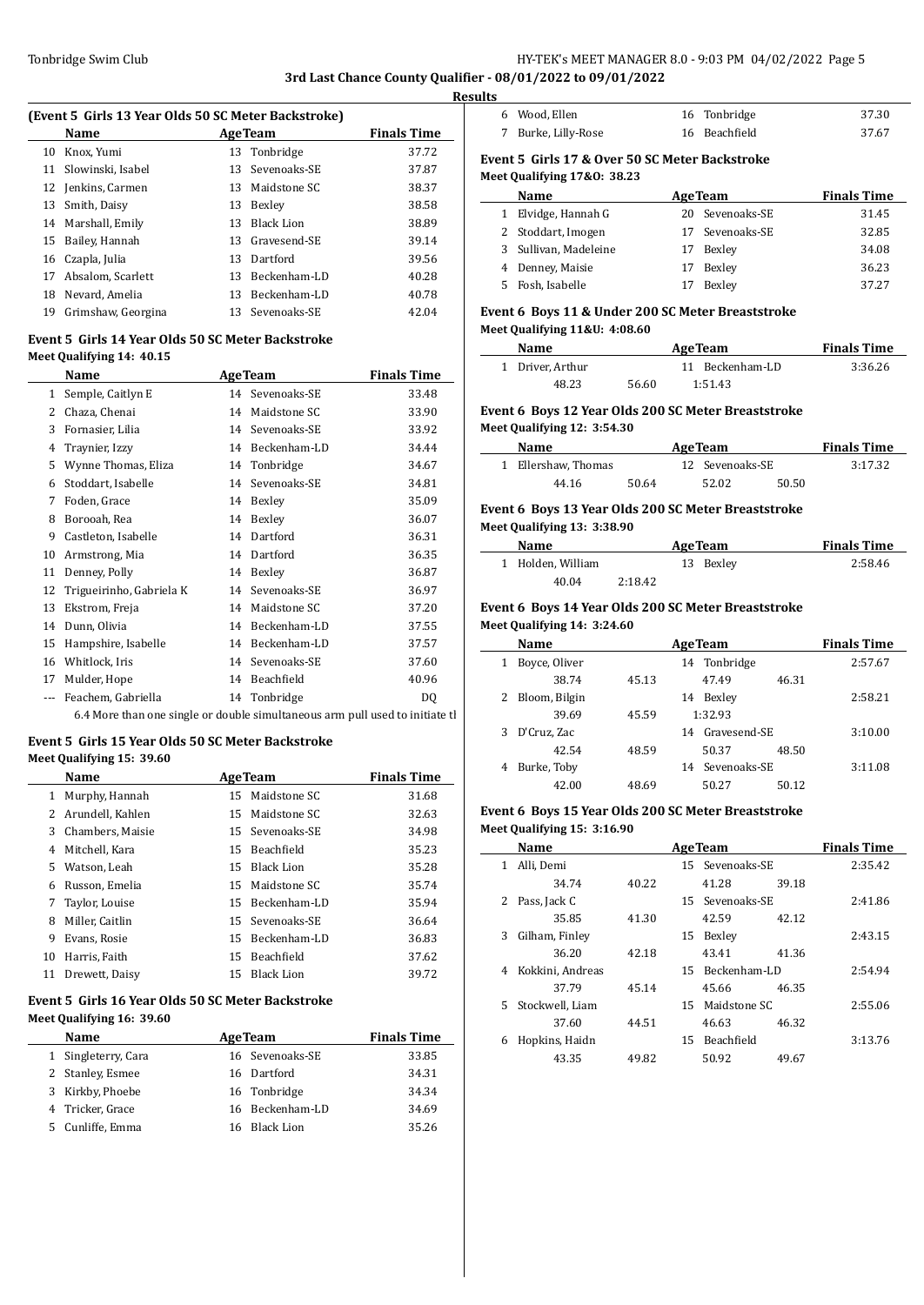$\overline{a}$ 

 $\overline{\phantom{a}}$ 

#### **Event 6 Boys 16 Year Olds 200 SC Meter Breaststroke Meet Qualifying 16: 3:13.60**

| Name               |       |    | <b>AgeTeam</b>  |       | <b>Finals Time</b> |  |  |  |
|--------------------|-------|----|-----------------|-------|--------------------|--|--|--|
| 1 Whitlock, Albert |       |    | 16 Sevenoaks-SE |       | 2:35.37            |  |  |  |
| 33.67              | 39.56 |    | 41.51           | 40.63 |                    |  |  |  |
| 2 Diney, Bryan     |       | 16 | Bexley          |       | 2:44.48            |  |  |  |
| 34.92              | 41.65 |    | 43.98           | 43.93 |                    |  |  |  |
| Boyce, Thomas      |       | 16 | Tonbridge       |       | 2:48.37            |  |  |  |
| 36.13              | 42.39 |    | 44.77           | 45.08 |                    |  |  |  |

# **Event 6 Boys 17 & Over 200 SC Meter Breaststroke Meet Qualifying 17&O: 3:02.60**

| <b>Name</b>           |       | <b>AgeTeam</b> |             |       | <b>Finals Time</b> |
|-----------------------|-------|----------------|-------------|-------|--------------------|
| 1 Kapatos, Frangiskos |       |                | 18 Dartford |       | 2:38.81            |
| 35.02                 | 39.45 |                | 41.60       | 42.74 |                    |

### **Event 7 Girls 11 & Under 200 SC Meter Breaststroke Meet Qualifying 11&U: 4:07.50**

| 8    | <b>Finals Time</b>                                                             | <b>AgeTeam</b> |                 |    |       | Name            |   |
|------|--------------------------------------------------------------------------------|----------------|-----------------|----|-------|-----------------|---|
|      | 3:09.78                                                                        |                | 11 Maidstone SC |    |       | Quiller, Olivia |   |
| Even |                                                                                | 46.55          | 49.44           |    | 48.86 | 44.93           |   |
| Meet | 3:21.19                                                                        |                | 11 Tonbridge    |    |       | Evans, Jessica  |   |
|      |                                                                                | 50.60          | 53.17           |    | 51.77 | 45.65           |   |
| 1    | 3:38.28                                                                        |                | Tonbridge       | 11 |       | Tse, Cheryl     | 3 |
|      |                                                                                | 55.50          | 57.41           |    | 56.32 | 49.05           |   |
| 2    | 3:47.87                                                                        |                | 11 Beckenham-LD |    |       | Driver, Ella    | 4 |
|      |                                                                                | 56.26          | 1:00.00         |    | 59.54 | 52.07           |   |
|      | DO.                                                                            |                | Gravesend-SE    | 10 |       | Barrett, Xanthe |   |
| Even | 7.1 After the start or after each turn single butterfly kick not performed bef |                |                 |    |       |                 |   |
|      |                                                                                |                |                 |    |       |                 |   |

1:03.15 1:12.38 1:12.47

## **Event 7 Girls 12 Year Olds 200 SC Meter Breaststroke Meet Qualifying 12: 3:47.70**

|   | Name               |       | <b>AgeTeam</b> | <b>Finals Time</b> |       |         |
|---|--------------------|-------|----------------|--------------------|-------|---------|
| 1 | Ashton, Amelia     |       |                | 12 Sevenoaks-SE    |       | 3:12.86 |
|   | 44.15              | 50.49 |                | 49.54              | 48.68 |         |
|   | 2 Narkevic, Emilia |       | 12.            | Maidstone SC       |       | 3:17.52 |
|   | 43.53              | 50.73 |                | 51.99              | 51.27 |         |
| 3 | Whiffin, Emma      |       | 12             | Bexley             |       | 3:17.54 |
|   | 43.91              | 51.24 |                | 51.97              | 50.42 |         |
| 4 | Cannon, Amelia     |       |                | 12 Tonbridge       |       | 3:41.35 |
|   | 49.42              | 57.79 |                | 58.80              | 55.34 |         |
| 5 | Miller, Niamh R    |       |                | 12 Sevenoaks-SE    |       | 3:47.11 |
|   | 53.38              | 58.33 |                | 58.60              | 56.80 |         |

# **Event 7 Girls 13 Year Olds 200 SC Meter Breaststroke Meet Qualifying 13: 3:38.90**

| Name                   | <b>AgeTeam</b> |    |                 |       | <b>Finals Time</b> |
|------------------------|----------------|----|-----------------|-------|--------------------|
| Neal, Cara P<br>1      |                |    | 13 Sevenoaks-SE |       | 3:02.35            |
| 39.82                  | 46.49          |    | 47.53           | 48.51 |                    |
| Fosh, Abi<br>2         |                | 13 | Bexley          |       | 3:15.26            |
| 43.96                  | 49.83          |    | 51.05           | 50.42 |                    |
| Muszalska, Nicola<br>3 |                |    | 13 Gravesend-SE |       | 3:15.55            |
| 44.60                  | 50.21          |    | 51.27           | 49.47 |                    |
| Clouston, Breanne<br>4 |                |    | 13 Tonbridge    |       | 3:24.53            |
| 5 Absalom, Scarlett    |                | 13 | Beckenham-LD    |       | 3:25.27            |
| 44.66                  | 51.50          |    | 55.82           | 53.29 |                    |
|                        |                |    |                 |       |                    |

# **Event 7 Girls 14 Year Olds 200 SC Meter Breaststroke Meet Qualifying 14: 3:30.10**

|                | Name             |       | <b>AgeTeam</b>  |       | <b>Finals Time</b> |
|----------------|------------------|-------|-----------------|-------|--------------------|
|                | 1 Rogers, Ellie  |       | 14 Tonbridge    |       | 2:55.72            |
|                |                  |       | 47.21           | 41.89 |                    |
| $\overline{2}$ | Kienlen, Willow  |       | 14 Tonbridge    |       | 2:57.01            |
|                | 40.98            | 45.43 | 45.82           | 44.78 |                    |
| 3              | Legge, Danielle  |       | 14 Black Lion   |       | 2:59.09            |
|                | 38.99            | 45.10 | 48.15           | 46.85 |                    |
| 4              | Dunn, Olivia     |       | 14 Beckenham-LD |       | 3:00.78            |
|                | 39.29            | 46.22 | 48.06           | 47.21 |                    |
| 5.             | Fornasier, Lilia |       | 14 Sevenoaks-SE |       | 3:03.06            |
|                | 41.38            | 46.55 | 49.37           | 45.76 |                    |
| 6              | James, Amelia    |       | 14 Maidstone SC |       | 3:08.89            |
|                | 40.49            | 48.03 | 50.10           | 50.27 |                    |
| 7              | Whitlock, Iris   |       | 14 Sevenoaks-SE |       | 3:20.02            |
|                | 41.97            | 50.67 | 54.23           | 53.15 |                    |
| 8              | Udupa, Spoorthi  |       | 14 Maidstone SC |       | 3:26.93            |
|                | 45.59            | 54.73 | 54.27           | 52.34 |                    |

# **Event 7 Girls 15 Year Olds 200 SC Meter Breaststroke Meet Qualifying 15: 3:26.80**

| Name              | <b>Finals Time</b><br><b>AgeTeam</b> |  |                 |       |         |
|-------------------|--------------------------------------|--|-----------------|-------|---------|
| 1 Gray, Fern      |                                      |  | 15 Sevenoaks-SE |       | 2:57.59 |
| 39.00             | 46.12                                |  | 46.82           | 45.65 |         |
| 2 Miller, Caitlin |                                      |  | 15 Sevenoaks-SE |       | 3:04.84 |
| 41.24             | 47.39                                |  | 48.40           | 47.81 |         |

# **Event 7 Girls 16 Year Olds 200 SC Meter Breaststroke Meet Qualifying 16: 3:26.80**

| Name               |       | <b>Finals Time</b> |                 |       |         |
|--------------------|-------|--------------------|-----------------|-------|---------|
| Conner, Amy        |       |                    | 16 Maidstone SC |       | 2:53.03 |
| 38.13              | 43.15 |                    | 45.57           | 46.18 |         |
| Burke, Lilly-Rose  |       |                    | 16 Beachfield   |       | 3:12.96 |
| 43.97              | 48.44 |                    | 50.17           | 50.38 |         |
| Richards, Isabella |       | 16                 | Bexley          |       | 3:14.40 |
| 43.33              | 49.63 |                    | 50.63           | 50.81 |         |

# **Event 7 Girls 17 & Over 200 SC Meter Breaststroke Meet Qualifying 17&O: 3:16.90**

| Name           | <b>AgeTeam</b> | <b>Finals Time</b> |              |       |         |  |
|----------------|----------------|--------------------|--------------|-------|---------|--|
| 1 Ray, Olivia  |                | 18.                | Gravesend-SE |       | 2:57.61 |  |
| 39.02          | 45.25          |                    | 46.53        | 46.81 |         |  |
| 2 Evans, Olwen |                | 18                 | Bexley       |       | 2:59.37 |  |
| 38.74          | 45.35          |                    | 1:35.28      |       |         |  |

# **Event 8 Boys 11 & Under 100 SC Meter Freestyle Meet Qualifying 11&U: 1:32.40**

| Name                  |       | <b>AgeTeam</b>  | <b>Finals Time</b> |
|-----------------------|-------|-----------------|--------------------|
| 1 Andrukovics, Maksim |       | 11 Beckenham-LD | 1:19.71            |
| 36.83                 | 42.88 |                 |                    |
| 2 Rawkins, Dane G     |       | 10 Sevenoaks-SE | 1:26.44            |
| 39.75                 | 46.69 |                 |                    |

## **Event 8 Boys 12 Year Olds 100 SC Meter Freestyle Meet Qualifying 12: 1:23.60**

| Name                  | <b>AgeTeam</b> |  | <b>Finals Time</b> |         |
|-----------------------|----------------|--|--------------------|---------|
| 1 Daley-Allison, Jago |                |  | 12 Beckenham-LD    | 1:08.78 |
| 33.61                 | 35.17          |  |                    |         |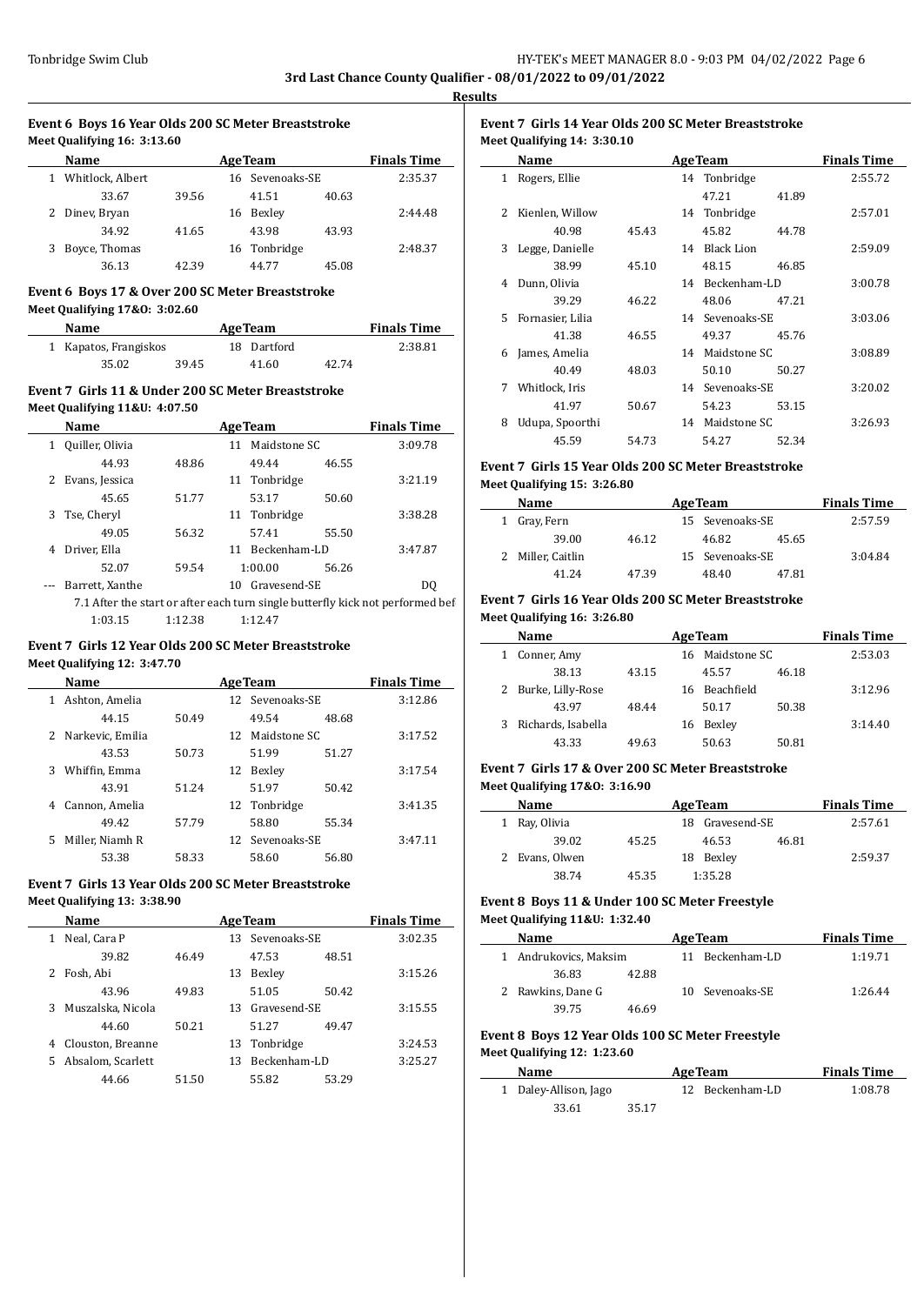# Tonbridge Swim Club **HY-TEK's MEET MANAGER 8.0 - 9:03 PM 04/02/2022** Page 7 **3rd Last Chance County Qualifier - 08/01/2022 to 09/01/2022**

**Results**

 $\overline{\phantom{a}}$ 

# **(Event 8 Boys 12 Year Olds 100 SC Meter Freestyle)**

|    | Name              | <b>AgeTeam</b> |                 |                   | <b>Finals Time</b> |
|----|-------------------|----------------|-----------------|-------------------|--------------------|
|    |                   |                |                 |                   |                    |
|    | 2 Dada, Lanre     |                |                 | 12 Maidstone SC   | 1:10.51            |
|    | 33.54             | 36.97          |                 |                   |                    |
| 3  | Gilham, Riley     |                |                 | 12 Bexley         | 1:10.75            |
|    | 33.63             | 37.12          |                 |                   |                    |
| 4  | Beckwith, Oliver  |                | 12              | MwayMaritime-SE   | 1:11.43            |
|    | 32.88             | 38.55          |                 |                   |                    |
| 5. | Ellershaw, Thomas |                |                 | 12 Sevenoaks-SE   | 1:13.77            |
|    | 34.54             | 39.23          |                 |                   |                    |
| 6  | Bloom, Benan      |                |                 | 12 Bexley         | 1:14.06            |
|    | 34.72             | 39.34          |                 |                   |                    |
| 7  | Wallis, Bryce     |                |                 | 12 Dartford       | 1:14.12            |
|    | 35.88             | 38.24          |                 |                   |                    |
| 8  | Borooah, Jai      |                | 12              | Bexley            | 1:14.52            |
| 9  | Taylor, Sebastian |                | 12 <sup>1</sup> | Sevenoaks-SE      | 1:15.18            |
|    | 35.59             | 39.59          |                 |                   |                    |
| 10 | Kershaw, Harvey   |                | 12              | <b>Black Lion</b> | 1:15.50            |
| 11 | Lloyd, Ben        |                | 12              | Maidstone SC      | 1:17.95            |
|    | 36.33             | 41.62          |                 |                   |                    |
| 12 | Anderson, Archie  |                | 12              | Beachfield        | 1:22.17            |
|    | 39.29             | 42.88          |                 |                   |                    |

# **Event 8 Boys 13 Year Olds 100 SC Meter Freestyle**

**Meet Qualifying 13: 1:19.20**

 $\overline{a}$ 

|    | Name                   |       |    | <b>AgeTeam</b>    | <b>Finals Time</b> |
|----|------------------------|-------|----|-------------------|--------------------|
| 1  | Nikolic, Leo           |       | 13 | Dartford          | 1:06.38            |
|    | 31.58                  | 34.80 |    |                   |                    |
| 2  | Goode, Oliver          |       | 13 | Beckenham-LD      | 1:07.61            |
|    | 32.38                  | 35.23 |    |                   |                    |
| 3  | Rowe, Mason            |       | 13 | Bexley            | 1:07.69            |
|    | 33.03                  | 34.66 |    |                   |                    |
| 4  | Harmer, Seb            |       | 13 | Maidstone SC      | 1:07.95            |
|    | 32.32                  | 35.63 |    |                   |                    |
| 5. | Sawyer, Nathaniel      |       | 13 | Beckenham-LD      | 1:09.45            |
|    | 32.41                  | 37.04 |    |                   |                    |
| 6  | Evans, Eddie           |       | 13 | Beckenham-LD      | 1:10.86            |
|    | 33.06                  | 37.80 |    |                   |                    |
| 7  | Meksenas, Daniel       |       | 13 | Dartford          | 1:11.30            |
| 8  | Johnson, Alberto       |       | 13 | Beckenham-LD      | 1:11.63            |
|    | 34.70                  | 36.93 |    |                   |                    |
| 9  | Bowen, William         |       | 13 | Sevenoaks-SE      | 1:11.97            |
|    | 33.79                  | 38.18 |    |                   |                    |
| 10 | Russell-Gridley, Lucca |       | 13 | <b>Black Lion</b> | 1:12.92            |
|    | 34.95                  | 37.97 |    |                   |                    |
| 11 | Moss, Seth             |       | 13 | <b>Black Lion</b> | 1:14.86            |
|    |                        |       |    |                   |                    |

# **Event 8 Boys 14 Year Olds 100 SC Meter Freestyle Meet Qualifying 14: 1:14.25**

|   | Name                 |       |    | <b>AgeTeam</b>  | <b>Finals Time</b> |
|---|----------------------|-------|----|-----------------|--------------------|
| 1 | Ntiamoah, Kal-El     |       |    | 14 Beckenham-LD | 1:00.51            |
|   | 29.09                | 31.42 |    |                 |                    |
|   | 2 Li, Xian Ming      |       |    | 14 Tonbridge    | 1:02.14            |
|   | 29.82                | 32.32 |    |                 |                    |
| 3 | Kokkini, Harri       |       |    | 14 Beckenham-LD | 1:04.50            |
|   | 4 Postlethwaite. Max |       | 14 | Dartford        | 1:04.51            |
|   | 31.01                | 33.50 |    |                 |                    |

|    | 5 Armada Bennett, Aubry D    |       | 14 Sevenoaks-SE                                       | 1:04.91 |
|----|------------------------------|-------|-------------------------------------------------------|---------|
|    | 31.08                        | 33.83 |                                                       |         |
| 6  | D'Cruz, Zac                  |       | 14 Gravesend-SE                                       | 1:05.53 |
|    | 30.56                        | 34.97 |                                                       |         |
| 7  | Szilagyi, David              |       | 14 Bexley                                             | 1:06.59 |
| 8  | Burke, Toby                  |       | 14 Sevenoaks-SE                                       | 1:07.42 |
|    | 32.43                        | 34.99 |                                                       |         |
| 9  | Baster, Harry                |       | 14 Maidstone SC                                       | 1:07.89 |
| 10 | Boyce, Oliver                |       | 14 Tonbridge                                          | 1:08.80 |
|    | 32.43                        | 36.37 |                                                       |         |
|    | 11 Argirov, Boris            |       | 14 Sevenoaks-SE                                       | 1:08.88 |
|    | 32.73                        | 36.15 |                                                       |         |
|    | 12 Isyarlar, Jack            |       | 14 Black Lion                                         | 1:09.63 |
|    | 32.12                        | 37.51 |                                                       |         |
| 13 | Jayasinghe, Leo              |       | 14 Bexley                                             | 1:10.73 |
| 14 | Bloom, Bilgin                |       | 14 Bexley                                             | 1:11.30 |
|    | 34.25                        | 37.05 |                                                       |         |
|    | 15 Vensislavov Vasilev, Veny |       | 14 Black Lion                                         | 1:13.88 |
|    | 34.87                        | 39.01 |                                                       |         |
|    | Williams, Sonny J            |       | 14 MwayMaritime-SE                                    | DQ      |
|    |                              |       | 10.2 A swimmer did not cover the whole distance - DNF |         |

## **Event 8 Boys 15 Year Olds 100 SC Meter Freestyle Meet Qualifying 15: 1:09.30**

|    | Name                 |       |    | <b>AgeTeam</b>    | <b>Finals Time</b> |
|----|----------------------|-------|----|-------------------|--------------------|
| 1  | Cowley Antelo, Ruben |       |    | 15 Tonbridge      | 56.45              |
|    | 27.57                | 28.88 |    |                   |                    |
| 2  | Pass, Jack C         |       | 15 | Sevenoaks-SE      | 56.97              |
| 3  | Duan, Chengze        |       | 15 | Sevenoaks-SE      | 58.09              |
|    | 28.48                | 29.61 |    |                   |                    |
| 4  | Long, Thomas         |       | 15 | Gravesend-SE      | 58.66              |
|    | 27.91                | 30.75 |    |                   |                    |
| 5  | Isaacs, Harri        |       | 15 | MwayMaritime-SE   | 59.42              |
|    | 28.70                | 30.72 |    |                   |                    |
| 6  | Kokkini, Andreas     |       | 15 | Beckenham-LD      | 1:00.35            |
| 7  | Brice, Charlie       |       | 15 | Tonbridge         | 1:00.50            |
|    | 28.36                | 32.14 |    |                   |                    |
| 8  | Brosch, Mitch        |       | 15 | Tonbridge         | 1:00.82            |
|    | 28.60                | 32.22 |    |                   |                    |
| 9  | Wise, Jack           |       | 15 | Dartford          | 1:01.03            |
|    | 29.79                | 31.24 |    |                   |                    |
| 10 | Gilham, Finley       |       | 15 | Bexley            | 1:01.62            |
|    | 29.83                | 31.79 |    |                   |                    |
| 11 | Mangat, Tolly        |       | 15 | Sevenoaks-SE      | 1:02.77            |
|    | 30.42                | 32.35 |    |                   |                    |
| 12 | Stockwell, Liam      |       | 15 | Maidstone SC      | 1:03.12            |
| 13 | Argirov, Martin      |       | 15 | Sevenoaks-SE      | 1:03.29            |
|    | 30.53                | 32.76 |    |                   |                    |
| 14 | Willard, Ethan       |       | 15 | <b>Black Lion</b> | 1:04.75            |
|    | 30.55                | 34.20 |    |                   |                    |
| 15 | Pahon, Alex          |       | 15 | Dartford          | 1:04.77            |
|    | 31.44                | 33.33 |    |                   |                    |
| 16 | Cosgrove, Ruari G    |       | 15 | MwayMaritime-SE   | 1:05.93            |
|    | 32.32                | 33.61 |    |                   |                    |
| 17 | Poynter, Toby        |       | 15 | MwayMaritime-SE   | 1:08.49            |
|    | 33.08                | 35.41 |    |                   |                    |
| 18 | Hopkins, Haidn       |       | 15 | Beachfield        | 1:13.30            |
|    | 34.67                | 38.63 |    |                   |                    |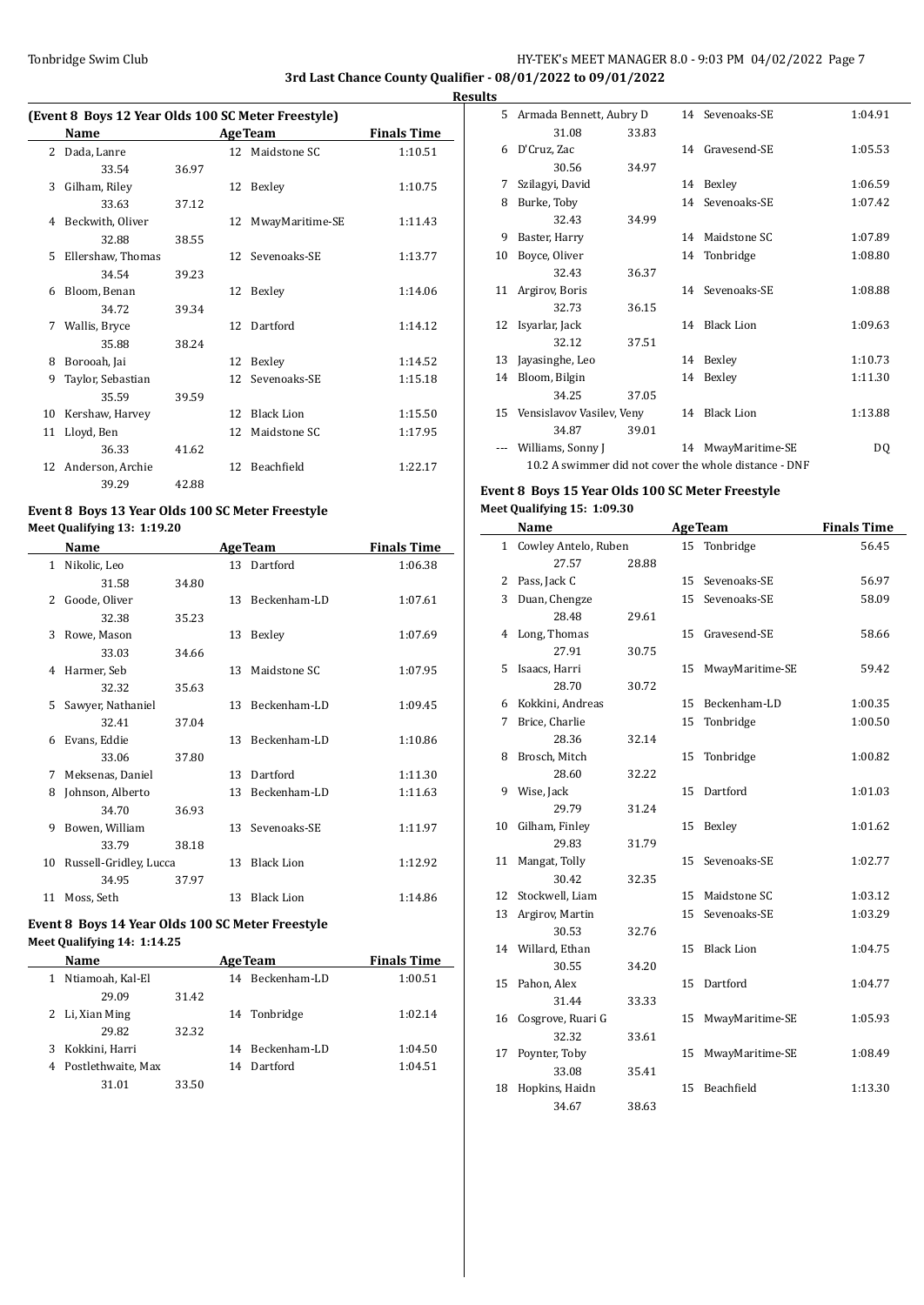# Tonbridge Swim Club **HY-TEK's MEET MANAGER 8.0 - 9:03 PM 04/02/2022** Page 8 **3rd Last Chance County Qualifier - 08/01/2022 to 09/01/2022**

**Results**

 $\equiv$ 

## **Event 8 Boys 16 Year Olds 100 SC Meter Freestyle Meet Qualifying 16: 1:08.20**

|              | Name                 |       |    | <b>AgeTeam</b>  | <b>Finals Time</b> |
|--------------|----------------------|-------|----|-----------------|--------------------|
| $\mathbf{1}$ | Behrens, Oscar       |       |    | 16 Maidstone SC | 56.20              |
|              | 26.14                | 30.06 |    |                 |                    |
| 2            | Whitlock, Albert     |       |    | 16 Sevenoaks-SE | 57.58              |
| 3            | Martin-Young, Sam    |       |    | 16 Sevenoaks-SE | 58.00              |
|              | 27.98                | 30.02 |    |                 |                    |
| 4            | Zouali, Adam         |       | 16 | Bexley          | 58.30              |
|              | 27.34                | 30.96 |    |                 |                    |
| 5.           | Martin, Harrison     |       |    | 16 Gravesend-SE | 59.74              |
|              | 28.79                | 30.95 |    |                 |                    |
| 6            | Pitchie-Cooper, Tate |       |    | 16 Sevenoaks-SE | 59.94              |
| 7            | Boyce, Thomas        |       |    | 16 Tonbridge    | 1:00.32            |
|              | 28.39                | 31.93 |    |                 |                    |
| 8            | Nikolic, Alexander   |       | 16 | Dartford        | 1:02.83            |
|              | 29.62                | 33.21 |    |                 |                    |

# **Event 8 Boys 17 & Over 100 SC Meter Freestyle Meet Qualifying 17&O: 1:04.30**

|   | Name               |       |    | <b>AgeTeam</b> | <b>Finals Time</b> |
|---|--------------------|-------|----|----------------|--------------------|
| 1 | Baster, George     |       | 17 | Maidstone SC   | 54.07              |
|   | 26.41              | 27.66 |    |                |                    |
| 2 | Enticknap, Noah    |       | 17 | Sevenoaks-SE   | 54.52              |
|   | 26.44              | 28.08 |    |                |                    |
| 3 | Wise, George       |       | 19 | Dartford       | 54.76              |
| 4 | Angell, James      |       | 20 | Dartford       | 55.30              |
| 5 | Henbest, Toby      |       | 18 | Tonbridge      | 55.84              |
|   | 26.87              | 28.97 |    |                |                    |
| 6 | Kapatos, Apostolos |       | 17 | Dartford       | 55.92              |
| 7 | Oliver, Daniel     |       | 17 | Dartford       | 57.04              |
|   | 26.86              | 30.18 |    |                |                    |
| 8 | Jayasinghe, Dillon |       | 18 | Bexley         | 58.55              |
|   | 27.81              | 30.74 |    |                |                    |
|   |                    |       |    |                |                    |

# **Event 9 Boys 11 & Under 200 SC Meter IM**

### **Meet Qualifying 11&U: 3:37.80**

| <b>Name</b>           |       | <b>AgeTeam</b>     | <b>Finals Time</b> |         |
|-----------------------|-------|--------------------|--------------------|---------|
| 1 Andrukovics, Maksim |       | 11 Beckenham-LD    | 3:20.32            |         |
| 44.20                 | 50.04 | 1:04.04            | 42.04              |         |
| 2 de Cruz, Thomas     |       | Beckenham-LD<br>10 |                    | 3:22.16 |
| 46.70                 | 49.50 | 1:03.13            | 42.83              |         |

#### **Event 9 Boys 12 Year Olds 200 SC Meter IM**

### **Meet Qualifying 12: 3:22.40**

|   | Name              | <b>AgeTeam</b> |    |                 | <b>Finals Time</b> |         |
|---|-------------------|----------------|----|-----------------|--------------------|---------|
| 1 | Love, Thomas      |                |    | 12 Beckenham-LD |                    | 2:48.74 |
|   | 37.11             | 42.27          |    | 53.92           | 35.44              |         |
| 2 | Dada, Lanre       |                |    | 12 Maidstone SC |                    | 2:53.52 |
| 3 | Ellershaw, Thomas |                |    | 12 Sevenoaks-SE |                    | 2:55.39 |
|   | 39.64             | 42.84          |    | 52.12           | 40.79              |         |
| 4 | Gilham, Riley     |                | 12 | Bexley          |                    | 3:02.76 |
|   | 39.51             | 47.62          |    | 55.69           | 39.94              |         |

## **Event 9 Boys 13 Year Olds 200 SC Meter IM Meet Qualifying 13: 3:11.40**

# **Name Age Team Finals Time** 1 Shankar, Rishan 13 Beckenham-LD 2:43.77 34.52 38.17

| 2  | Holden, William  |       | 13 | Bexley       |       | 2:46.21 |
|----|------------------|-------|----|--------------|-------|---------|
|    | 37.05            | 43.85 |    | 46.54        | 38.77 |         |
| 3  | Harmer, Seb      |       | 13 | Maidstone SC |       | 2:48.27 |
|    | 36.62            | 42.57 |    | 50.38        | 38.70 |         |
| 4  | Evans, Eddie     |       | 13 | Beckenham-LD |       | 2:48.86 |
|    | 39.36            | 40.02 |    | 53.03        | 36.45 |         |
| 5. | Olalekan, Amir   |       | 13 | Tonbridge    |       | 2:54.30 |
|    | 35.29            | 44.63 |    | 55.17        | 39.21 |         |
| 6  | Meksenas, Daniel |       | 13 | Dartford     |       | 2:58.51 |
|    | 39.70            | 45.24 |    | 52.48        | 41.09 |         |

# **Event 9 Boys 14 Year Olds 200 SC Meter IM Meet Qualifying 14: 2:57.10**

| <b>Name</b>      |       |    | <b>AgeTeam</b>  |       | <b>Finals Time</b> |
|------------------|-------|----|-----------------|-------|--------------------|
| Ntiamoah, Kal-El |       |    | 14 Beckenham-LD |       | 2.24.14            |
| 29.83            | 39.49 |    | 40.47           | 34.35 |                    |
| 2 Li, Xian Ming  |       |    | 14 Tonbridge    |       | 2:35.03            |
| 32.34            | 39.87 |    | 47.87           | 34.95 |                    |
| Javasinghe, Leo  |       | 14 | Bexley          |       | 2:56.95            |
| 38.88            | 45.11 |    | 53.28           | 39.68 |                    |

# **Event 9 Boys 15 Year Olds 200 SC Meter IM Meet Qualifying 15: 2:51.60**

|    | Name                 |       |                 | <b>AgeTeam</b>  |       | <b>Finals Time</b> |
|----|----------------------|-------|-----------------|-----------------|-------|--------------------|
| 1  | Duan, Chengze        |       |                 | 15 Sevenoaks-SE |       | 2:19.70            |
|    | 28.97                | 36.17 |                 | 42.44           | 32.12 |                    |
| 2. | Gilham, Finley       |       |                 | 15 Bexley       |       | 2:23.44            |
|    | 30.82                | 38.39 |                 | 1:14.23         |       |                    |
| 3  | Cowley Antelo, Ruben |       |                 | 15 Tonbridge    |       | 2:29.79            |
|    | 30.43                | 37.54 |                 | 46.34           | 35.48 |                    |
| 4  | Isaacs, Harri        |       | 15              | MwayMaritime-SE |       | 2:32.03            |
|    | 31.34                | 39.22 |                 | 46.44           | 35.03 |                    |
| 5. | Stockwell, Liam      |       |                 | 15 Maidstone SC |       | 2:35.67            |
|    | 34.04                | 39.38 |                 | 45.24           | 37.01 |                    |
| 6  | Argirov, Martin      |       |                 | 15 Sevenoaks-SE |       | 2:35.96            |
|    | 33.98                | 38.68 |                 | 49.51           | 33.79 |                    |
| 7  | Thornton, Cameron    |       | 15              | Bexley          |       | 2:49.87            |
|    | 38.43                | 40.31 |                 | 50.33           | 40.80 |                    |
| 8  | Luxford, Liam        |       | 15 <sup>7</sup> | Gravesend-SE    |       | 2:54.36            |
|    | 38.57                | 44.38 |                 | 51.29           | 40.12 |                    |
| 9  | Luxford, Reece       |       | 15 <sup>7</sup> | Gravesend-SE    |       | 3:04.85            |
|    | 41.09                | 45.21 |                 | 56.20           | 42.35 |                    |

# **Event 9 Boys 16 Year Olds 200 SC Meter IM Meet Qualifying 16: 2:49.40**

|    | Name               |       |    | <b>AgeTeam</b>  |       | <b>Finals Time</b> |
|----|--------------------|-------|----|-----------------|-------|--------------------|
|    | Whitlock, Albert   |       |    | 16 Sevenoaks-SE |       | 2:19.61            |
|    | 29.94              | 37.65 |    | 39.81           | 32.21 |                    |
|    | Pauling, Christian |       |    | 16 Beckenham-LD |       | 2:25.92            |
|    | 31.29              | 37.02 |    | 41.54           | 36.07 |                    |
| 3  | Behrens, Oscar     |       | 16 | Maidstone SC    |       | 2:27.52            |
|    | 30.34              | 37.15 |    | 45.70           | 34.33 |                    |
| 4  | Adams, Jarred      |       |    | 16 Gravesend-SE |       | 2:30.54            |
|    | 30.33              | 40.33 |    | 46.58           | 33.30 |                    |
| 5. | Nikolic, Alexander |       | 16 | Dartford        |       | 2:34.00            |
|    | 32.94              | 38.78 |    | 46.73           | 35.55 |                    |
|    |                    |       |    |                 |       |                    |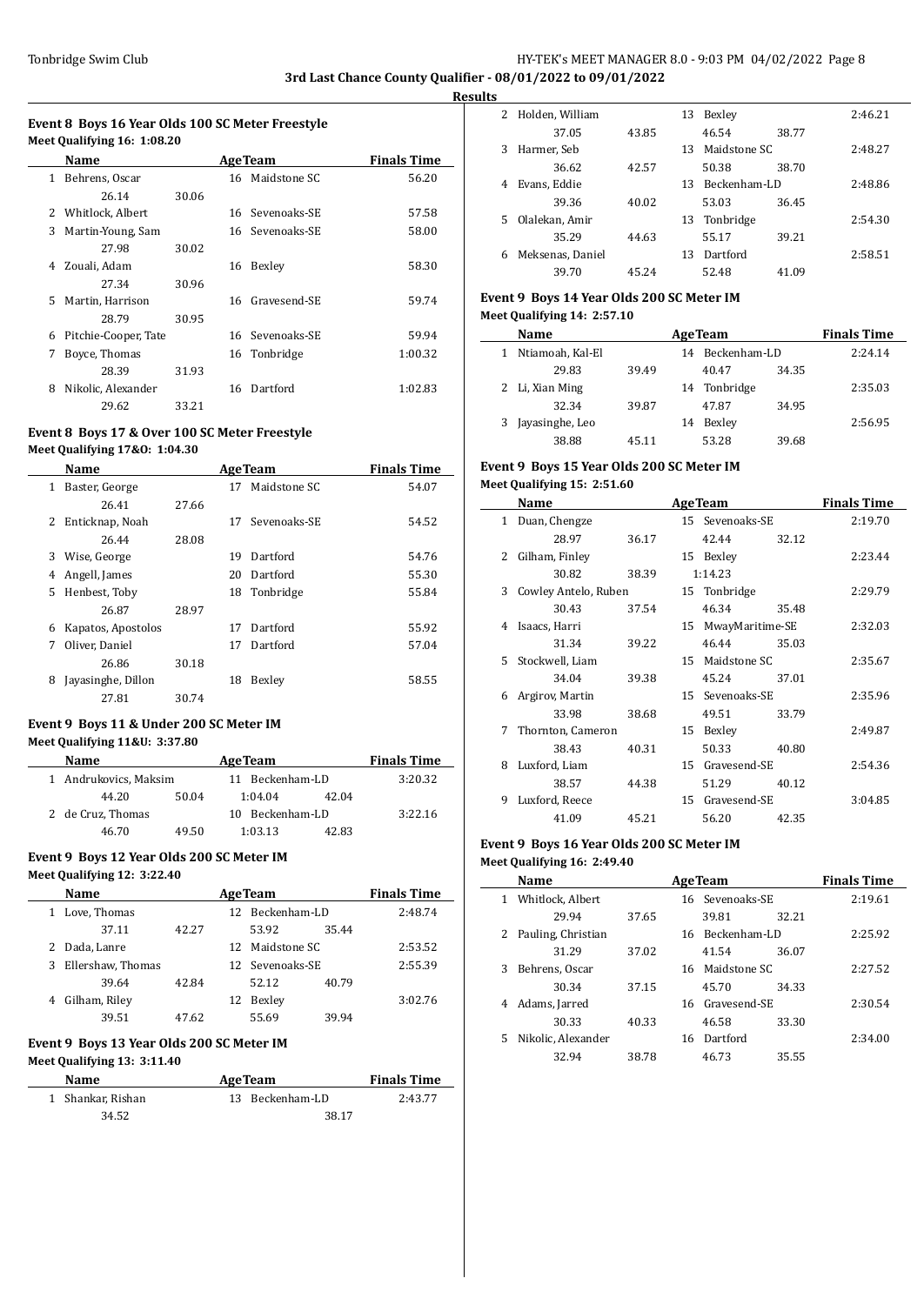# Tonbridge Swim Club **HY-TEK's MEET MANAGER 8.0 - 9:03 PM 04/02/2022** Page 9 **3rd Last Chance County Qualifier - 08/01/2022 to 09/01/2022**

**Results**

 $\frac{1}{2}$ 

# **Event 10 Girls 11 & Under 100 SC Meter Freestyle Meet Qualifying 11&U: 1:31.85**

|    | Name                 |       |    | <b>AgeTeam</b>    | <b>Finals Time</b> |
|----|----------------------|-------|----|-------------------|--------------------|
|    | 1 Evans, Jessica     |       |    | 11 Tonbridge      | 1:12.23            |
|    | 34.39                | 37.84 |    |                   |                    |
| 2  | Long, Jessica        |       | 11 | Bexley            | 1:13.21            |
| 3  | Yankey, Rihanna      |       | 11 | Beckenham-LD      | 1:16.86            |
| 4  | Flavin, Bella        |       | 11 | Sevenoaks-SE      | 1:17.95            |
|    | 38.39                | 39.56 |    |                   |                    |
| 5  | Bourner, Lola        |       | 11 | <b>Black Lion</b> | 1:19.38            |
|    | 36.48                | 42.90 |    |                   |                    |
| 6  | Knorton, Grace       |       | 10 | Bexley            | 1:20.60            |
| 7  | Tovey, Bronwyn       |       | 11 | Sevenoaks-SE      | 1:20.96            |
|    | 38.41                | 42.55 |    |                   |                    |
| 8  | Yankey, Jada         |       | 10 | Beckenham-LD      | 1:21.39            |
|    | 37.05                | 44.34 |    |                   |                    |
| 9  | Elvidge, Julia R     |       | 11 | Sevenoaks-SE      | 1:21.75            |
| 10 | Fornasier, Evelyn    |       | 11 | Sevenoaks-SE      | 1:23.28            |
|    | 39.03                | 44.25 |    |                   |                    |
| 11 | Ramsay, Ella         |       | 11 | Maidstone SC      | 1:25.85            |
|    | 40.52                | 45.33 |    |                   |                    |
|    | 12 Soares, Rosie     |       | 10 | MwayMaritime-SE   | 1:29.83            |
|    | 40.36                | 49.47 |    |                   |                    |
|    | 13 Vermeulen, Inneke |       | 11 | Tonbridge         | 1:31.01            |
|    | 45.05                | 45.96 |    |                   |                    |
|    | 14 Ward, Abigail     |       | 10 | Gravesend-SE      | 1:42.70            |
|    | 49.30                | 53.40 |    |                   |                    |

# **Event 10 Girls 12 Year Olds 100 SC Meter Freestyle Meet Qualifying 12: 1:23.60**

|              | Name                    |       |                 | <b>AgeTeam</b>  | <b>Finals Time</b> |
|--------------|-------------------------|-------|-----------------|-----------------|--------------------|
| $\mathbf{1}$ | Narkevic, Emilia        |       |                 | 12 Maidstone SC | 1:09.52            |
|              | 32.83                   | 36.69 |                 |                 |                    |
|              | 2 Williams, Lowri       |       | 12 <sup>1</sup> | Sevenoaks-SE    | 1:09.97            |
| 3            | Lynch, Dakota           |       |                 | 12 Sevenoaks-SE | 1:10.44            |
|              | 32.37                   | 38.07 |                 |                 |                    |
| 4            | Ezeoke, Chizara         |       |                 | 12 Dartford     | 1:12.88            |
|              | 34.19                   | 38.69 |                 |                 |                    |
| $*5$         | Hampshire, Abigail      |       |                 | 12 Beckenham-LD | 1:13.82            |
|              | 35.55                   | 38.27 |                 |                 |                    |
| $*5$         | Hollands, Ella          |       |                 | 12 Tonbridge    | 1:13.82            |
|              | 35.01                   | 38.81 |                 |                 |                    |
| 7            | Xie, Katie              |       |                 | 12 Bexley       | 1:14.57            |
|              | 34.53                   | 40.04 |                 |                 |                    |
| 8            | Abbott, Amelia          |       |                 | 12 Gravesend-SE | 1:14.64            |
|              | 35.37                   | 39.27 |                 |                 |                    |
| 9            | Whiffin, Emma           |       |                 | 12 Bexley       | 1:14.97            |
|              | 34.82                   | 40.15 |                 |                 |                    |
| 10           | Post, Ellie             |       |                 | 12 Black Lion   | 1:16.18            |
|              | 36.02                   | 40.16 |                 |                 |                    |
|              | 11 Warden, Sophie       |       |                 | 12 Maidstone SC | 1:16.93            |
|              | 36.54                   | 40.39 |                 |                 |                    |
| 12           | Cepukaviciute, Patricia |       |                 | 12 Beachfield   | 1:17.22            |
|              | 35.77                   | 41.45 |                 |                 |                    |
| 13           | Hildebrandt, Sophia     |       |                 | 12 Tonbridge    | 1:19.13            |
|              | 38.94                   | 40.19 |                 |                 |                    |

| 1 L.J |                      |       |                 |         |
|-------|----------------------|-------|-----------------|---------|
|       | 14 Barden, Catherine |       | 12 Sevenoaks-SE | 1:24.39 |
|       | 38.72                | 45.67 |                 |         |
|       | 15 McLean, Aurelia   |       | 12 Beachfield   | 1:26.93 |
|       | 42.29                | 44.64 |                 |         |

# **Event 10 Girls 13 Year Olds 100 SC Meter Freestyle Meet Qualifying 13: 1:18.65**

|    | Name                |       |    | <b>AgeTeam</b>    | <b>Finals Time</b> |
|----|---------------------|-------|----|-------------------|--------------------|
|    | 1 Pashley, Morgan   |       |    | 13 Maidstone SC   | 1:03.94            |
|    | 30.22               | 33.72 |    |                   |                    |
| 2  | Arundell, Bella     |       | 13 | Maidstone SC      | 1:05.24            |
|    | 31.05               | 34.19 |    |                   |                    |
| 3  | Ramsay, Calli       |       | 13 | Maidstone SC      | 1:05.44            |
| 4  | Notley, Maddison G  |       | 13 | MwayMaritime-SE   | 1:07.29            |
|    | 32.28               | 35.01 |    |                   |                    |
|    | 5 Slowinski, Isabel |       | 13 | Sevenoaks-SE      | 1:09.05            |
|    | 33.10               | 35.95 |    |                   |                    |
|    | 6 Carr, Sophie A    |       |    | 13 Sevenoaks-SE   | 1:09.94            |
|    | 33.69               | 36.25 |    |                   |                    |
| 7  | John, Alexandra     |       | 13 | Beckenham-LD      | 1:10.08            |
|    | 33.20               | 36.88 |    |                   |                    |
| 8  | Myles, Imogen       |       |    | 13 Sevenoaks-SE   | 1:11.39            |
|    | 33.84               | 37.55 |    |                   |                    |
| 9  | Ademefun, Derin     |       | 13 | Maidstone SC      | 1:11.49            |
|    | 34.13               | 37.36 |    |                   |                    |
| 10 | Marshall, Emily     |       | 13 | <b>Black Lion</b> | 1:12.24            |
|    | 34.06               | 38.18 |    |                   |                    |
| 11 | Czapla, Julia       |       | 13 | Dartford          | 1:12.95            |
| 12 | Absalom, Scarlett   |       | 13 | Beckenham-LD      | 1:13.93            |
|    | 33.75               | 40.18 |    |                   |                    |
|    | 13 Mould, Evie      |       |    | 13 Dartford       | 1:14.74            |
|    | 35.53               | 39.21 |    |                   |                    |
| 14 | Smith, Daisy        |       | 13 | Bexley            | 1:17.23            |
| 15 | Bradshaw, Calyssa   |       | 13 | <b>Black Lion</b> | 1:19.45            |
|    | 37.03               | 42.42 |    |                   |                    |

# **Event 10 Girls 14 Year Olds 100 SC Meter Freestyle Meet Qualifying 14: 1:15.90**

|    | Name                     |       |    | <b>AgeTeam</b>  | <b>Finals Time</b> |
|----|--------------------------|-------|----|-----------------|--------------------|
| 1  | Fornasier, Lilia         |       |    | 14 Sevenoaks-SE | 1:03.67            |
| 2  | Semple, Caitlyn E        |       |    | 14 Sevenoaks-SE | 1:04.07            |
| 3  | Hampshire, Isabelle      |       |    | 14 Beckenham-LD | 1:05.75            |
|    | 31.63                    | 34.12 |    |                 |                    |
| 4  | Chaza, Chenai            |       |    | 14 Maidstone SC | 1:05.80            |
|    | 31.85                    | 33.95 |    |                 |                    |
| 5. | Warren, Anabel           |       |    | 14 Sevenoaks-SE | 1:06.42            |
|    | 30.99                    | 35.43 |    |                 |                    |
|    | *6 Armstrong, Mia        |       |    | 14 Dartford     | 1:06.48            |
|    | 31.16                    | 35.32 |    |                 |                    |
| *6 | Traynier, Izzy           |       |    | 14 Beckenham-LD | 1:06.48            |
|    | 31.65                    | 34.83 |    |                 |                    |
| 8  | Rogers, Ellie            |       |    | 14 Tonbridge    | 1:06.74            |
| 9  | Trigueirinho, Gabriela K |       |    | 14 Sevenoaks-SE | 1:07.21            |
|    | 32.35                    | 34.86 |    |                 |                    |
| 10 | Sullivan, Imogen         |       | 14 | Bexley          | 1:07.69            |
|    | 32.29                    | 35.40 |    |                 |                    |
| 11 | Wynne Thomas, Eliza      |       |    | 14 Tonbridge    | 1:07.82            |
|    | 32.88                    | 34.94 |    |                 |                    |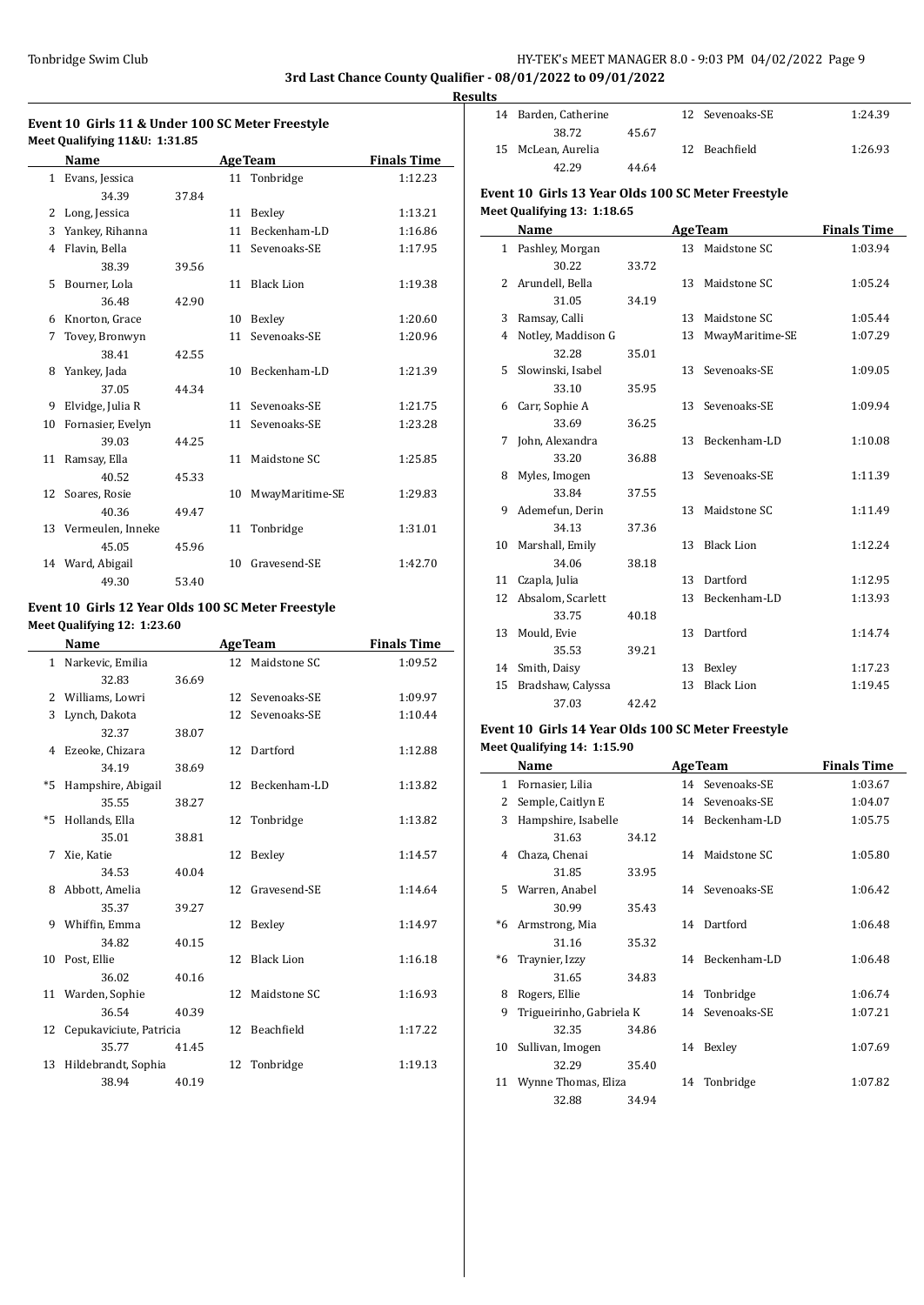# Tonbridge Swim Club **HY-TEK's MEET MANAGER 8.0 - 9:03 PM 04/02/2022** Page 10 **3rd Last Chance County Qualifier - 08/01/2022 to 09/01/2022**

**Results**

 $\frac{1}{2}$ 

# **(Event 10 Girls 14 Year Olds 100 SC Meter Freestyle)**

|    |                    |       |    | $1.011$ and $1.011$ and $1.000$ $0.01$ . The contract of $1.000$ |                    |
|----|--------------------|-------|----|------------------------------------------------------------------|--------------------|
|    | Name               |       |    | <b>AgeTeam</b>                                                   | <b>Finals Time</b> |
| 12 | Godfrey, Ruth      |       |    | 14 Sevenoaks-SE                                                  | 1:08.04            |
|    | 33.12              | 34.92 |    |                                                                  |                    |
| 13 | Fosh, Jess         |       |    | 14 Bexley                                                        | 1:08.60            |
|    | 33.10              | 35.50 |    |                                                                  |                    |
|    | 14 Borooah, Rea    |       | 14 | Bexley                                                           | 1:09.04            |
|    | 32.29              | 36.75 |    |                                                                  |                    |
| 15 | Healy, Isla        |       | 14 | Maidstone SC                                                     | 1:09.21            |
| 16 | Whitlock, Iris     |       |    | 14 Sevenoaks-SE                                                  | 1:09.27            |
|    | 33.27              | 36.00 |    |                                                                  |                    |
| 17 | Fraser, Emily      |       | 14 | Maidstone SC                                                     | 1:09.33            |
|    | 33.06              | 36.27 |    |                                                                  |                    |
|    | 18 Idowu, Florence |       |    | 14 Bexley                                                        | 1:09.54            |
|    | 32.80              | 36.74 |    |                                                                  |                    |
| 19 | Dunn, Olivia       |       |    | 14 Beckenham-LD                                                  | 1:09.56            |
| 20 | Stoddart, Isabelle |       |    | 14 Sevenoaks-SE                                                  | 1:10.00            |
|    | 32.85              | 37.15 |    |                                                                  |                    |
|    | 21 White, Peyton   |       |    | 14 Dartford                                                      | 1:10.21            |
|    | 33.27              | 36.94 |    |                                                                  |                    |
| 22 | Foden, Grace       |       | 14 | Bexley                                                           | 1:10.48            |
| 23 | Waller, Ruby       |       | 14 | Sevenoaks-SE                                                     | 1:10.92            |
|    | 33.23              | 37.69 |    |                                                                  |                    |
| 24 | Macey, Amelia      |       | 14 | <b>Black Lion</b>                                                | 1:10.96            |
|    | 34.21              | 36.75 |    |                                                                  |                    |
| 25 | Young, Briony      |       | 14 | Maidstone SC                                                     | 1:12.74            |

## **Event 10 Girls 15 Year Olds 100 SC Meter Freestyle Meet Qualifying 15: 1:14.25**

 $\overline{\phantom{a}}$ 

|              | Name                |       |                 | <b>AgeTeam</b>    | <b>Finals Time</b> |
|--------------|---------------------|-------|-----------------|-------------------|--------------------|
| $\mathbf{1}$ | Murphy, Hannah      |       | 15              | Maidstone SC      | 59.68              |
| 2            | Arundell, Kahlen    |       | 15              | Maidstone SC      | 59.78              |
|              | 29.25               | 30.53 |                 |                   |                    |
| 3            | Taylor, Louise      |       | 15 <sup>7</sup> | Beckenham-LD      | 1:03.23            |
|              | 30.30               | 32.93 |                 |                   |                    |
| 4            | Tovey, Amelia       |       | 15              | Sevenoaks-SE      | 1:03.50            |
|              | 30.77               | 32.73 |                 |                   |                    |
| 5.           | Bradshaw, Aliyana   |       | 15              | <b>Black Lion</b> | 1:05.10            |
|              | 31.15               | 33.95 |                 |                   |                    |
| 6            | Tarling, Cora       |       | 15              | Bexley            | 1:06.03            |
| 7            | Brightwell, Natasha |       | 15              | Dartford          | 1:06.19            |
|              | 31.90               | 34.29 |                 |                   |                    |
| 8            | Counsell, Lillian   |       | 15              | Beckenham-LD      | 1:08.42            |
|              | 32.08               | 36.34 |                 |                   |                    |
| 9            | Watson, Leah        |       | 15              | <b>Black Lion</b> | 1:08.83            |
|              | 32.48               | 36.35 |                 |                   |                    |
| 10           | Stone, Alice        |       |                 | 15 Sevenoaks-SE   | 1:09.08            |
|              | 33.07               | 36.01 |                 |                   |                    |
| 11           | Morse, Isabella     |       | 15              | Bexley            | 1:09.34            |
|              | 33.21               | 36.13 |                 |                   |                    |
| 12           | Humphreys, Ruby     |       | 15              | Maidstone SC      | 1:09.93            |
|              | 33.38               | 36.55 |                 |                   |                    |
| 13           | Sams, Martha        |       | 15              | Tonbridge         | 1:12.36            |
|              | 34.11               | 38.25 |                 |                   |                    |
| 14           | Lawson, Sophia A    |       | 15              | MwayMaritime-SE   | 1:18.17            |
|              | 35.99               | 42.18 |                 |                   |                    |

# **Event 10 Girls 16 Year Olds 100 SC Meter Freestyle Meet Qualifying 16: 1:13.70**

|   | Name              |       |    | <b>AgeTeam</b>    | <b>Finals Time</b> |
|---|-------------------|-------|----|-------------------|--------------------|
| 1 | Roberts, Martha   |       |    | 16 Sevenoaks-SE   | 1:02.92            |
|   | 30.09             | 32.83 |    |                   |                    |
| 2 | Weekly, Katie S   |       | 16 | Beckenham-LD      | 1:03.87            |
|   | 30.71             | 33.16 |    |                   |                    |
| 3 | Pratt, Anjola     |       |    | 16 Sevenoaks-SE   | 1:04.95            |
|   | 31.29             | 33.66 |    |                   |                    |
| 4 | Couzens, Phoebe   |       | 16 | Bexley            | 1:04.97            |
| 5 | Singleterry, Cara |       |    | 16 Sevenoaks-SE   | 1:05.70            |
|   | 31.18             | 34.52 |    |                   |                    |
| 6 | Wootton, Megan    |       | 16 | Bexley            | 1:07.07            |
| 7 | Stanley, Esmee    |       | 16 | Dartford          | 1:07.97            |
|   | 31.71             | 36.26 |    |                   |                    |
| 8 | Cunliffe, Emma    |       | 16 | <b>Black Lion</b> | 1:09.09            |
| 9 | Philpott, Poppy   |       | 16 | MwayMaritime-SE   | 1:11.04            |
|   | 33.62             | 37.42 |    |                   |                    |

# **Event 10 Girls 17 & Over 100 SC Meter Freestyle Meet Qualifying 17&O: 1:12.05**

|    | Name                | <b>AgeTeam</b> |    |                   | <b>Finals Time</b> |
|----|---------------------|----------------|----|-------------------|--------------------|
| 1  | Colver, Mia         |                | 17 | <b>Black Lion</b> | 1:01.88            |
|    | 29.55               | 32.33          |    |                   |                    |
| 2  | Elvidge, Hannah G   |                |    | 20 Sevenoaks-SE   | 1:01.93            |
| 3  | Sullivan, Madeleine |                | 17 | Bexley            | 1:04.34            |
|    | 30.06               | 34.28          |    |                   |                    |
| 4  | Brady, Scarlett     |                |    | 18 Sevenoaks-SE   | 1:04.73            |
|    | 31.21               | 33.52          |    |                   |                    |
| 5. | Ray, Olivia         |                | 18 | Gravesend-SE      | 1:07.71            |
|    | 32.74               | 34.97          |    |                   |                    |
| 6  | Evans, Olwen        |                | 18 | Bexley            | 1:07.80            |
|    | 32.26               | 35.54          |    |                   |                    |
|    | Fosh, Isabelle      |                | 17 | Bexley            | 1:10.33            |

## **Event 11 Boys 11 & Under 50 SC Meter Butterfly Meet Qualifying 11&U: 47.03**

|    | Name                  |    | <b>AgeTeam</b>  | <b>Finals Time</b> |
|----|-----------------------|----|-----------------|--------------------|
|    | 1 Andrukovics, Maksim |    | 11 Beckenham-LD | 40.86              |
|    | 2 de Cruz, Thomas     |    | 10 Beckenham-LD | 42.42              |
|    | 3 Lamb, Stanley       |    | 11 Black Lion   | 45.42              |
|    | 4 Ratchford, Oliver   |    | 11 Black Lion   | 46.43              |
| 5. | Goodyear, Maxwell     | 11 | Beachfield      | 47.77              |

#### **Event 11 Boys 12 Year Olds 50 SC Meter Butterfly Meet Qualifying 12: 43.45**

|    | Name               |     | <b>AgeTeam</b>     | <b>Finals Time</b> |
|----|--------------------|-----|--------------------|--------------------|
|    | Love, Thomas       | 12. | Beckenham-LD       | 34.58              |
|    | 2 Beckwith, Oliver |     | 12 MwayMaritime-SE | 34.59              |
| 3  | Kershaw, Harvey    | 12. | Black Lion         | 35.84              |
| 4  | Ellershaw, Thomas  |     | 12 Sevenoaks-SE    | 37.36              |
| 5. | Gilham, Riley      | 12  | Bexley             | 37.45              |
| 6  | Wallis, Bryce      | 12  | Dartford           | 37.51              |
|    | Bloom, Benan       | 12  | Bexlev             | 40.14              |
|    |                    |     |                    |                    |

#### **Event 11 Boys 13 Year Olds 50 SC Meter Butterfly Meet Qualifying 13: 40.43**

| Name              | <b>AgeTeam</b>  |       |
|-------------------|-----------------|-------|
| 1 Shankar, Rishan | 13 Beckenham-LD | 32.21 |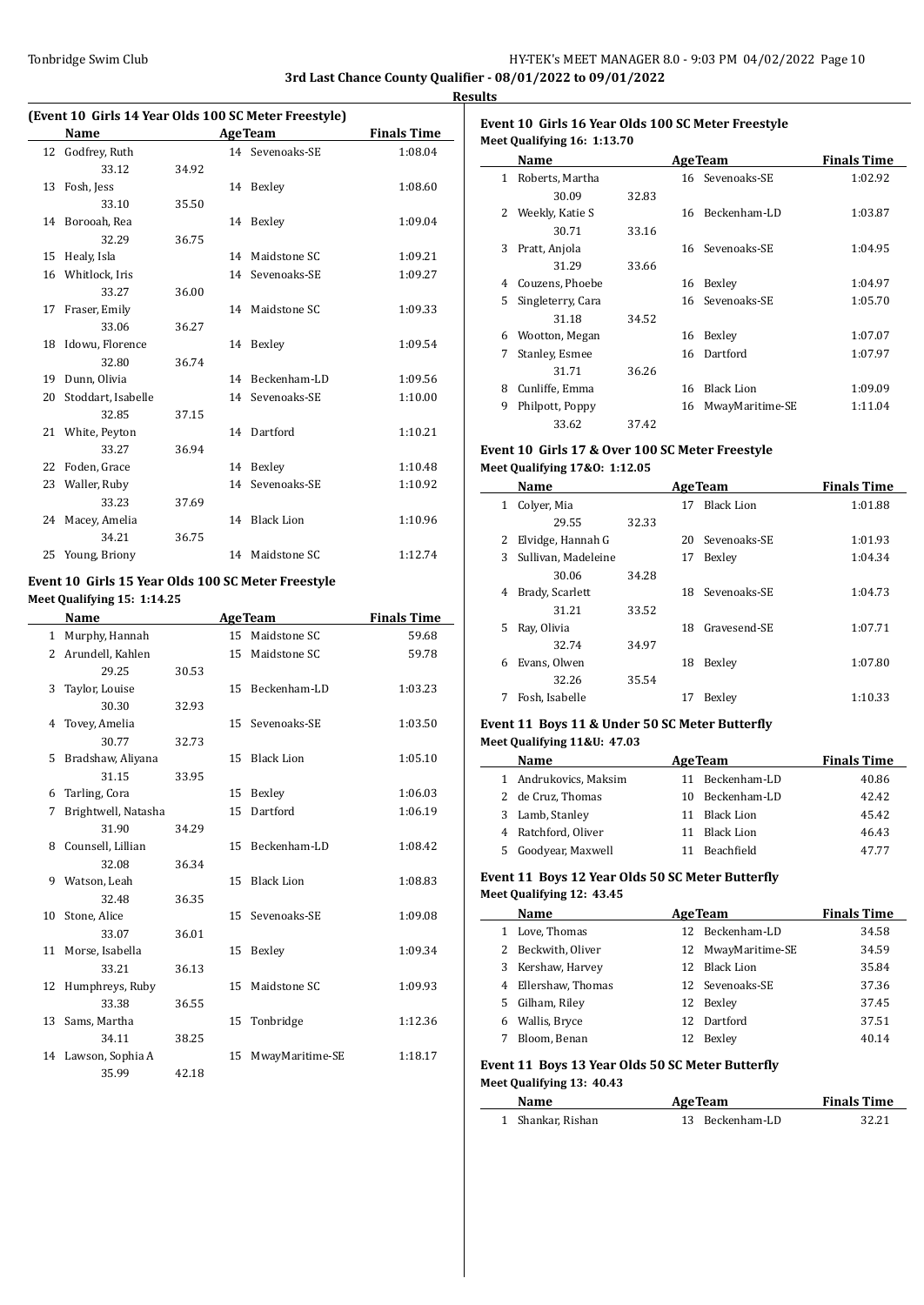# Tonbridge Swim Club **HY-TEK's MEET MANAGER 8.0 - 9:03 PM 04/02/2022** Page 11 **3rd Last Chance County Qualifier - 08/01/2022 to 09/01/2022**

**Results**

 $\overline{a}$ 

 $\overline{\phantom{a}}$ 

### **(Event 11 Boys 13 Year Olds 50 SC Meter Butterfly)**

|    | Name                   |    | <b>AgeTeam</b>    | <b>Finals Time</b> |
|----|------------------------|----|-------------------|--------------------|
|    |                        |    |                   |                    |
|    | 2 Carnegie, Jeremiah   | 13 | Beckenham-LD      | 32.37              |
| 3  | Olalekan, Amir         |    | 13 Tonbridge      | 33.06              |
| 4  | Nikolic, Leo           | 13 | Dartford          | 34.40              |
| 5  | Sawyer, Nathaniel      | 13 | Beckenham-LD      | 34.60              |
| 6  | Bowen, William         | 13 | Sevenoaks-SE      | 34.76              |
| 7  | Harmer, Seb            | 13 | Maidstone SC      | 34.93              |
| 8  | Johnson, Alberto       | 13 | Beckenham-LD      | 35.24              |
| 9  | Rowe, Mason            | 13 | Bexley            | 35.61              |
| 10 | Holden, William        | 13 | Bexley            | 36.21              |
| 11 | Russell-Gridley, Lucca | 13 | <b>Black Lion</b> | 37.32              |
| 12 | Moss, Seth             | 13 | <b>Black Lion</b> | 40.19              |
| 13 | Limer, Jackson         | 13 | Black Lion        | 40.53              |
|    | Khatkar, Pavandeep S   |    | 13 Gravesend-SE   | D <sub>0</sub>     |
|    |                        |    |                   |                    |

8.2 Arms not brought forward simultaneously or arms not brought forward 10 Hicks, Tom

## **Event 11 Boys 14 Year Olds 50 SC Meter Butterfly Meet Qualifying 14: 38.23**

|    | Name                             |    | <b>AgeTeam</b>     | <b>Finals Time</b> |
|----|----------------------------------|----|--------------------|--------------------|
| 1  | Ntiamoah, Kal-El                 | 14 | Beckenham-LD       | 28.90              |
| 2  | Li, Xian Ming                    |    | 14 Tonbridge       | 31.01              |
| 3  | Armada Bennett, Aubry D          |    | 14 Sevenoaks-SE    | 31.58              |
| 4  | Colver, Oscar                    | 14 | Black Lion         | 31.69              |
| 5. | Postlethwaite. Max               |    | 14 Dartford        | 32.13              |
| 6  | Williams, Sonny J                |    | 14 MwayMaritime-SE | 33.42              |
| 7  | Burke, Toby                      |    | 14 Sevenoaks-SE    | 33.80              |
| 8  | Szilagyi, David                  | 14 | Bexley             | 36.24              |
| 9  | Bloom, Bilgin                    | 14 | Bexley             | 36.68              |
|    | Argirov, Boris                   |    | 14 Sevenoaks-SE    | DO.                |
|    | 4.4 Start before starting signal |    |                    |                    |

# **Event 11 Boys 15 Year Olds 50 SC Meter Butterfly**

# **Meet Qualifying 15: 36.58**

|    | Name                   |    | <b>AgeTeam</b>                                                                                                                                                                                                                                                                                                                                                                                 | <b>Finals Time</b> |
|----|------------------------|----|------------------------------------------------------------------------------------------------------------------------------------------------------------------------------------------------------------------------------------------------------------------------------------------------------------------------------------------------------------------------------------------------|--------------------|
|    | 1 Cowley Antelo, Ruben |    | 15 Tonbridge                                                                                                                                                                                                                                                                                                                                                                                   | 27.20              |
| 2  | Duan, Chengze          | 15 | Sevenoaks-SE                                                                                                                                                                                                                                                                                                                                                                                   | 27.51              |
| 3  | Pass, Jack C           |    | 15 Sevenoaks-SE                                                                                                                                                                                                                                                                                                                                                                                | 28.74              |
| 4  | Kokkini, Andreas       |    | 15 Beckenham-LD                                                                                                                                                                                                                                                                                                                                                                                | 29.56              |
| 5. | Gilham, Finley         | 15 | Bexley                                                                                                                                                                                                                                                                                                                                                                                         | 29.71              |
| 6  | Wise, Jack             |    | 15 Dartford                                                                                                                                                                                                                                                                                                                                                                                    | 29.83              |
| 7  | Brice, Charlie         |    | 15 Tonbridge                                                                                                                                                                                                                                                                                                                                                                                   | 31.37              |
| 8  | Argirov, Martin        |    | 15 Sevenoaks-SE                                                                                                                                                                                                                                                                                                                                                                                | 31.72              |
| 9  | Willard, Ethan         | 15 | <b>Black Lion</b>                                                                                                                                                                                                                                                                                                                                                                              | 32.84              |
| 10 | Bisht, Arnav           | 15 | Dartford                                                                                                                                                                                                                                                                                                                                                                                       | 33.92              |
| 11 | Mangat, Tolly          |    | 15 Sevenoaks-SE                                                                                                                                                                                                                                                                                                                                                                                | 33.97              |
| 12 | Masaryk, Adam          | 15 | MwayMaritime-SE                                                                                                                                                                                                                                                                                                                                                                                | 35.35              |
| 13 | Hopkins, Haidn         | 15 | Beachfield                                                                                                                                                                                                                                                                                                                                                                                     | 36.61              |
|    | Long, Thomas           |    | 15 Gravesend-SE                                                                                                                                                                                                                                                                                                                                                                                | DO.                |
|    |                        |    | $\mathcal{A} \times \mathcal{A}$ , and $\mathcal{A} \times \mathcal{A}$ , and $\mathcal{A} \times \mathcal{A}$ , and $\mathcal{A} \times \mathcal{A}$ , and $\mathcal{A} \times \mathcal{A}$ , and $\mathcal{A} \times \mathcal{A}$ , and $\mathcal{A} \times \mathcal{A}$ , and $\mathcal{A} \times \mathcal{A}$ , and $\mathcal{A} \times \mathcal{A}$ , and $\mathcal{A} \times \mathcal{A$ |                    |

8.3 Movements of the legs not simultaneous or alternating movement of leg

#### **Event 11 Boys 16 Year Olds 50 SC Meter Butterfly Meet Qualifying 16: 35.48**

|    | <b>Name</b>         | <b>AgeTeam</b>  | <b>Finals Time</b> |
|----|---------------------|-----------------|--------------------|
|    | 1 Farrow, Callum    | 16 Black Lion   | 27.55              |
|    | 2 Diney, Bryan      | 16 Bexley       | 28.15              |
|    | 3 Martin-Young, Sam | 16 Sevenoaks-SE | 29.29              |
|    | 4 Zouali, Adam      | 16 Bexley       | 29.54              |
| 5. | Watson, Benjamin    | 16 Sevenoaks-SE | 29.55              |

| 6 Martin, Harrison   | 16 Gravesend-SE | 29.62 |
|----------------------|-----------------|-------|
| 7 Pauling, Christian | 16 Beckenham-LD | 30.25 |
| 8 Burke, Jack        | 16 Beachfield   | 39.54 |

## **Event 11 Boys 17 & Over 50 SC Meter Butterfly Meet Qualifying 17&O: 32.73**

|    | Name                 |    | <b>AgeTeam</b> | <b>Finals Time</b> |
|----|----------------------|----|----------------|--------------------|
|    | Wise, George         | 19 | Dartford       | 26.54              |
|    | Harris, Brandon      | 19 | Tonbridge      | 27.13              |
| 3  | Angell, James        | 20 | Dartford       | 27.64              |
| 4  | Baster, George       | 17 | Maidstone SC   | 27.78              |
| 5. | Kapatos, Apostolos   | 17 | Dartford       | 27.84              |
| 6  | Mitrofanenko, Nikita | 17 | Black Lion     | 27.86              |
|    | Jayasinghe, Dillon   | 18 | Bexley         | 28.17              |
| 8  | Henbest, Toby        |    | 18 Tonbridge   | 28.36              |
| 9  | Morse, Oliver        | 18 | Bexley         | 28.87              |
| 10 | Hicks, Tom           | 17 | Maidstone SC   | 29.60              |

# **Event 12 Girls 11 & Under 100 SC Meter Butterfly Meet Qualifying 11&U: 1:57.15**

| Name                                                       | <b>AgeTeam</b> | <b>Finals Time</b> |
|------------------------------------------------------------|----------------|--------------------|
| --- Tse, Cheryl                                            | 11 Tonbridge   | DO.                |
| 8.3 Breaststroke kick used (legal in Masters Competitions) |                |                    |
| 43.62                                                      |                |                    |

#### **Event 12 Girls 12 Year Olds 100 SC Meter Butterfly Meet Qualifying 12: 1:40.10**

|                | Name                    |       |    | <b>AgeTeam</b>                                                          | <b>Finals Time</b> |  |
|----------------|-------------------------|-------|----|-------------------------------------------------------------------------|--------------------|--|
| 1              | Post, Ellie             |       |    | 12 Black Lion                                                           | 1:23.47            |  |
|                | 37.20                   | 46.27 |    |                                                                         |                    |  |
| 2              | Xie, Katie              |       | 12 | Bexley                                                                  | 1:24.91            |  |
|                | 38.12                   | 46.79 |    |                                                                         |                    |  |
| 3              | Lynch, Dakota           |       | 12 | Sevenoaks-SE                                                            | 1:25.21            |  |
|                | 37.62                   | 47.59 |    |                                                                         |                    |  |
| 4              | Pauling, Verena         |       | 12 | Tonbridge                                                               | 1:26.32            |  |
|                | 37.73                   | 48.59 |    |                                                                         |                    |  |
| 5.             | Ezeoke, Chizara         |       | 12 | Dartford                                                                | 1:31.77            |  |
|                | 40.43                   | 51.34 |    |                                                                         |                    |  |
| $\overline{a}$ | Hollands, Ella          |       | 12 | Tonbridge                                                               | DQ                 |  |
|                |                         |       |    | 8.3 Breaststroke kick used (legal in Masters Competitions)              |                    |  |
|                | 38.49                   |       |    |                                                                         |                    |  |
|                | Cepukaviciute, Patricia |       |    | 12 Beachfield                                                           | D <sub>0</sub>     |  |
|                |                         |       |    | 8.2 Arms not brought forward simultaneously or arms not brought forward |                    |  |
|                | 45.23                   |       |    |                                                                         |                    |  |

## **Event 12 Girls 13 Year Olds 100 SC Meter Butterfly Meet Qualifying 13: 1:31.30**

|    | Name              |       | <b>AgeTeam</b> | <b>Finals Time</b> |         |
|----|-------------------|-------|----------------|--------------------|---------|
| 1  | Deller, Lilly     |       | 13             | Dartford           | 1:11.51 |
|    | 33.15             | 38.36 |                |                    |         |
| 2  | Arundell, Bella   |       | 13             | Maidstone SC       | 1:12.35 |
|    | 33.14             | 39.21 |                |                    |         |
| 3  | Slowinski, Isabel |       |                | 13 Sevenoaks-SE    | 1:18.33 |
|    | 35.55             | 42.78 |                |                    |         |
| 4  | Neal, Cara P      |       |                | 13 Sevenoaks-SE    | 1:20.85 |
|    | 36.88             | 43.97 |                |                    |         |
| 5. | Crook, Tabitha    |       | 13             | Gravesend-SE       | 1:21.45 |
|    | 36.63             | 44.82 |                |                    |         |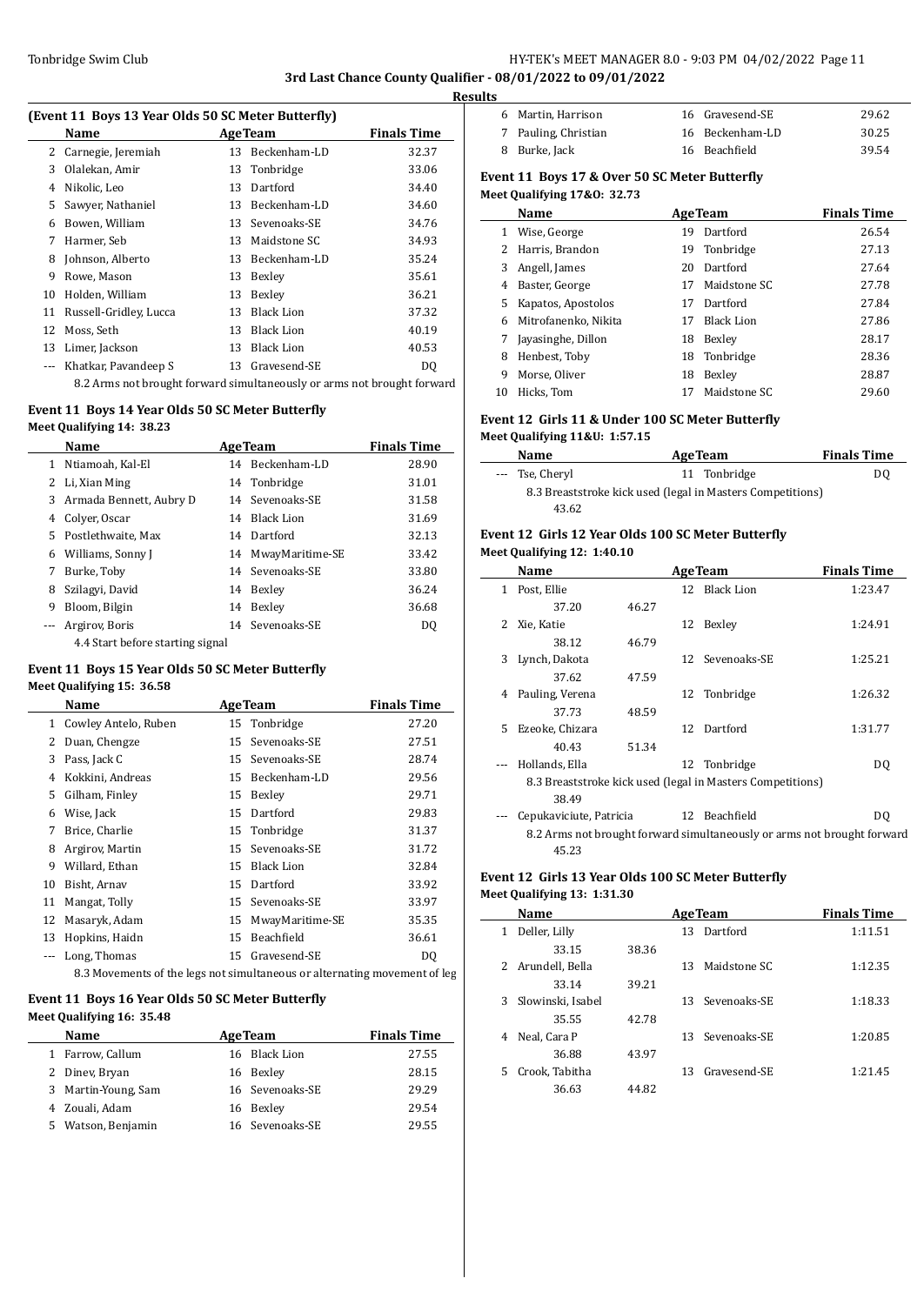# Tonbridge Swim Club **HY-TEK's MEET MANAGER 8.0 - 9:03 PM 04/02/2022** Page 12 **3rd Last Chance County Qualifier - 08/01/2022 to 09/01/2022**

**Results**

 $\overline{a}$ 

 $\overline{a}$ 

# **(Event 12 Girls 13 Year Olds 100 SC Meter Butterfly)**

| <b>Name</b> |                     |       |  | <b>AgeTeam</b>  | <b>Finals Time</b> |  |  |
|-------------|---------------------|-------|--|-----------------|--------------------|--|--|
|             | 6 Muszalska, Nicola |       |  | 13 Gravesend-SE | 1:22.41            |  |  |
|             | 37.66               | 44.75 |  |                 |                    |  |  |
|             | Czapla, Julia       |       |  | 13 Dartford     | 1:25.05            |  |  |
|             | 37.64               | 47.41 |  |                 |                    |  |  |

# **Event 12 Girls 14 Year Olds 100 SC Meter Butterfly**

# **Meet Qualifying 14: 1:26.90**

|              | Name             |       |    | <b>AgeTeam</b>  | <b>Finals Time</b> |
|--------------|------------------|-------|----|-----------------|--------------------|
| $\mathbf{1}$ | Godfrey, Ruth    |       |    | 14 Sevenoaks-SE | 1:14.73            |
|              | 35.06            | 39.67 |    |                 |                    |
| 2            | Fornasier, Lilia |       |    | 14 Sevenoaks-SE | 1:15.54            |
|              | 35.11            | 40.43 |    |                 |                    |
| 3            | Armstrong, Mia   |       | 14 | Dartford        | 1:15.79            |
|              | 33.95            | 41.84 |    |                 |                    |
| 4            | Fosh, Jess       |       | 14 | Bexley          | 1:19.09            |
|              | 36.84            | 42.25 |    |                 |                    |
| 5            | Warren, Anabel   |       |    | 14 Sevenoaks-SE | 1:21.39            |
|              | 37.39            | 44.00 |    |                 |                    |
| 6            | Idowu, Florence  |       | 14 | Bexley          | 1:21.42            |
|              | 36.32            | 45.10 |    |                 |                    |
| 7            | Borooah, Rea     |       | 14 | Bexley          | 1:21.86            |
|              | 38.00            | 43.86 |    |                 |                    |
| 8            | White, Peyton    |       |    | 14 Dartford     | 1:22.62            |
|              | 37.83            | 44.79 |    |                 |                    |
| 9            | Manning, Kailey  |       | 14 | Dartford        | 1:24.21            |
|              | 38.22            | 45.99 |    |                 |                    |

## **Event 12 Girls 15 Year Olds 100 SC Meter Butterfly Meet Qualifying 15: 1:25.25**

|    | Name            |       |    | <b>AgeTeam</b>    | <b>Finals Time</b> |
|----|-----------------|-------|----|-------------------|--------------------|
| 1  | Tarling, Cora   |       |    | 15 Bexley         | 1:14.71            |
|    | 34.03           | 40.68 |    |                   |                    |
| 2  | James, Rosemary |       | 15 | Beckenham-LD      | 1:17.49            |
|    | 35.14           | 42.35 |    |                   |                    |
| 3  | Morse, Isabella |       | 15 | Bexley            | 1:19.98            |
|    | 36.75           | 43.23 |    |                   |                    |
| 4  | Jackson, Cara   |       | 15 | <b>Black Lion</b> | 1:21.89            |
|    | 37.91           | 43.98 |    |                   |                    |
| 5. | Stone, Alice    |       | 15 | Sevenoaks-SE      | 1:22.66            |
|    | 36.92           | 45.74 |    |                   |                    |
| 6  | Drewett, Daisy  |       | 15 | <b>Black Lion</b> | 1:26.44            |
|    | 38.79           | 47.65 |    |                   |                    |
| 7  | Rolfe, Sophie   |       | 15 | <b>Beachfield</b> | 1:31.20            |
|    | 39.16           | 52.04 |    |                   |                    |

# **Event 12 Girls 16 Year Olds 100 SC Meter Butterfly**

**Meet Qualifying 16: 1:23.60**

 $\overline{\phantom{a}}$ 

|   | Name                |       | <b>AgeTeam</b>  | <b>Finals Time</b> |
|---|---------------------|-------|-----------------|--------------------|
| 1 | Marshall, Charlotte |       | 16 Sevenoaks-SE | 1:07.94            |
|   | 31.57               | 36.37 |                 |                    |
|   | 2 Weekly, Katie S   |       | 16 Beckenham-LD | 1:10.85            |
|   | 33.42               | 37.43 |                 |                    |
| 3 | Roberts, Martha     |       | 16 Sevenoaks-SE | 1:11.04            |
|   | 32.79               | 38.25 |                 |                    |
| 4 | Tricker, Grace      |       | 16 Beckenham-LD | 1:11.51            |
|   | 33.25               | 38.26 |                 |                    |

|  | 5 Armstrong, Millie |       |  | 16 Sevenoaks-SE | 1:13.20 |  |
|--|---------------------|-------|--|-----------------|---------|--|
|  | 33.41               | 39.79 |  |                 |         |  |
|  | 6 Pratt, Anjola     |       |  | 16 Sevenoaks-SE | 1:15.23 |  |
|  | 35.17               | 40.06 |  |                 |         |  |
|  |                     |       |  |                 |         |  |

# **Event 12 Girls 17 & Over 100 SC Meter Butterfly Meet Qualifying 17&O: 1:20.85**

|   | Name             |       | <b>AgeTeam</b>  | <b>Finals Time</b> |
|---|------------------|-------|-----------------|--------------------|
|   | 1 Denney, Maisie |       | Bexley<br>17    | 1:14.67            |
|   | 33.46            | 41.21 |                 |                    |
|   | 2 Ray, Olivia    |       | 18 Gravesend-SE | 1:16.69            |
|   | 35.03            | 41.66 |                 |                    |
| 3 | Hall, Freya      |       | Dartford<br>17  | 1:18.75            |
|   | 36.59            | 42.16 |                 |                    |

# **Event 13 Boys 11 & Under 200 SC Meter Backstroke Meet Qualifying 11&U: 3:30.10**

| Name                                                                          |       | <b>AgeTeam</b>  | <b>Finals Time</b> |  |  |  |  |
|-------------------------------------------------------------------------------|-------|-----------------|--------------------|--|--|--|--|
| --- Carr, Ollie                                                               |       | 11 Maidstone SC | DO.                |  |  |  |  |
| 6.4 More than one single or double simultaneous arm pull used to initiate the |       |                 |                    |  |  |  |  |
| 43.13                                                                         | 48.65 | 50.90           |                    |  |  |  |  |

# **Event 13 Boys 12 Year Olds 200 SC Meter Backstroke Meet Qualifying 12: 3:20.20**

| Name |               |         | <b>Finals Time</b> |                 |       |         |
|------|---------------|---------|--------------------|-----------------|-------|---------|
| 1    | Love, Thomas  |         |                    | 12 Beckenham-LD |       | 2:49.33 |
|      | 39.26         | 43.44   |                    | 45.19           | 41.44 |         |
|      | Dada, Lanre   |         |                    | 12 Maidstone SC |       | 2:50.78 |
|      | 39.35         | 44.51   |                    | 45.07           | 41.85 |         |
| 3    | Gilham, Riley |         | 12                 | Bexley          |       | 2:58.33 |
|      | 41.45         | 2:16.88 |                    |                 |       |         |
| 4    | Lloyd, Ben    |         |                    | 12 Maidstone SC |       | 3:03.10 |
|      |               | 45.97   |                    | 48.53           | 46.49 |         |

## **Event 13 Boys 13 Year Olds 200 SC Meter Backstroke Meet Qualifying 13: 3:09.20**

|   | Name                                                                          |       |    | <b>AgeTeam</b>  |       | <b>Finals Time</b> |
|---|-------------------------------------------------------------------------------|-------|----|-----------------|-------|--------------------|
|   | Evans, Eddie                                                                  |       |    | 13 Beckenham-LD |       | 2:39.30            |
|   | 36.81                                                                         | 40.64 |    | 1:21.85         |       |                    |
|   | Goode, Oliver                                                                 |       |    | 13 Beckenham-LD |       | 2:42.76            |
|   |                                                                               |       |    | 40.01           |       |                    |
| 3 | Shankar, Rishan                                                               |       |    | 13 Beckenham-LD |       | 2:45.99            |
| 4 | Martin-Young, Freddie                                                         |       |    | 13 Sevenoaks-SE |       | 2:59.81            |
|   | 42.21                                                                         | 46.59 |    | 46.61           | 44.40 |                    |
|   | Nikolic, Leo                                                                  |       | 13 | Dartford        |       | DO.                |
|   | 6.4 More than one single or double simultaneous arm pull used to initiate the |       |    |                 |       |                    |
|   | 38.80                                                                         | 43.21 |    | 43.91           |       |                    |

# **Event 13 Boys 14 Year Olds 200 SC Meter Backstroke Meet Qualifying 14: 2:57.10**

| Name          |         | <b>AgeTeam</b>  | <b>Finals Time</b> |
|---------------|---------|-----------------|--------------------|
| 1 Burke, Toby |         | 14 Sevenoaks-SE | 2:35.60            |
| 36.39         | 1:59.21 |                 |                    |

# **Event 13 Boys 15 Year Olds 200 SC Meter Backstroke Meet Qualifying 15: 2:52.70**

| Name            |       | <b>AgeTeam</b> | <b>Finals Time</b> |
|-----------------|-------|----------------|--------------------|
| 1 Brosch. Mitch |       | 15 Tonbridge   | 2:29.83            |
| 35.02           | 38.93 | 1:15.88        |                    |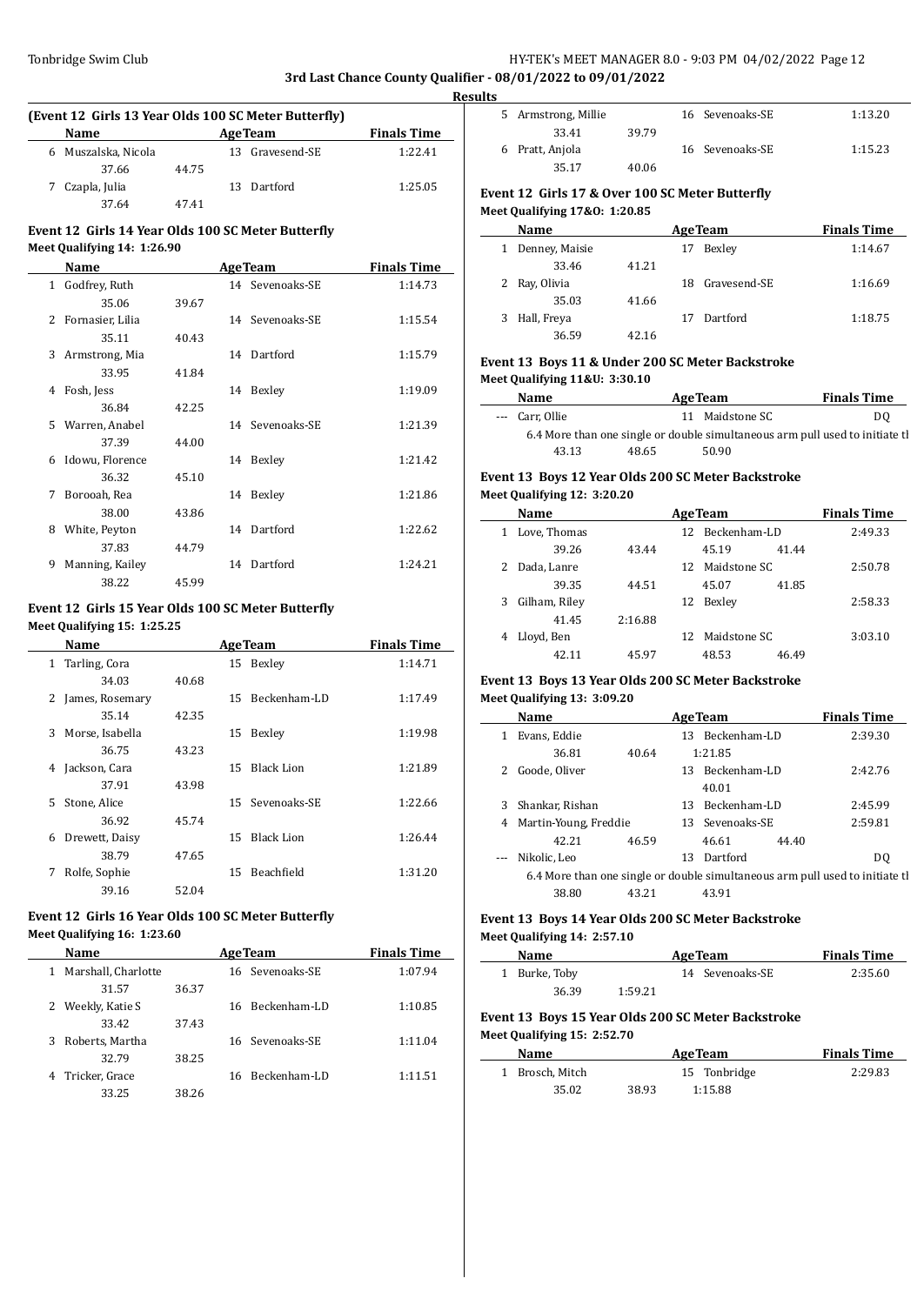#### **(Event 13 Boys 15 Year Olds 200 SC Meter Backstroke)**

|                                                                               | Name                |       |  | <b>AgeTeam</b>     |       | <b>Finals Time</b> | Event 1        |
|-------------------------------------------------------------------------------|---------------------|-------|--|--------------------|-------|--------------------|----------------|
|                                                                               | 2 Cosgrove, Ruari G |       |  | 15 MwayMaritime-SE |       | 2:34.28            | Meet Qu        |
|                                                                               | 34.65               | 39.31 |  | 41.71              | 38.61 |                    | N              |
|                                                                               | 3 Thornton, Cameron |       |  | 15 Bexley          |       | 2:39.76            | 1 F            |
|                                                                               | 37.70               | 41.11 |  | 41.49              | 39.46 |                    | 2S             |
|                                                                               | --- Willard, Ethan  |       |  | 15 Black Lion      |       | DO.                |                |
| 6.4 More than one single or double simultaneous arm pull used to initiate the |                     |       |  |                    |       |                    | 3 <sup>C</sup> |
|                                                                               | 35.49               | 39.85 |  | 40.48              |       |                    |                |
|                                                                               |                     |       |  |                    |       |                    |                |

# **Event 13 Boys 16 Year Olds 200 SC Meter Backstroke**

# **Meet Qualifying 16: 2:46.10**

 $\overline{\phantom{a}}$ 

| <b>Name</b>            | <b>AgeTeam</b>  | <b>Finals Time</b> |  |  |
|------------------------|-----------------|--------------------|--|--|
| 1 Farrow, Callum       | 16 Black Lion   | 2:17.64            |  |  |
| 2 Pitchie-Cooper, Tate | 16 Sevenoaks-SE | 2:25.15            |  |  |

## **Event 13 Boys 17 & Over 200 SC Meter Backstroke Meet Qualifying 17&O: 2:36.20**

| <b>Name</b>      | <b>AgeTeam</b>     | <b>Finals Time</b> |
|------------------|--------------------|--------------------|
| 1 Baster, George | Maidstone SC<br>17 | 2:13.06            |
| 2 Wise, George   | 19 Dartford        | 2:14.82            |
| 3 Tunsley, Jamie | 18 Bexley          | 2:23.14            |

# **Event 14 Girls 11 & Under 200 SC Meter Backstroke Meet Qualifying 11&U: 3:33.40**

| Name           | <b>AgeTeam</b> | <b>Finals Time</b> |                   |       |         |
|----------------|----------------|--------------------|-------------------|-------|---------|
| Long, Jessica  |                | 11                 | Bexley            |       | 2:55.71 |
| 40.62          | 44.93          |                    | 46.52             | 43.64 |         |
| 2 Yankey, Jada |                | 10                 | Beckenham-LD      |       | 3:05.90 |
| 3 Shiu, Chloe  |                | 11                 | Beckenham-LD      |       | 3:08.07 |
| Moss, Mia      |                | 10                 | <b>Black Lion</b> |       | 3:22.50 |
| 47.46          | 51.68          |                    | 52.86             | 50.50 |         |

## **Event 14 Girls 12 Year Olds 200 SC Meter Backstroke Meet Qualifying 12: 3:18.00**

|    | Name               |         |     | <b>AgeTeam</b>  |       | <b>Finals Time</b> |
|----|--------------------|---------|-----|-----------------|-------|--------------------|
| 1  | Narkevic, Emilia   |         | 12. | Maidstone SC    |       | 2:49.47            |
|    | 40.10              | 43.08   |     | 44.39           | 41.90 |                    |
| 2  | Stone, Emily       |         |     | 12 Sevenoaks-SE |       | 2:52.00            |
|    | 39.66              | 2.12.34 |     |                 |       |                    |
| 3  | Ashton, Amelia     |         |     | 12 Sevenoaks-SE |       | 2:58.16            |
|    | 41.79              | 46.21   |     | 45.79           | 44.37 |                    |
| 4  | Warden, Sophie     |         |     | 12 Maidstone SC |       | 3:00.56            |
| 5. | Hampshire, Abigail |         | 12  | Beckenham-LD    |       | 3:04.04            |
|    | 43.95              | 47.12   |     | 47.62           | 45.35 |                    |
|    |                    |         |     |                 |       |                    |

# **Event 14 Girls 13 Year Olds 200 SC Meter Backstroke Meet Qualifying 13: 3:08.10**

|    | Name               | <b>AgeTeam</b> |    |                    |       | <b>Finals Time</b> |
|----|--------------------|----------------|----|--------------------|-------|--------------------|
|    | Ramsay, Calli      |                | 13 | Maidstone SC       |       | 2:42.83            |
|    | 36.83              | 41.07          |    | 43.74              | 41.19 |                    |
|    | Fosh, Abi          |                | 13 | Bexley             |       | 2:45.26            |
| 3  | Notley, Maddison G |                |    | 13 MwayMaritime-SE |       | 2:45.58            |
| 4  | Knox, Yumi         |                |    | 13 Tonbridge       |       | 2:48.02            |
| 5. | Ademefun, Derin    |                | 13 | Maidstone SC       |       | 2:50.47            |
|    | 39.39              | 42.78          |    | 45.02              | 43.28 |                    |
| 6  | Bailey, Hannah     |                |    | 13 Gravesend-SE    |       | 2:54.61            |
|    | 39.99              | 44.21          |    | 46.82              | 43.59 |                    |

# **Event 14 Girls 14 Year Olds 200 SC Meter Backstroke Meet Qualifying 14: 2:58.20**

|    | Name                     |         | <b>AgeTeam</b>  |       | <b>Finals Time</b> |
|----|--------------------------|---------|-----------------|-------|--------------------|
|    | 1 Fornasier, Lilia       |         | 14 Sevenoaks-SE |       | 2:33.48            |
|    |                          |         | 39.42           | 37.97 |                    |
| 2  | Semple, Caitlyn E        |         | 14 Sevenoaks-SE |       | 2:34.99            |
|    | 36.63                    | 39.34   | 39.51           | 39.51 |                    |
| 3  | Chaza, Chenai            |         | 14 Maidstone SC |       | 2:37.08            |
|    | 35.85                    | 38.85   | 41.14           | 41.24 |                    |
| 4  | Traynier, Izzy           |         | 14 Beckenham-LD |       | 2:40.21            |
|    | 37.52                    | 41.52   | 41.45           | 39.72 |                    |
| 5. | Maconachie, Olivia       |         | 14 Beckenham-LD |       | 2:42.60            |
|    | 38.04                    | 41.32   | 41.90           | 41.34 |                    |
| 6. | Wynne Thomas, Eliza      |         | 14 Tonbridge    |       | 2:42.91            |
|    | 37.64                    | 41.82   | 1:23.45         |       |                    |
| 7  | Foden, Grace             |         | 14 Bexley       |       | 2:42.99            |
|    | 37.44                    | 40.80   | 43.09           | 41.66 |                    |
| 8  | Ekstrom, Freja           |         | 14 Maidstone SC |       | 2:43.11            |
| 9  | Castleton, Isabelle      |         | 14 Dartford     |       | 2:46.08            |
|    |                          |         |                 | 42.55 |                    |
| 10 | Stoddart, Isabelle       |         | 14 Sevenoaks-SE |       | 2:46.48            |
|    | 38.97                    | 42.33   | 43.57           | 41.61 |                    |
| 11 | Trigueirinho, Gabriela K |         | 14 Sevenoaks-SE |       | 2:47.93            |
|    | 38.79                    | 2:09.14 |                 |       |                    |
| 12 | Denney, Polly            |         | 14 Bexley       |       | 2:48.13            |

## **Event 14 Girls 15 Year Olds 200 SC Meter Backstroke Meet Qualifying 15: 2:56.00**

|              | Name             |       | <b>AgeTeam</b> | <b>Finals Time</b> |       |         |
|--------------|------------------|-------|----------------|--------------------|-------|---------|
| $\mathbf{1}$ | Arundell, Kahlen |       |                | 15 Maidstone SC    |       | 2:24.40 |
|              | 33.27            | 36.00 |                | 37.74              | 37.39 |         |
| $\mathbf{Z}$ | Gray, Fern       |       |                | 15 Sevenoaks-SE    |       | 2:33.81 |
|              | 35.16            | 38.88 |                | 40.12              | 39.65 |         |
| 3            | Atkinson, Emily  |       | 15             | Bexley             |       | 2:41.67 |
|              | 37.29            | 40.74 |                | 42.02              | 41.62 |         |
| 4            | Jackson, Cara    |       | 15             | Black Lion         |       | 2:45.04 |
|              | 39.99            | 42.54 |                | 42.37              | 40.14 |         |
| 5.           | Evans, Rosie     |       | 15             | Beckenham-LD       |       | 2:48.66 |
|              | 39.49            | 43.15 |                | 43.81              | 42.21 |         |
| 6            | Rolfe, Sophie    |       | 15             | <b>Beachfield</b>  |       | 3:09.61 |
|              | 43.62            | 48.01 |                | 50.11              | 47.87 |         |

# **Event 14 Girls 16 Year Olds 200 SC Meter Backstroke Meet Qualifying 16: 2:54.90**

|    | Name              |       |    | <b>AgeTeam</b>    |       | <b>Finals Time</b> |
|----|-------------------|-------|----|-------------------|-------|--------------------|
| 1  | Conner, Amy       |       | 16 | Maidstone SC      |       | 2:30.96            |
|    | 34.08             | 37.41 |    | 40.04             | 39.43 |                    |
|    | 2 Couzens, Phoebe |       | 16 | Bexley            |       | 2:42.07            |
| 3  | Stanley, Esmee    |       |    | 16 Dartford       |       | 2:43.00            |
|    | 36.12             | 39.52 |    | 43.48             | 43.88 |                    |
| 4  | Burke, Lilly-Rose |       | 16 | <b>Beachfield</b> |       | 2:47.40            |
|    | 39.06             | 42.01 |    | 43.45             | 42.88 |                    |
| 5. | Wood, Ellen       |       | 16 | Tonbridge         |       | 2:47.78            |
|    | 39.57             | 43.18 |    | 43.74             | 41.29 |                    |
|    |                   |       |    |                   |       |                    |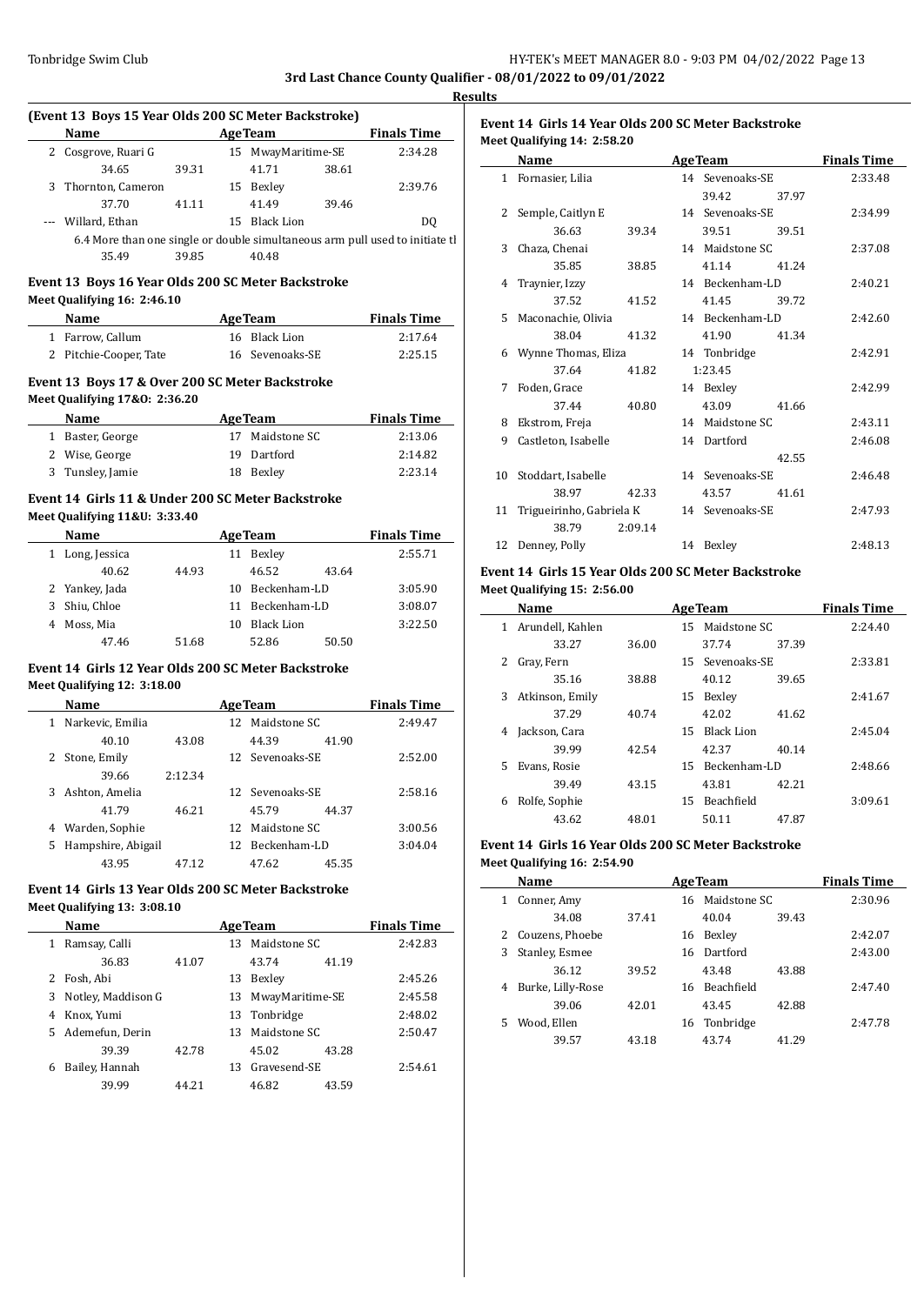# Tonbridge Swim Club **HY-TEK's MEET MANAGER 8.0 - 9:03 PM 04/02/2022** Page 14 **3rd Last Chance County Qualifier - 08/01/2022 to 09/01/2022**

**Results**

| Event 14 Girls 17 & Over 200 SC Meter Backstroke |                   |       |                 |       |                    |
|--------------------------------------------------|-------------------|-------|-----------------|-------|--------------------|
| Meet Qualifying 17&0: 2:51.60                    |                   |       |                 |       |                    |
|                                                  | Name              |       | <b>AgeTeam</b>  |       | <b>Finals Time</b> |
| 1                                                | Elvidge, Hannah G |       | 20 Sevenoaks-SE |       | 2:30.44            |
|                                                  | 2 Geake, Holly    |       | 17 Tonbridge    |       | 2:33.72            |
|                                                  | 34.95             | 38.08 | 40.46           | 40.23 |                    |

#### **Event 15 Boys 11 & Under 100 SC Meter Breaststroke**

**Meet Qualifying 11&U: 2:03.20**

| <b>Name</b>      |       | <b>AgeTeam</b>  | <b>Finals Time</b> |
|------------------|-------|-----------------|--------------------|
| 1 Driver, Arthur |       | 11 Beckenham-LD | 1:39.13            |
| 46.68            | 52.45 |                 |                    |
| 2 Carr, Ollie    |       | 11 Maidstone SC | 1:47.13            |
| 50.10            | 57.03 |                 |                    |

#### **Event 15 Boys 12 Year Olds 100 SC Meter Breaststroke Meet Qualifying 12: 1:52.75**

|   | Name              | <b>AgeTeam</b> |     |                 | <b>Finals Time</b> |
|---|-------------------|----------------|-----|-----------------|--------------------|
| 1 | Ellershaw, Thomas |                |     | 12 Sevenoaks-SE | 1:28.75            |
|   | 41.10             | 47.65          |     |                 |                    |
| 2 | Borooah, Jai      |                | 12  | Bexley          | 1:38.06            |
|   | 47.00             | 51.06          |     |                 |                    |
| 3 | Murphy, Tom       |                | 12. | Maidstone SC    | 1:38.39            |
| 4 | Taylor, Sebastian |                |     | 12 Sevenoaks-SE | 1:38.80            |
|   | 46.83             | 51.97          |     |                 |                    |
| 5 | Gilham, Riley     |                | 12  | Bexley          | 1:42.38            |
|   | 48.79             | 53.59          |     |                 |                    |
| 6 | Bisht, Aaryan     |                | 12. | Dartford        | 1:43.08            |
|   | 48.95             | 54.13          |     |                 |                    |

# **Event 15 Boys 13 Year Olds 100 SC Meter Breaststroke**

**Meet Qualifying 13: 1:42.85**

|              | Name                 |       |     | <b>AgeTeam</b> | <b>Finals Time</b> |
|--------------|----------------------|-------|-----|----------------|--------------------|
| 1            | Holden, William      |       | 13  | Bexley         | 1:23.34            |
|              | 39.40                | 43.94 |     |                |                    |
| $\mathbf{2}$ | Shankar, Rishan      |       | 13. | Beckenham-LD   | 1:26.10            |
|              | 40.49                | 45.61 |     |                |                    |
| 3            | Sawyer, Nathaniel    |       | 13  | Beckenham-LD   | 1:30.13            |
|              | 41.41                | 48.72 |     |                |                    |
| 4            | Meksenas, Daniel     |       | 13  | Dartford       | 1:36.50            |
|              | 45.20                | 51.30 |     |                |                    |
| 5            | Khatkar, Pavandeep S |       | 13. | Gravesend-SE   | 1:45.13            |
|              | 50.02                | 55.11 |     |                |                    |

## **Event 15 Boys 14 Year Olds 100 SC Meter Breaststroke**

#### **Meet Qualifying 14: 1:37.90**

 $\overline{a}$ 

|   | Name                      | <b>AgeTeam</b> |    |                 | <b>Finals Time</b> |
|---|---------------------------|----------------|----|-----------------|--------------------|
| 1 | Ntiamoah, Kal-El          |                |    | 14 Beckenham-LD | 1:16.97            |
|   | 35.98                     | 40.99          |    |                 |                    |
|   | 2 Armada Bennett, Aubry D |                |    | 14 Sevenoaks-SE | 1:20.15            |
|   | 38.82                     | 41.33          |    |                 |                    |
| 3 | Colver, Oscar             |                | 14 | Black Lion      | 1:20.36            |
|   | 37.48                     | 42.88          |    |                 |                    |
| 4 | Boyce, Oliver             |                |    | 14 Tonbridge    | 1:22.76            |
|   | 37.85                     | 44.91          |    |                 |                    |
| 5 | Bloom, Bilgin             |                | 14 | Bexley          | 1:23.96            |
|   | 39.36                     | 44.60          |    |                 |                    |
| 6 | Williams, Sonny J         |                | 14 | MwayMaritime-SE | 1:25.20            |
|   | 40.27                     | 44.93          |    |                 |                    |
|   |                           |                |    |                 |                    |

| 7 D'Cruz, Zac      |       | 14 Gravesend-SE | 1:29.63 |
|--------------------|-------|-----------------|---------|
| 42.73              | 46.90 |                 |         |
| Williams, Tom<br>8 |       | 14 Beckenham-LD | 1:30.45 |
| 41.75              | 48.70 |                 |         |
|                    |       |                 |         |

# **Event 15 Boys 15 Year Olds 100 SC Meter Breaststroke Meet Qualifying 15: 1:32.40**

|              | Name             |       |    | <b>AgeTeam</b>                                                | <b>Finals Time</b> |  |
|--------------|------------------|-------|----|---------------------------------------------------------------|--------------------|--|
| $\mathbf{1}$ | Gilham, Finley   |       |    | 15 Bexley                                                     | 1:13.51            |  |
|              | 35.01            | 38.50 |    |                                                               |                    |  |
| 2            | Pass, Jack C     |       |    | 15 Sevenoaks-SE                                               | 1:13.81            |  |
|              | 34.46            | 39.35 |    |                                                               |                    |  |
| 3            | Kokkini, Andreas |       | 15 | Beckenham-LD                                                  | 1:16.84            |  |
|              | 36.27            | 40.57 |    |                                                               |                    |  |
| 4            | Stockwell, Liam  |       | 15 | Maidstone SC                                                  | 1:19.04            |  |
|              | 36.32            | 42.72 |    |                                                               |                    |  |
| 5            | Mangat, Tolly    |       | 15 | Sevenoaks-SE                                                  | 1:22.88            |  |
|              | 39.02            | 43.86 |    |                                                               |                    |  |
| 6            | Luxford, Liam    |       | 15 | Gravesend-SE                                                  | 1:23.86            |  |
|              | 39.66            | 44.20 |    |                                                               |                    |  |
| 7            | Harlow, Jake     |       | 15 | <b>Black Lion</b>                                             | 1:31.49            |  |
|              | 43.14            | 48.35 |    |                                                               |                    |  |
| 8            | Hopkins, Haidn   |       | 15 | <b>Beachfield</b>                                             | 1:32.61            |  |
|              | 43.00            | 49.61 |    |                                                               |                    |  |
| 9            | Luxford, Reece   |       | 15 | Gravesend-SE                                                  | 1:32.82            |  |
|              | 43.08            | 49.74 |    |                                                               |                    |  |
|              | Bisht, Arnav     |       | 15 | Dartford                                                      | DQ                 |  |
|              |                  |       |    | 7.4 Leg movements not simultaneous (alternating leg movement) |                    |  |
|              | 42.11            |       |    |                                                               |                    |  |

#### **Event 15 Boys 16 Year Olds 100 SC Meter Breaststroke Meet Qualifying 16: 1:30.75**

| Name                     |       |    | <b>AgeTeam</b>  | <b>Finals Time</b> |
|--------------------------|-------|----|-----------------|--------------------|
| Pauling, Christian<br>1  |       |    | 16 Beckenham-LD | 1:12.52            |
| 34.46                    | 38.06 |    |                 |                    |
| Diney, Bryan<br>2        |       | 16 | Bexley          | 1:13.03            |
| 33.95                    | 39.08 |    |                 |                    |
| Zouali, Adam<br>3        |       | 16 | Bexley          | 1:16.19            |
| 34.43                    | 41.76 |    |                 |                    |
| Boyce, Thomas<br>4       |       | 16 | Tonbridge       | 1:18.79            |
| 36.10                    | 42.69 |    |                 |                    |
| Nikolic, Alexander<br>5. |       | 16 | Dartford        | 1:21.00            |
| 38.03                    | 42.97 |    |                 |                    |
| Martin, Harrison<br>6    |       |    | 16 Gravesend-SE | 1:21.41            |
| 38.40                    | 43.01 |    |                 |                    |

### **Event 15 Boys 17 & Over 100 SC Meter Breaststroke Meet Qualifying 17&O: 1:24.15**

| Name              | <b>AgeTeam</b> | <b>Finals Time</b> |  |
|-------------------|----------------|--------------------|--|
| 1 Harris, Brandon | 19 Tonbridge   | 1:13.42            |  |
| 34.55             | 38.87          |                    |  |

# **Event 16 Girls 11 & Under 100 SC Meter Breaststroke Meet Qualifying 11&U: 1:59.90**

| Name |                 | <b>AgeTeam</b> |    |              | <b>Finals Time</b> |
|------|-----------------|----------------|----|--------------|--------------------|
|      | 1 Tse, Cheryl   |                |    | 11 Tonbridge | 1:41.12            |
|      | 48.32           | 52.80          |    |              |                    |
|      | 2 Bourner, Lola |                | 11 | Black Lion   | 1:41.43            |
|      | 47.62           | 53.81          |    |              |                    |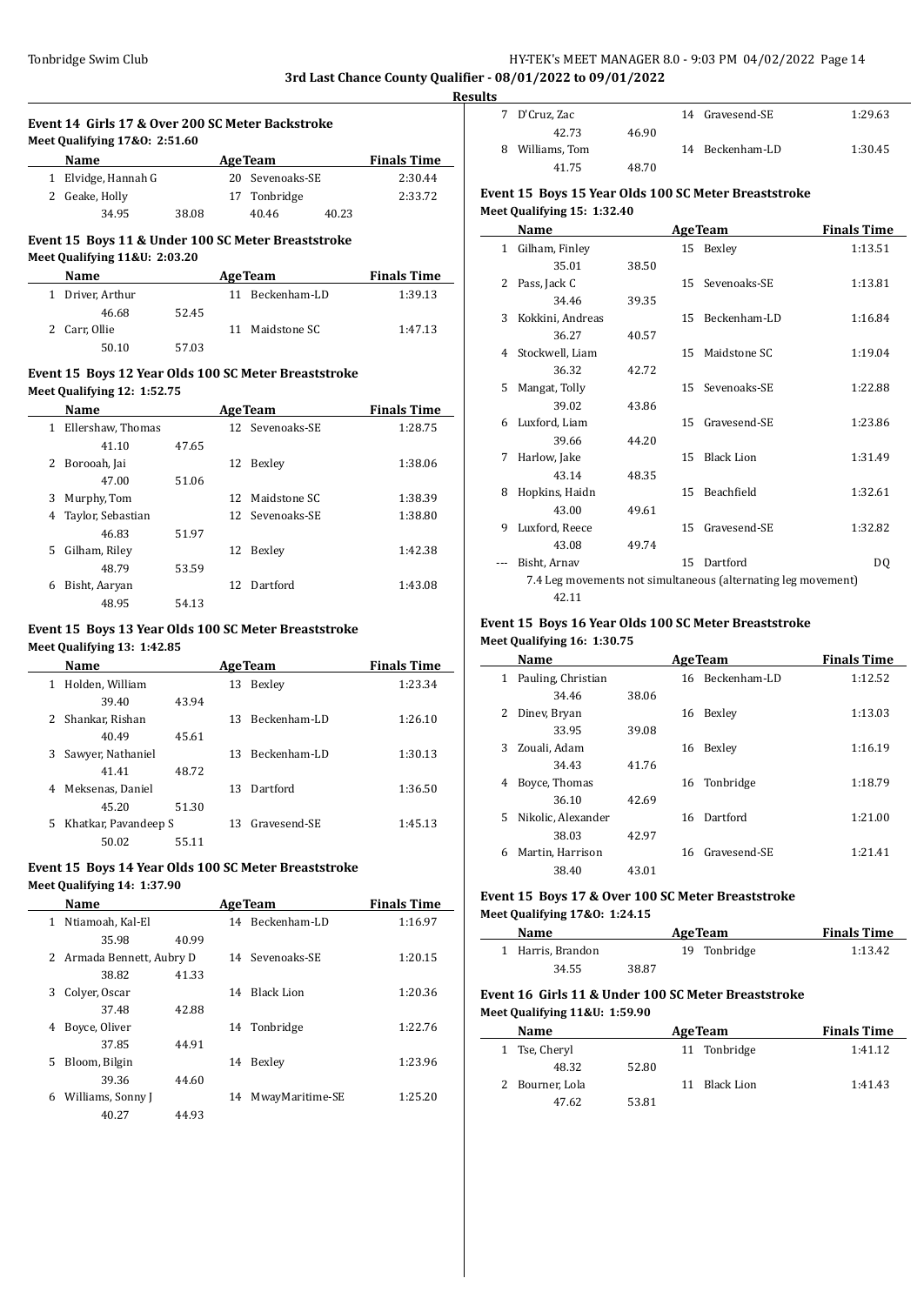# Tonbridge Swim Club Tonbridge Swim Club Allen Manager Superson HY-TEK's MEET MANAGER 8.0 - 9:03 PM 04/02/2022 Page 15 **3rd Last Chance County Qualifier - 08/01/2022 to 09/01/2022**

**Results**

# **(Event 16 Girls 11 & Under 100 SC Meter Breaststroke)**

| Name            |         |    | <b>Finals Time</b> |                |
|-----------------|---------|----|--------------------|----------------|
| Shiu, Chloe     |         | 11 | Beckenham-LD       | 1:46.08        |
| 49.79           | 56.29   |    |                    |                |
| Yankey, Rihanna |         | 11 | Beckenham-LD       | 1:46.43        |
| 49.97           | 56.46   |    |                    |                |
| Ramsay, Ella    |         | 11 | Maidstone SC       | 1:47.03        |
| 50.32           | 56.71   |    |                    |                |
| Driver, Ella    |         | 11 | Beckenham-LD       | 1:47.06        |
| 1:47.06         |         |    |                    |                |
| Soares, Rosie   |         | 10 | MwayMaritime-SE    | 2:08.42        |
| 58.83           | 1:09.59 |    |                    |                |
|                 |         |    |                    | <b>AgeTeam</b> |

# **Event 16 Girls 12 Year Olds 100 SC Meter Breaststroke Meet Qualifying 12: 1:49.45**

|    | Name                                      |         |    | <b>AgeTeam</b>                                                         | <b>Finals Time</b> |
|----|-------------------------------------------|---------|----|------------------------------------------------------------------------|--------------------|
|    | 1 Williams, Lowri                         |         |    | 12 Sevenoaks-SE                                                        | 1:28.95            |
|    | 42.99                                     | 45.96   |    |                                                                        |                    |
| 2  | Pauling, Verena                           |         |    | 12 Tonbridge                                                           | 1:31.24            |
|    | 41.91                                     | 49.33   |    |                                                                        |                    |
| 3  | Cooley, Olivia                            |         | 12 | Maidstone SC                                                           | 1:32.62            |
|    | 44.73                                     | 47.89   |    |                                                                        |                    |
| 4  | Ashton, Amelia                            |         | 12 | Sevenoaks-SE                                                           | 1:33.92            |
|    | 44.53                                     | 49.39   |    |                                                                        |                    |
| 5  | Lynch, Dakota                             |         | 12 | Sevenoaks-SE                                                           | 1:37.55            |
|    | 46.12                                     | 51.43   |    |                                                                        |                    |
| 6  | Cannon, Amelia                            |         | 12 | Tonbridge                                                              | 1:39.07            |
|    | 47.39                                     | 51.68   |    |                                                                        |                    |
| 7  | Xie, Katie                                |         | 12 | Bexley                                                                 | 1:39.76            |
|    | 46.36                                     | 53.40   |    |                                                                        |                    |
| 8  | Shitta-Bey, Zarina                        |         | 12 | Beckenham-LD                                                           | 1:40.75            |
|    | 46.63                                     | 54.12   |    |                                                                        |                    |
| 9  | Truong, Rosa                              |         | 12 | Maidstone SC                                                           | 1:41.02            |
|    | 47.14                                     | 53.88   |    |                                                                        |                    |
| 10 | Miller, Niamh R                           |         | 12 | Sevenoaks-SE                                                           | 1:42.93            |
|    | 49.38                                     | 53.55   |    |                                                                        |                    |
| 11 | Bowra, Lola                               |         | 12 | <b>Black Lion</b>                                                      | 1:43.20            |
|    | 53.35                                     | 49.85   |    |                                                                        |                    |
| 12 | Duncan, Ellen                             |         | 12 | Bexley                                                                 | 1:47.40            |
|    | 50.70                                     | 56.70   |    |                                                                        |                    |
| 13 | Hildebrandt, Sophia                       |         | 12 | Tonbridge                                                              | 1:49.65            |
|    | 52.54                                     | 57.11   |    |                                                                        |                    |
| 14 | Cepukaviciute, Patricia                   |         | 12 | Beachfield                                                             | 1:53.13            |
|    | 51.54                                     | 1:01.59 |    |                                                                        |                    |
| 15 | McLean, Aurelia                           |         | 12 | Beachfield                                                             | 2:05.19            |
|    | 59.58                                     | 1:05.61 |    |                                                                        |                    |
|    | Whiffin, Emma                             |         | 12 | Bexley                                                                 | DQ                 |
|    | 4.4 Start before starting signal<br>43.51 |         |    |                                                                        |                    |
|    | Lang, Matilda J                           |         |    | 12 Sevenoaks-SE                                                        | D <sub>0</sub>     |
|    |                                           |         |    | 7.2 Arm movements not simultaneous or not in the same horizontal plane |                    |
|    |                                           |         |    |                                                                        |                    |

48.48

#### **Event 16 Girls 13 Year Olds 100 SC Meter Breaststroke Meet Qualifying 13: 1:42.85**

| <b>Name</b>     |       | <b>AgeTeam</b>  | <b>Finals Time</b> |
|-----------------|-------|-----------------|--------------------|
| 1 Myles, Imogen |       | 13 Sevenoaks-SE | 1:20.66            |
| 37.95           | 42.71 |                 |                    |

| 2  | Deller, Lilly     |       | 13 | Dartford     | 1:26.23 |
|----|-------------------|-------|----|--------------|---------|
|    | 39.83             | 46.40 |    |              |         |
| 3  | Shiu, Jess        |       | 13 | Beckenham-LD | 1:26.39 |
|    | 40.69             | 45.70 |    |              |         |
| 4  | Muszalska, Nicola |       | 13 | Gravesend-SE | 1:31.42 |
|    | 43.75             | 47.67 |    |              |         |
| 5. | John, Alexandra   |       | 13 | Beckenham-LD | 1:31.89 |
|    | 42.90             | 48.99 |    |              |         |
| 6  | Clouston, Breanne |       | 13 | Tonbridge    | 1:33.05 |
|    | 44.02             | 49.03 |    |              |         |
| 7  | Absalom, Scarlett |       | 13 | Beckenham-LD | 1:33.11 |
|    | 43.90             | 49.21 |    |              |         |
| 8  | Fosh, Abi         |       | 13 | Bexley       | 1:33.39 |
| 9  | Zidan, Salma      |       | 13 | Sevenoaks-SE | 1:35.98 |
|    | 45.13             | 50.85 |    |              |         |
| 10 | Bhatti, Pyari     |       | 13 | Gravesend-SE | 1:36.98 |
|    | 46.27             | 50.71 |    |              |         |

## **Event 16 Girls 14 Year Olds 100 SC Meter Breaststroke Meet Qualifying 14: 1:38.45**

| Name               | <b>AgeTeam</b> |  | <b>Finals Time</b>                                                                                                                                                                                                            |
|--------------------|----------------|--|-------------------------------------------------------------------------------------------------------------------------------------------------------------------------------------------------------------------------------|
| 1 Rogers, Ellie    |                |  | 1:20.30                                                                                                                                                                                                                       |
| 38.62              | 41.68          |  |                                                                                                                                                                                                                               |
| Dunn, Olivia       |                |  | 1:21.60                                                                                                                                                                                                                       |
| 38.70              | 42.90          |  |                                                                                                                                                                                                                               |
| 3 Kienlen, Willow  |                |  | 1:22.20                                                                                                                                                                                                                       |
| 38.84              | 43.36          |  |                                                                                                                                                                                                                               |
| 4 Legge, Danielle  |                |  | 1:24.49                                                                                                                                                                                                                       |
| 39.35              | 45.14          |  |                                                                                                                                                                                                                               |
| James, Amelia      |                |  | 1:25.73                                                                                                                                                                                                                       |
| 39.55              | 46.18          |  |                                                                                                                                                                                                                               |
| 6 Macey, Amelia    |                |  | 1:27.79                                                                                                                                                                                                                       |
| 41.81              | 45.98          |  |                                                                                                                                                                                                                               |
| 7 Fornasier, Lilia |                |  | 1:28.22                                                                                                                                                                                                                       |
| 43.17              | 45.05          |  |                                                                                                                                                                                                                               |
| 8 Whitlock, Iris   |                |  | 1:28.77                                                                                                                                                                                                                       |
| 41.09              | 47.68          |  |                                                                                                                                                                                                                               |
| Healy, Isla        |                |  | 1:29.53                                                                                                                                                                                                                       |
| 41.87              | 47.66          |  |                                                                                                                                                                                                                               |
| 10 Fosh, Jess      |                |  | 1:32.31                                                                                                                                                                                                                       |
| 43.99              | 48.32          |  |                                                                                                                                                                                                                               |
| 11 Waller, Ruby    |                |  | 1:32.53                                                                                                                                                                                                                       |
| 44.27              | 48.26          |  |                                                                                                                                                                                                                               |
| 12 Dyer, Eva       |                |  | 1:34.97                                                                                                                                                                                                                       |
| 43.43              | 51.54          |  |                                                                                                                                                                                                                               |
| 13 Denney, Polly   |                |  | 1:36.00                                                                                                                                                                                                                       |
| 45.51              | 50.49          |  |                                                                                                                                                                                                                               |
|                    |                |  | 14 Tonbridge<br>14 Beckenham-LD<br>14 Tonbridge<br>14 Black Lion<br>14 Maidstone SC<br>14 Black Lion<br>14 Sevenoaks-SE<br>14 Sevenoaks-SE<br>14 Maidstone SC<br>14 Bexley<br>14 Sevenoaks-SE<br>14 Sevenoaks-SE<br>14 Bexley |

## **Event 16 Girls 15 Year Olds 100 SC Meter Breaststroke Meet Qualifying 15: 1:37.35**

| <b>Name</b> |                                 |                           | <b>Finals Time</b>                                                      |
|-------------|---------------------------------|---------------------------|-------------------------------------------------------------------------|
|             |                                 |                           | 1:22.41                                                                 |
| 38.86       | 43.55                           |                           |                                                                         |
|             |                                 |                           | 1:23.74                                                                 |
| 39.00       | 44.74                           |                           |                                                                         |
|             |                                 |                           | 1:24.21                                                                 |
| 39.91       | 44.30                           |                           |                                                                         |
|             | 1 Tovey, Amelia<br>2 Gray, Fern | 3 Van der Merwe, Danielle | <b>AgeTeam</b><br>15 Sevenoaks-SE<br>15 Sevenoaks-SE<br>15 Sevenoaks-SE |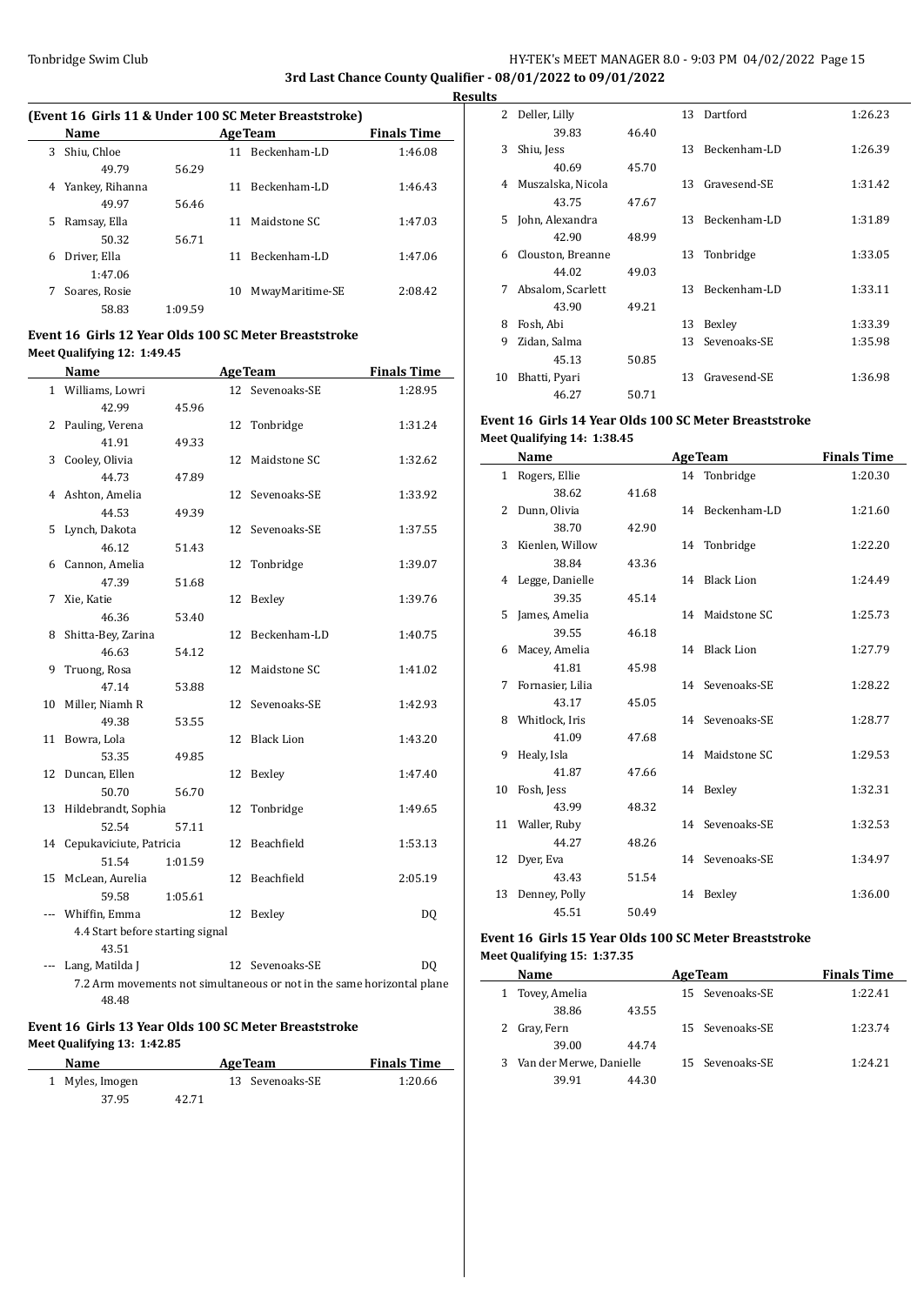# Tonbridge Swim Club **HY-TEK's MEET MANAGER 8.0 - 9:03 PM 04/02/2022** Page 16 **3rd Last Chance County Qualifier - 08/01/2022 to 09/01/2022**

**Results**

 $\overline{a}$ 

 $\overline{a}$ 

# **(Event 16 Girls 15 Year Olds 100 SC Meter Breaststroke)**

|    | Name              |       |                 | <b>AgeTeam</b>    | <b>Finals Time</b> |
|----|-------------------|-------|-----------------|-------------------|--------------------|
| 4  | Taylor, Louise    |       |                 | 15 Beckenham-LD   | 1:24.35            |
|    | 38.94             | 45.41 |                 |                   |                    |
| 5. | Miller, Caitlin   |       | 15 <sup>7</sup> | Sevenoaks-SE      | 1:24.55            |
|    | 39.15             | 45.40 |                 |                   |                    |
| 6  | Harris, Faith     |       | 15              | Beachfield        | 1:24.68            |
|    | 39.78             | 44.90 |                 |                   |                    |
| 7  | Campbell, Isobel  |       | 15              | Beckenham-LD      | 1:26.83            |
|    | 40.72             | 46.11 |                 |                   |                    |
| 8  | Counsell, Lillian |       | 15              | Beckenham-LD      | 1:27.12            |
|    | 40.20             | 46.92 |                 |                   |                    |
| 9  | Watson, Leah      |       | 15              | <b>Black Lion</b> | 1:27.29            |
|    | 40.36             | 46.93 |                 |                   |                    |
| 10 | Russon, Emelia    |       | 15              | Maidstone SC      | 1:34.32            |
|    | 43.84             | 50.48 |                 |                   |                    |
| 11 | Jackson, Cara     |       | 15              | <b>Black Lion</b> | 1:36.54            |
|    | 45.61             | 50.93 |                 |                   |                    |
| 12 | Drewett, Daisy    |       | 15              | <b>Black Lion</b> | 1:42.21            |
|    | 47.85             | 54.36 |                 |                   |                    |

## **Event 16 Girls 16 Year Olds 100 SC Meter Breaststroke Meet Qualifying 16: 1:36.35**

| <b>Name</b>       |       | <b>AgeTeam</b>  | <b>Finals Time</b> |
|-------------------|-------|-----------------|--------------------|
| Pratt, Anjola     |       | 16 Sevenoaks-SE | 1:22.74            |
| 38.54             | 44.20 |                 |                    |
| 2 Cunliffe, Emma  |       | 16 Black Lion   | 1:28.54            |
| 41.83             | 46.71 |                 |                    |
| Burke, Lilly-Rose |       | 16 Beachfield   | 1:28.85            |
| 42.25             | 46.60 |                 |                    |

## **Event 16 Girls 17 & Over 100 SC Meter Breaststroke Meet Qualifying 17&O: 1:32.95**

|   | Name           |       | <b>AgeTeam</b> | <b>Finals Time</b> |         |
|---|----------------|-------|----------------|--------------------|---------|
| 1 | Geake, Holly   |       |                | 17 Tonbridge       | 1:17.59 |
|   | 36.41          | 41.18 |                |                    |         |
| 2 | Evans, Olwen   |       | 18             | Bexley             | 1:21.61 |
|   | 38.06          | 43.55 |                |                    |         |
| 3 | Ray, Olivia    |       | 18             | Gravesend-SE       | 1:22.34 |
|   | 38.89          | 43.45 |                |                    |         |
| 4 | Colver, Mia    |       | 17             | Black Lion         | 1:26.50 |
| 5 | Denney, Maisie |       | 17             | Bexley             | 1:27.52 |
|   | 40.59          | 46.93 |                |                    |         |

# **Event 17 Boys 11 & Under 50 SC Meter Freestyle**

# **Meet Qualifying 11&U: 40.15**

|    | Name                             |    | <b>AgeTeam</b>    | <b>Finals Time</b> |
|----|----------------------------------|----|-------------------|--------------------|
|    | 1 Andrukovics, Maksim            | 11 | Beckenham-LD      | 33.63              |
|    | 2 de Cruz, Thomas                | 10 | Beckenham-LD      | 34.83              |
| 3  | Rawkins, Dane G                  | 10 | Sevenoaks-SE      | 35.43              |
| 4  | Ratchford, Oliver                | 11 | Black Lion        | 36.06              |
| 5. | Larter, William                  | 11 | <b>Black Lion</b> | 36.82              |
| 6  | Burke, Henry                     | 11 | Sevenoaks-SE      | 37.26              |
| 7  | Lamb, Stanley                    | 11 | Black Lion        | 38.85              |
| 8  | Goodyear, Maxwell                | 11 | <b>Beachfield</b> | 41.98              |
| 9  | Holton, Zack                     | 11 | <b>Beachfield</b> | 47.01              |
|    | Cepukavicius, Elias              | 10 | Beachfield        | DO.                |
|    | 4.4 Start before starting signal |    |                   |                    |

# **Event 17 Boys 12 Year Olds 50 SC Meter Freestyle Meet Qualifying 12: 37.95**

|    | Name              | <b>AgeTeam</b> | <b>Finals Time</b> |       |
|----|-------------------|----------------|--------------------|-------|
| 1  | Love, Thomas      |                | 12 Beckenham-LD    | 29.89 |
| 2  | Beckwith, Oliver  | 12             | MwayMaritime-SE    | 31.05 |
| 3  | Kershaw, Harvey   | 12             | <b>Black Lion</b>  | 32.40 |
| 4  | Ellershaw, Thomas |                | 12 Sevenoaks-SE    | 32.69 |
| 5. | Borooah, Jai      | 12             | Bexley             | 33.41 |
| 6  | Gilham, Riley     | 12             | Bexley             | 33.51 |
| 7  | Bloom, Benan      | 12             | Bexley             | 33.59 |
| 8  | Inglis, Zachary   | 12             | Bexley             | 33.79 |
| 9  | Wallis, Bryce     | 12             | Dartford           | 34.08 |
| 10 | Taylor, Sebastian | 12             | Sevenoaks-SE       | 34.18 |
| 11 | Bisht, Aaryan     | 12             | Dartford           | 34.65 |
|    | 12 Lloyd, Ben     | 12.            | Maidstone SC       | 34.79 |

# **Event 17 Boys 13 Year Olds 50 SC Meter Freestyle Meet Qualifying 13: 35.75**

|    | Name                  |    | <b>AgeTeam</b> | <b>Finals Time</b> |
|----|-----------------------|----|----------------|--------------------|
| 1  | Carnegie, Jeremiah    | 13 | Beckenham-LD   | 28.35              |
| 2  | Olalekan, Amir        | 13 | Tonbridge      | 29.87              |
| 3  | Nikolic, Leo          | 13 | Dartford       | 29.90              |
| 4  | Rowe, Mason           | 13 | Bexley         | 30.19              |
| 5. | Shankar, Rishan       | 13 | Beckenham-LD   | 30.61              |
| 6  | Goode, Oliver         | 13 | Beckenham-LD   | 31.05              |
| 7  | Sawyer, Nathaniel     | 13 | Beckenham-LD   | 31.16              |
| 8  | Johnson, Alberto      | 13 | Beckenham-LD   | 31.20              |
| 9  | Bowen, William        | 13 | Sevenoaks-SE   | 31.54              |
| 10 | Tricker, John         | 13 | Beckenham-LD   | 31.78              |
| 11 | Evans, Eddie          | 13 | Beckenham-LD   | 32.61              |
| 12 | Meksenas, Daniel      | 13 | Dartford       | 32.91              |
| 13 | Dunstan, Charles      | 13 | Tonbridge      | 32.98              |
| 14 | Martin-Young, Freddie | 13 | Sevenoaks-SE   | 34.58              |
| 15 | Khatkar, Pavandeep S  | 13 | Gravesend-SE   | 38.89              |

#### **Event 17 Boys 14 Year Olds 50 SC Meter Freestyle Meet Qualifying 14: 33.83**

|    | Name               | <b>AgeTeam</b> | <b>Finals Time</b> |       |
|----|--------------------|----------------|--------------------|-------|
| 1  | Li, Xian Ming      |                | 14 Tonbridge       | 28.45 |
| 2  | Postlethwaite, Max | 14             | Dartford           | 28.90 |
| 3  | Kokkini, Harri     | 14             | Beckenham-LD       | 29.00 |
| 4  | D'Cruz, Zac        | 14             | Gravesend-SE       | 29.93 |
| 5. | Isyarlar, Jack     | 14             | Black Lion         | 30.10 |
| 6  | Szilagyi, David    | 14             | Bexley             | 30.12 |
| 7  | Williams, Sonny J  | 14             | MwayMaritime-SE    | 30.34 |
| 8  | Williams, Tom      | 14             | Beckenham-LD       | 30.41 |
| 9  | Burke, Toby        | 14             | Sevenoaks-SE       | 30.49 |
| 10 | Argirov, Boris     |                | 14 Sevenoaks-SE    | 30.90 |
| 11 | Baster, Harry      | 14             | Maidstone SC       | 30.92 |
| 12 | Boyce, Oliver      |                | 14 Tonbridge       | 31.13 |
| 13 | Javasinghe, Leo    | 14             | Bexley             | 32.47 |
| 14 | Smissen, Charlie   | 14             | Maidstone SC       | 33.06 |

# **Event 17 Boys 15 Year Olds 50 SC Meter Freestyle**

**Meet Qualifying 15: 32.45**

| Name                   | <b>AgeTeam</b>  | <b>Finals Time</b> |  |
|------------------------|-----------------|--------------------|--|
| 1 Cowley Antelo, Ruben | 15 Tonbridge    | 25.35              |  |
| 2 Pass, Jack C         | 15 Sevenoaks-SE | 25.67              |  |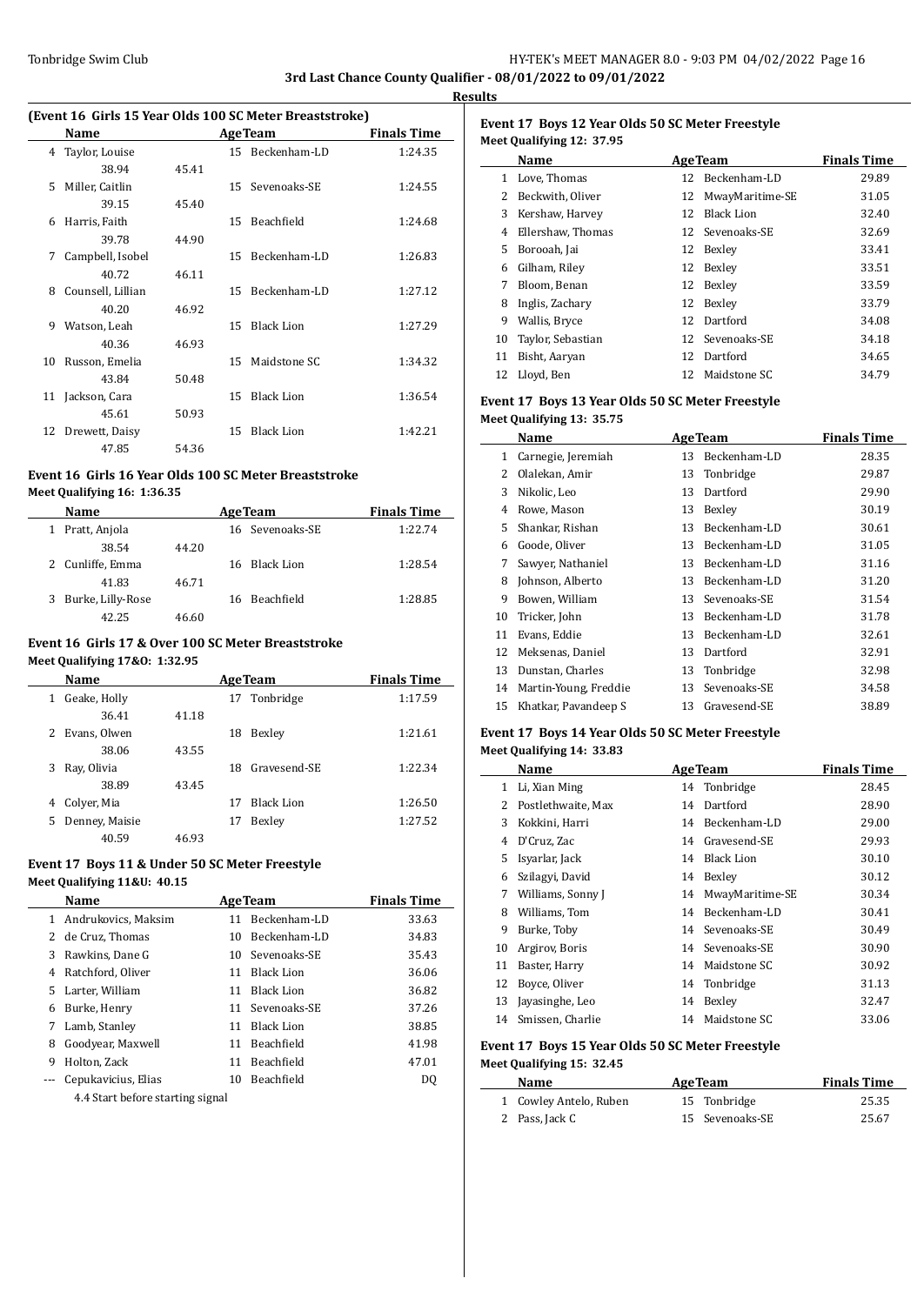# Tonbridge Swim Club **HY-TEK's MEET MANAGER 8.0 - 9:03 PM 04/02/2022** Page 17 **3rd Last Chance County Qualifier - 08/01/2022 to 09/01/2022**

**Results**

# **(Event 17 Boys 15 Year Olds 50 SC Meter Freestyle)**

|    | Name              |    | <b>AgeTeam</b>    | <b>Finals Time</b> |
|----|-------------------|----|-------------------|--------------------|
| 3  | Duan, Chengze     | 15 | Sevenoaks-SE      | 26.32              |
| 4  | Long, Thomas      | 15 | Gravesend-SE      | 26.65              |
| 5  | Kokkini, Andreas  | 15 | Beckenham-LD      | 27.01              |
| *6 | Brice, Charlie    | 15 | Tonbridge         | 27.68              |
| *6 | Isaacs, Harri     | 15 | MwayMaritime-SE   | 27.68              |
| 8  | Brosch, Mitch     | 15 | Tonbridge         | 27.81              |
| 9  | Wise, Jack        | 15 | Dartford          | 28.17              |
| 10 | Mangat, Tolly     | 15 | Sevenoaks-SE      | 28.48              |
| 11 | Stockwell, Liam   | 15 | Maidstone SC      | 28.68              |
| 12 | Gilham, Finley    | 15 | Bexley            | 28.96              |
| 13 | Argirov, Martin   | 15 | Sevenoaks-SE      | 29.07              |
| 14 | Bisht, Arnav      | 15 | Dartford          | 29.43              |
| 15 | Willard, Ethan    | 15 | <b>Black Lion</b> | 29.84              |
| 16 | Cosgrove, Ruari G | 15 | MwayMaritime-SE   | 29.88              |
| 17 | Masaryk, Adam     | 15 | MwayMaritime-SE   | 30.08              |
| 18 | Hopkins, Haidn    | 15 | Beachfield        | 32.04              |

## **Event 17 Boys 16 Year Olds 50 SC Meter Freestyle Meet Qualifying 16: 31.63**

|    | Name                 | <b>AgeTeam</b>  | <b>Finals Time</b> |
|----|----------------------|-----------------|--------------------|
|    | 1 Farrow, Callum     | 16 Black Lion   | 25.38              |
|    | 2 Behrens, Oscar     | 16 Maidstone SC | 25.56              |
| 3  | Zouali, Adam         | 16 Bexley       | 26.29              |
| 4  | Whitlock, Albert     | 16 Sevenoaks-SE | 26.49              |
| 5. | Martin-Young, Sam    | 16 Sevenoaks-SE | 26.59              |
| 6  | Martin, Harrison     | 16 Gravesend-SE | 27.19              |
| 7  | Boyce, Thomas        | 16 Tonbridge    | 27.33              |
| 8  | Pitchie-Cooper, Tate | 16 Sevenoaks-SE | 27.36              |
| 9  | Pauling, Christian   | 16 Beckenham-LD | 28.06              |
| 10 | Nikolic, Alexander   | 16 Dartford     | 28.43              |
| 11 | Burke, Jack          | 16 Beachfield   | 33.46              |

# **Event 17 Boys 17 & Over 50 SC Meter Freestyle**

# **Meet Qualifying 17&O: 29.43**

|   | Name               | <b>AgeTeam</b> | <b>Finals Time</b> |       |
|---|--------------------|----------------|--------------------|-------|
| 1 | Baster, George     | 17             | Maidstone SC       | 24.76 |
| 2 | Angell, James      | 20             | Dartford           | 24.88 |
| 3 | Wise, George       | 19             | Dartford           | 24.90 |
| 4 | Harris, Brandon    | 19             | Tonbridge          | 25.32 |
| 5 | Henbest, Toby      | 18             | Tonbridge          | 25.61 |
| 6 | Kapatos, Apostolos | 17             | Dartford           | 25.71 |
| 7 | Langley, David     | 17             | Beckenham-LD       | 26.55 |
| 8 | Jayasinghe, Dillon | 18             | Bexley             | 26.64 |
| 9 | Morse, Oliver      | 18             | Bexley             | 26.69 |

# **Event 18 Girls 11 & Under 50 SC Meter Freestyle Meet Qualifying 11&U: 40.43**

|    | Name              |    | <b>AgeTeam</b>  | <b>Finals Time</b> |
|----|-------------------|----|-----------------|--------------------|
|    | Yankey, Rihanna   | 11 | Beckenham-LD    | 32.79              |
|    | Quiller, Olivia   | 11 | Maidstone SC    | 33.58              |
| 3  | Flavin, Bella     |    | 11 Sevenoaks-SE | 34.75              |
| 4  | Yankey, Jada      | 10 | Beckenham-LD    | 34.87              |
| 5. | White, Elena      | 11 | Beckenham-LD    | 35.74              |
| 6  | Fornasier, Evelyn |    | 11 Sevenoaks-SE | 36.70              |
|    | Tse, Cheryl       |    | 11 Tonbridge    | 36.78              |
| 8  | Elvidge, Julia R  | 11 | Sevenoaks-SE    | 36.82              |
| 9  | Knorton, Grace    | 10 | Bexley          | 37.01              |
|    |                   |    |                 |                    |

|    | 10 Tovey, Bronwyn    |    | 11 Sevenoaks-SE    | 37.09 |
|----|----------------------|----|--------------------|-------|
| 11 | Bourner, Lola        | 11 | Black Lion         | 37.31 |
|    | 12 Ramsay, Ella      | 11 | Maidstone SC       | 37.49 |
|    | 13 Vermeulen, Inneke |    | 11 Tonbridge       | 38.55 |
| 14 | Hopper, Dottie       | 11 | Beachfield         | 41.75 |
|    | 15 Soares, Rosie     |    | 10 MwayMaritime-SE | 41.98 |
|    | 16 Moerman, Sharay   | 10 | Beachfield         | 42.22 |
| 17 | Ward, Abigail        |    | 10 Gravesend-SE    | 46.88 |
| 18 | Marsh, Lauren        | 11 | Beachfield         | 47.21 |
| 19 | Newbury, Chloe       | 11 | Beachfield         | 47.60 |

## **Event 18 Girls 12 Year Olds 50 SC Meter Freestyle Meet Qualifying 12: 37.95**

|    | Name                |    | <b>AgeTeam</b>    | <b>Finals Time</b> |
|----|---------------------|----|-------------------|--------------------|
| 1  | Lynch, Dakota       | 12 | Sevenoaks-SE      | 31.40              |
| 2  | Ezeoke, Chizara     | 12 | Dartford          | 32.78              |
| 3  | Traynier, Poppy     | 12 | Beckenham-LD      | 32.91              |
| 4  | Hollands, Ella      | 12 | Tonbridge         | 32.99              |
| 5  | Xie, Katie          | 12 | Bexley            | 33.43              |
| 6  | Post, Ellie         | 12 | <b>Black Lion</b> | 33.66              |
| 7  | Abbott, Amelia      | 12 | Gravesend-SE      | 33.99              |
| 8  | Hampshire, Abigail  | 12 | Beckenham-LD      | 34.04              |
| 9  | Stone, Emily        | 12 | Sevenoaks-SE      | 34.10              |
| 10 | Whiffin, Emma       | 12 | Bexley            | 34.58              |
| 11 | Paris Moore, Sasha  | 12 | Sevenoaks-SE      | 35.01              |
| 12 | Cooley, Olivia      | 12 | Maidstone SC      | 35.23              |
| 13 | Hildebrandt, Sophia | 12 | Tonbridge         | 35.26              |
| 14 | Warden, Sophie      | 12 | Maidstone SC      | 35.32              |
| 15 | Smith, Amelie       | 12 | Gravesend-SE      | 35.59              |
| 16 | Barden, Catherine   | 12 | Sevenoaks-SE      | 35.62              |
| 17 | Shitta-Bey, Zarina  | 12 | Beckenham-LD      | 36.13              |
| 18 | Cannon, Amelia      | 12 | Tonbridge         | 38.55              |
| 19 | McLean, Aurelia     | 12 | Beachfield        | 38.64              |
| 20 | Mealey, Annabel     | 12 | Dartford          | 39.72              |
|    |                     |    |                   |                    |

# **Event 18 Girls 13 Year Olds 50 SC Meter Freestyle Meet Qualifying 13: 36.03**

|       | Name               |    | <b>AgeTeam</b>    | <b>Finals Time</b> |
|-------|--------------------|----|-------------------|--------------------|
| 1     | Pashley, Morgan    | 13 | Maidstone SC      | 29.53              |
| 2     | John, Alexandra    | 13 | Beckenham-LD      | 30.56              |
| 3     | Notley, Maddison G | 13 | MwayMaritime-SE   | 30.71              |
| 4     | Majewska, Eryka    | 13 | Maidstone SC      | 31.14              |
| 5     | Fosh, Abi          | 13 | Bexley            | 31.55              |
| 6     | Carr, Sophie A     | 13 | Sevenoaks-SE      | 31.60              |
| 7     | Myles, Imogen      | 13 | Sevenoaks-SE      | 31.68              |
| 8     | Ademefun, Derin    | 13 | Maidstone SC      | 31.93              |
| 9     | Muszalska, Nicola  | 13 | Gravesend-SE      | 32.49              |
| 10    | Marshall, Emily    | 13 | <b>Black Lion</b> | 32.53              |
| 11    | Knox, Yumi         | 13 | Tonbridge         | 32.58              |
| $*12$ | Crook, Tabitha     | 13 | Gravesend-SE      | 32.80              |
| $*12$ | Czapla, Julia      | 13 | Dartford          | 32.80              |
| 14    | Absalom, Scarlett  | 13 | Beckenham-LD      | 33.13              |
| 15    | Shiu, Jess         | 13 | Beckenham-LD      | 33.27              |
| 16    | Bhatti, Pyari      | 13 | Gravesend-SE      | 33.33              |
| 17    | Mahoney, Isla      | 13 | Bexley            | 34.11              |
| 18    | Clouston, Breanne  | 13 | Tonbridge         | 34.16              |
| 19    | Bailey, Hannah     | 13 | Gravesend-SE      | 34.69              |
| 20    | Zidan, Salma       | 13 | Sevenoaks-SE      | 35.08              |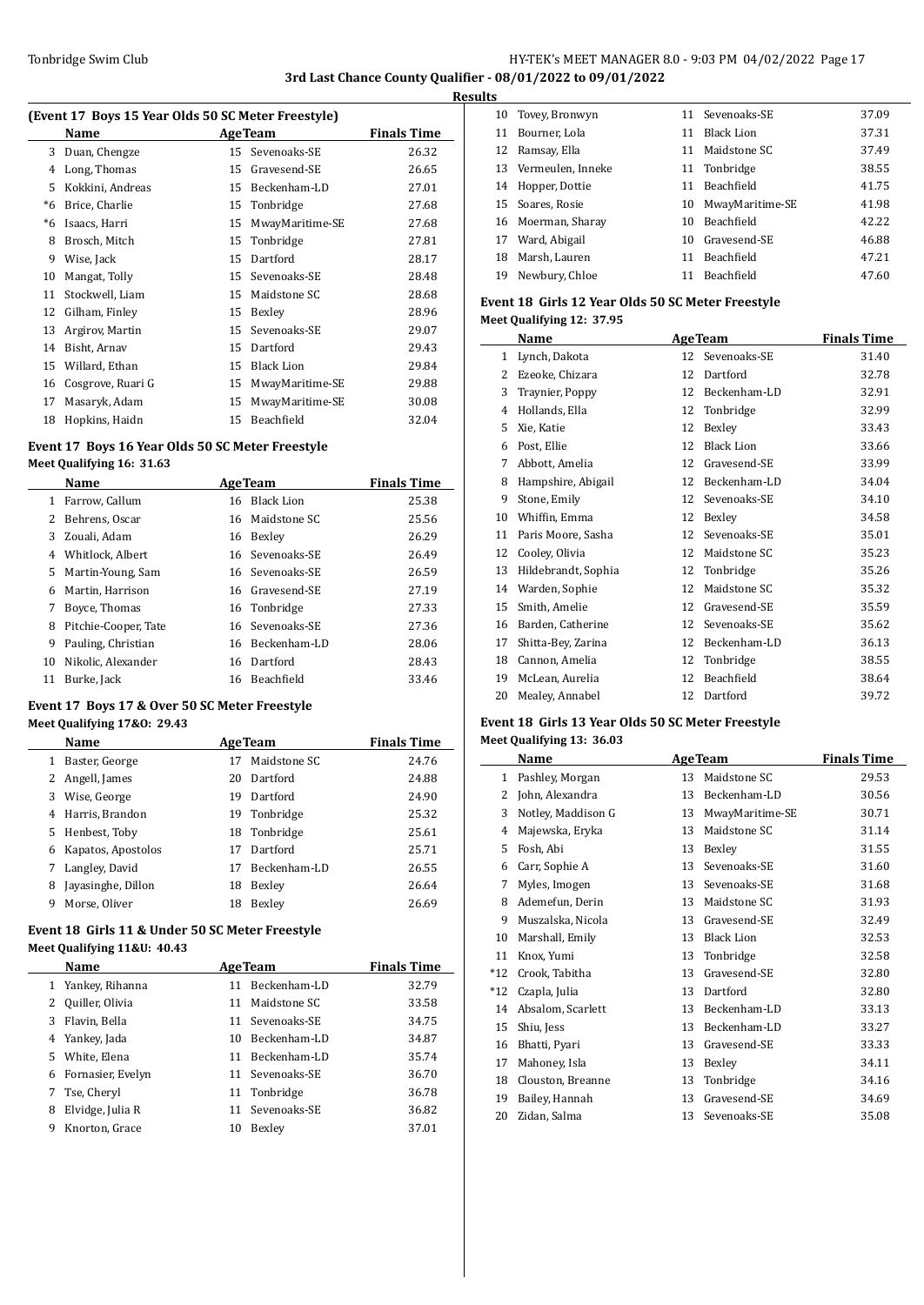# Tonbridge Swim Club **HY-TEK's MEET MANAGER 8.0 - 9:03 PM 04/02/2022** Page 18 **3rd Last Chance County Qualifier - 08/01/2022 to 09/01/2022**

**Results**

| (Event 18 Girls 13 Year Olds 50 SC Meter Freestyle) |  |
|-----------------------------------------------------|--|
|-----------------------------------------------------|--|

|    | Name                  | <b>AgeTeam</b>  | <b>Finals Time</b> |
|----|-----------------------|-----------------|--------------------|
|    | 21 Mould, Evie        | 13 Dartford     | 35.34              |
|    | 22 Smith, Florence    | 13 Black Lion   | 35.64              |
|    | 23 Grimshaw, Georgina | 13 Sevenoaks-SE | 36.43              |
|    | 24 Balzan, Emily      | 13 Gravesend-SE | 37.00              |
| 25 | Mugi, Sara W          | 13 Sevenoaks-SE | 41.32              |

# **Event 18 Girls 14 Year Olds 50 SC Meter Freestyle Meet Qualifying 14: 35.20**

|              | Name                     |    | <b>AgeTeam</b> | <b>Finals Time</b> |
|--------------|--------------------------|----|----------------|--------------------|
| $\mathbf{1}$ | Warren, Anabel           | 14 | Sevenoaks-SE   | 29.62              |
| 2            | Armstrong, Mia           | 14 | Dartford       | 29.70              |
| 3            | Rogers, Ellie            | 14 | Tonbridge      | 29.79              |
| 4            | Semple, Caitlyn E        | 14 | Sevenoaks-SE   | 29.81              |
| 5            | Sullivan, Imogen         | 14 | Bexley         | 30.33              |
| 6            | Fornasier, Lilia         | 14 | Sevenoaks-SE   | 30.40              |
| 7            | Traynier, Izzy           | 14 | Beckenham-LD   | 30.63              |
| 8            | Hampshire, Isabelle      | 14 | Beckenham-LD   | 30.70              |
| 9            | Trigueirinho, Gabriela K | 14 | Sevenoaks-SE   | 30.72              |
| 10           | Borooah. Rea             | 14 | Bexley         | 30.79              |
| 11           | Chaza. Chenai            | 14 | Maidstone SC   | 30.81              |
| 12           | Fraser, Emily            | 14 | Maidstone SC   | 31.15              |
| 13           | Idowu, Florence          | 14 | Bexley         | 31.17              |
| 14           | Healy, Isla              | 14 | Maidstone SC   | 31.32              |
| 15           | Stoddart, Isabelle       | 14 | Sevenoaks-SE   | 31.44              |
| 16           | Fosh, Jess               | 14 | Bexley         | 31.54              |
| 17           | Dunn, Olivia             | 14 | Beckenham-LD   | 31.73              |
| 18           | Whitlock, Iris           | 14 | Sevenoaks-SE   | 31.74              |
| 19           | Kienlen, Willow          | 14 | Tonbridge      | 31.79              |
| 20           | Waller, Ruby             | 14 | Sevenoaks-SE   | 32.21              |
| 21           | White, Peyton            | 14 | Dartford       | 32.36              |
| 22           | Foden, Grace             | 14 | Bexley         | 32.41              |
| 23           | Feachem, Gabriella       | 14 | Tonbridge      | 32.55              |
| 24           | Ekstrom, Freja           | 14 | Maidstone SC   | 32.93              |
| 25           | Manning, Kailey          | 14 | Dartford       | 32.99              |
| 26           | Dyer, Eva                | 14 | Sevenoaks-SE   | 33.02              |
| 27           | Young, Briony            | 14 | Maidstone SC   | 33.16              |
| 28           | Mulder, Hope             | 14 | Beachfield     | 37.39              |

# **Event 18 Girls 15 Year Olds 50 SC Meter Freestyle**

# **Meet Qualifying 15: 34.65**

|    | Name                |    | <b>AgeTeam</b> | <b>Finals Time</b> |
|----|---------------------|----|----------------|--------------------|
| 1  | Arundell, Kahlen    | 15 | Maidstone SC   | 28.04              |
| 2  | Murphy, Hannah      | 15 | Maidstone SC   | 28.13              |
| 3  | Taylor, Louise      | 15 | Beckenham-LD   | 28.79              |
| 4  | Tovey, Amelia       | 15 | Sevenoaks-SE   | 29.26              |
| 5  | Harris, Faith       | 15 | Beachfield     | 30.19              |
| 6  | James, Rosemary     | 15 | Beckenham-LD   | 30.47              |
| 7  | Brightwell, Natasha | 15 | Dartford       | 30.51              |
| 8  | Patfield, Evalyn    |    | 15 Tonbridge   | 30.52              |
| 9  | Tarling, Cora       | 15 | Bexley         | 30.53              |
| 10 | Mitchell, Kara      | 15 | Beachfield     | 30.64              |
| 11 | Chambers, Maisie    | 15 | Sevenoaks-SE   | 30.93              |
| 12 | Watson, Leah        | 15 | Black Lion     | 31.26              |
| 13 | Humphreys, Ruby     | 15 | Maidstone SC   | 31.87              |
| 14 | Counsell, Lillian   | 15 | Beckenham-LD   | 31.88              |
| 15 | Stone, Alice        | 15 | Sevenoaks-SE   | 32.47              |

|    | 16 Sams, Martha       | 15 Tonbridge       | 32.53 |
|----|-----------------------|--------------------|-------|
| 17 | Evans, Rosie          | 15 Beckenham-LD    | 32.88 |
| 18 | Hughes, Chloe         | 15 Bexley          | 33.27 |
| 19 | Russon, Emelia        | 15 Maidstone SC    | 33.41 |
|    | 20 Farnsworth, Lauren | 15 Black Lion      | 34.04 |
|    | 21 Lawson, Sophia A   | 15 MwayMaritime-SE | 34.36 |
|    | 22 Drewett, Daisy     | 15 Black Lion      | 35.62 |
|    | 23 Mushtag, Haadiya   | 15 Gravesend-SE    | 37.83 |

# **Event 18 Girls 16 Year Olds 50 SC Meter Freestyle**

|  |  |  |  | Meet Qualifying 16: 34.65 |
|--|--|--|--|---------------------------|
|--|--|--|--|---------------------------|

| 28.75<br>29.56 |
|----------------|
|                |
|                |
| 29.81          |
| 29.87          |
| 30.54          |
| 30.70          |
| 30.71          |
| 30.72          |
| 32.39          |
| 32.49          |
|                |

### **Event 18 Girls 17 & Over 50 SC Meter Freestyle**

#### **Meet Qualifying 17&O: 33.83**

|       | Name                |    | <b>AgeTeam</b>    | <b>Finals Time</b> |
|-------|---------------------|----|-------------------|--------------------|
| 1     | Elvidge, Hannah G   | 20 | Sevenoaks-SE      | 28.14              |
| 2     | Stoddart, Imogen    | 17 | Sevenoaks-SE      | 28.75              |
| 3     | Sullivan, Madeleine | 17 | Bexley            | 28.95              |
| 4     | Clarke, Isabella    | 17 | <b>Black Lion</b> | 29.20              |
| 5.    | Dolman, Grace       | 18 | <b>Beachfield</b> | 29.61              |
| 6     | Dix, Sophie         | 19 | Dartford          | 29.95              |
| 7     | Brady, Scarlett     | 18 | Sevenoaks-SE      | 30.11              |
| 8     | Denney, Maisie      | 17 | Bexley            | 30.97              |
| 9     | Evans, Olwen        | 18 | Bexley            | 31.28              |
| 10    | Fosh, Isabelle      | 17 | Bexley            | 31.53              |
| 11    | Ray, Olivia         | 18 | Gravesend-SE      | 31.68              |
| $*12$ | Hall, Freya         | 17 | Dartford          | 32.53              |
| $*12$ | Baxter, Hannah      | 17 | Tonbridge         | 32.53              |

### **Event 19 Boys 12 Year Olds 200 SC Meter Butterfly Meet Qualifying 12: 3:40.00**

| Name          | <b>AgeTeam</b> | <b>Finals Time</b> |       |         |
|---------------|----------------|--------------------|-------|---------|
| 1 Dada, Lanre |                | 12 Maidstone SC    |       | 3:04.92 |
| 39.26         | 49.50          | 50.94              | 45.22 |         |

# **Event 19 Boys 15 Year Olds 200 SC Meter Butterfly Meet Qualifying 15: 3:02.60**

| Name            | <b>AgeTeam</b> |  |                 |       | <b>Finals Time</b> |
|-----------------|----------------|--|-----------------|-------|--------------------|
| 1 Cleaver, Luke |                |  | 15 Beckenham-LD |       | 2:33.87            |
| 31.81           | 38.48          |  | 40.92           | 42.66 |                    |
| 2 Wise, Jack    |                |  | 15 Dartford     |       | 2:46.31            |
| 33.58           | 41.08          |  | 45.52           | 46.13 |                    |

#### **Event 19 Boys 16 Year Olds 200 SC Meter Butterfly Meet Qualifying 16: 2:51.60**

| Name             | <b>AgeTeam</b> |               |       | <b>Finals Time</b> |
|------------------|----------------|---------------|-------|--------------------|
| 1 Farrow. Callum |                | 16 Black Lion |       | 2:21.99            |
| 30.51            | 35.41          | 37.26         | 38.81 |                    |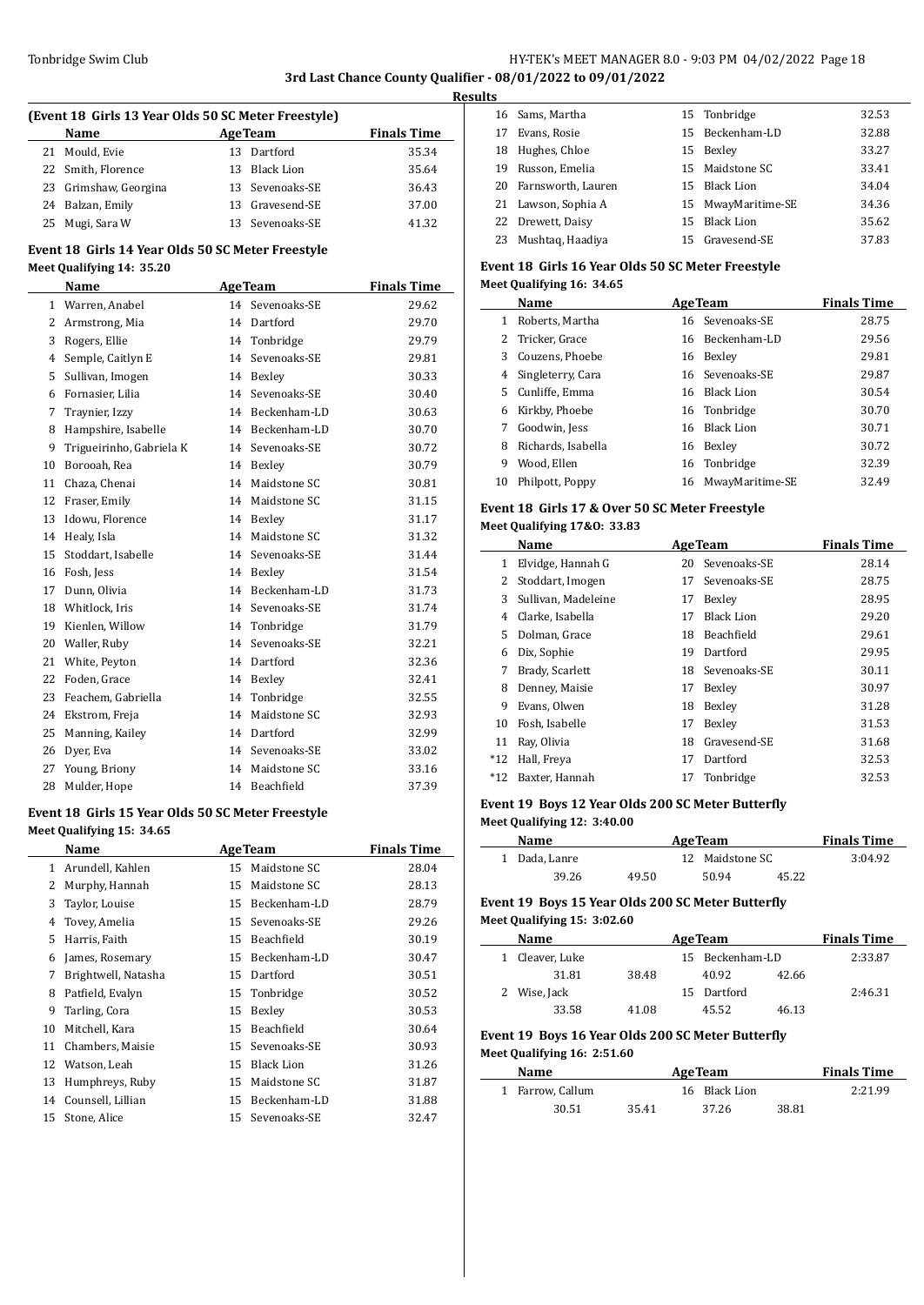# **Event 20 Girls 11 & Under 200 SC Meter Butterfly Meet Qualifying 11&U: 4:04.20**

| <b>Name</b>     |       | <b>AgeTeam</b> |       | <b>Finals Time</b> |
|-----------------|-------|----------------|-------|--------------------|
| 1 Long, Jessica |       | 11 Bexlev      |       | 2:58.41            |
| 38.26           | 46.82 | 48.28          | 45.05 |                    |

# **Event 20 Girls 13 Year Olds 200 SC Meter Butterfly Meet Qualifying 13: 3:25.70**

|              | Name                |       |     | AgeTeam           |       | <b>Finals Time</b>                                                        |
|--------------|---------------------|-------|-----|-------------------|-------|---------------------------------------------------------------------------|
| $\mathbf{1}$ | Arundell, Bella     |       | 13  | Maidstone SC      |       | 2:38.88                                                                   |
|              | 32.86               | 39.87 |     | 42.42             | 43.73 |                                                                           |
|              | 2 Slowinski, Isabel |       |     | 13 Sevenoaks-SE   |       | 2:53.02                                                                   |
|              | 36.85               | 44.94 |     | 46.98             | 44.25 |                                                                           |
| 3            | Ramsay, Calli       |       | 13  | Maidstone SC      |       | 3:00.87                                                                   |
| 4            | Muszalska, Nicola   |       |     | 13 Gravesend-SE   |       | 3:16.00                                                                   |
|              |                     |       |     |                   | 51.11 |                                                                           |
| 5            | Czapla, Julia       |       | 13. | Dartford          |       | 3:22.55                                                                   |
|              | 39.59               | 51.77 |     | 56.47             | 54.72 |                                                                           |
| ---          | Bradshaw, Calyssa   |       | 13  | <b>Black Lion</b> |       | DQ                                                                        |
|              |                     |       |     |                   |       | 8.3 Movements of the legs not simultaneous or alternating movement of leg |
|              | 41.52               |       |     |                   | 49.10 |                                                                           |

#### **Event 20 Girls 15 Year Olds 200 SC Meter Butterfly Meet Qualifying 15: 3:11.40**

| <b>Name</b>         |       | <b>AgeTeam</b>  | <b>Finals Time</b> |
|---------------------|-------|-----------------|--------------------|
| 1 Gray, Fern        |       | 15 Sevenoaks-SE | 2:47.34            |
| 35.46               | 42.59 | 45.73<br>43.56  |                    |
| 2 Bradshaw, Aliyana |       | 15 Black Lion   | 2:54.03            |
| 35.18               | 42.82 | 1:36.03         |                    |

# **Event 20 Girls 16 Year Olds 200 SC Meter Butterfly**

**Meet Qualifying 16: 3:07.00**

|   | <b>Name</b>       |       | <b>AgeTeam</b> | <b>Finals Time</b> |       |         |
|---|-------------------|-------|----------------|--------------------|-------|---------|
|   | 1 Moerman, Kayla  |       |                | 16 Beachfield      |       | 2:36.33 |
|   | 34.86             | 39.95 |                | 41.73              | 39.79 |         |
|   | 2 Roberts, Martha |       |                | 16 Sevenoaks-SE    |       | 2:39.83 |
| 3 | Wootton, Megan    |       | 16             | Bexley             |       | 2:51.32 |
|   | 35.90             | 41.66 |                | 44.88              | 48.88 |         |

## **Event 20 Girls 17 & Over 200 SC Meter Butterfly**

**Meet Qualifying 17&O: 3:02.60**

| Name            |       |     | <b>AgeTeam</b> |       | <b>Finals Time</b> |
|-----------------|-------|-----|----------------|-------|--------------------|
| 1 Dolman, Grace |       | 18. | Beachfield     |       | 2:38.35            |
| 34.65           | 40.06 |     | 42.35          | 41.29 |                    |
| 2 Hall, Freya   |       | 17  | Dartford       |       | 2:59.38            |
| 38.30           | 45.12 |     | 47.46          | 48.50 |                    |

# **Event 21 Boys 11 & Under 100 SC Meter Backstroke Meet Qualifying 11&U: 1:44.50**

|   | Name              |       | <b>AgeTeam</b> | <b>Finals Time</b> |         |
|---|-------------------|-------|----------------|--------------------|---------|
| 1 | de Cruz, Thomas   |       | 10.            | Beckenham-LD       | 1:26.14 |
|   | 43.65             | 42.49 |                |                    |         |
|   | 2 Larter, William |       | 11             | Black Lion         | 1:28.13 |
|   | 43.98             | 44.15 |                |                    |         |
|   | Burke, Henry      |       |                | 11 Sevenoaks-SE    | 1:32.80 |
|   | Rankine, James    |       |                | Bexley             | 1:35.48 |
|   |                   |       |                |                    |         |

# **Event 21 Boys 12 Year Olds 100 SC Meter Backstroke Meet Qualifying 12: 1:36.25**

|    | Name              |       |                 | <b>AgeTeam</b>    | <b>Finals Time</b> |
|----|-------------------|-------|-----------------|-------------------|--------------------|
| 1  | Ellershaw, Thomas |       |                 | 12 Sevenoaks-SE   | 1:18.38            |
|    | 37.50             | 40.88 |                 |                   |                    |
| 2  | Kershaw, Harvey   |       | 12 <sup>°</sup> | <b>Black Lion</b> | 1:19.38            |
|    | 39.45             | 39.93 |                 |                   |                    |
| 3  | Love, Thomas      |       |                 | 12 Beckenham-LD   | 1:20.20            |
|    | 38.21             | 41.99 |                 |                   |                    |
| 4  | Borooah, Jai      |       | 12              | Bexley            | 1:22.24            |
|    | 39.49             | 42.75 |                 |                   |                    |
| 5. | Gilham, Riley     |       | 12              | Bexley            | 1:23.91            |
|    | 40.42             | 43.49 |                 |                   |                    |
| 6  | Lloyd, Ben        |       | 12 <sub>1</sub> | Maidstone SC      | 1:25.67            |
|    | 40.83             | 44.84 |                 |                   |                    |
| 7  | Murphy, Tom       |       | 12              | Maidstone SC      | 1:26.67            |
| 8  | Bisht, Aaryan     |       |                 | 12 Dartford       | 1:28.71            |
|    | 43.63             | 45.08 |                 |                   |                    |

# **Event 21 Boys 13 Year Olds 100 SC Meter Backstroke Meet Qualifying 13: 1:31.30**

|    | Name                                      |       |    | <b>AgeTeam</b>    | <b>Finals Time</b> |
|----|-------------------------------------------|-------|----|-------------------|--------------------|
| 1. | Goode, Oliver                             |       | 13 | Beckenham-LD      | 1:16.02            |
| 2  | Evans, Eddie                              |       | 13 | Beckenham-LD      | 1:16.39            |
|    | 37.11                                     | 39.28 |    |                   |                    |
| 3  | Shankar, Rishan                           |       | 13 | Beckenham-LD      | 1:16.82            |
|    | 37.68                                     | 39.14 |    |                   |                    |
| 4  | Nikolic, Leo                              |       | 13 | Dartford          | 1:18.20            |
|    | 38.03                                     | 40.17 |    |                   |                    |
| 5. | Tricker, John                             |       | 13 | Beckenham-LD      | 1:19.88            |
|    | 37.74                                     | 42.14 |    |                   |                    |
| 6  | Martin-Young, Freddie                     |       | 13 | Sevenoaks-SE      | 1:25.25            |
| 7  | Hodge, Jack                               |       | 13 | Bexley            | 1:27.49            |
|    | 41.84                                     | 45.65 |    |                   |                    |
| 8  | Moss, Seth                                |       | 13 | <b>Black Lion</b> | 1:29.61            |
|    | Meksenas, Daniel                          |       | 13 | Dartford          | DQ                 |
|    | 6.4 Not on the back when leaving the wall |       |    |                   |                    |
|    | 39.29                                     |       |    |                   |                    |

# **Event 21 Boys 14 Year Olds 100 SC Meter Backstroke Meet Qualifying 14: 1:24.70**

|    | Name                    |       |    | <b>AgeTeam</b>    | <b>Finals Time</b> |
|----|-------------------------|-------|----|-------------------|--------------------|
| 1  | Armada Bennett, Aubry D |       |    | 14 Sevenoaks-SE   | 1:12.18            |
| 2  | Cross, Samuel           |       | 14 | Bexley            | 1:14.51            |
| 3  | Kokkini, Harri          |       | 14 | Beckenham-LD      | 1:15.85            |
| 4  | Williams, Sonny J       |       | 14 | MwayMaritime-SE   | 1:16.80            |
| 5. | Baster, Harry           |       | 14 | Maidstone SC      | 1:17.48            |
| 6  | Isyarlar, Jack          |       | 14 | Black Lion        | 1:21.10            |
|    | 38.64                   | 42.46 |    |                   |                    |
| 7  | Javasinghe, Leo         |       | 14 | Bexley            | 1:21.96            |
|    | 39.97                   | 41.99 |    |                   |                    |
| 8  | Newbury, Ethan          |       | 14 | <b>Beachfield</b> | 1:30.55            |
|    | 43.23                   | 47.32 |    |                   |                    |
| 9  | Marsh, Jack             |       | 14 | Beachfield        | 1:40.57            |
|    | 49.97                   | 50.60 |    |                   |                    |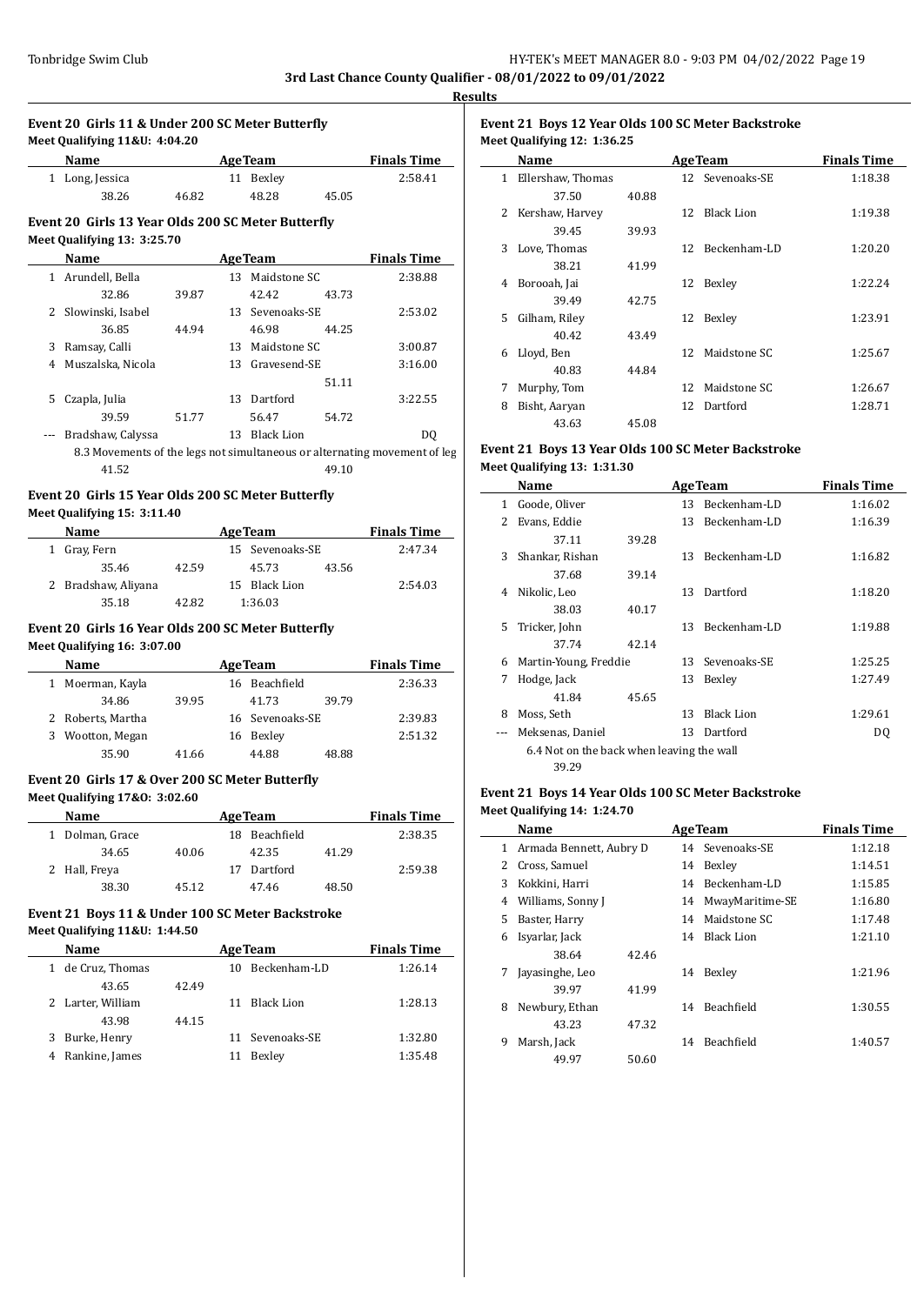$\overline{\phantom{0}}$ 

# **Event 21 Boys 15 Year Olds 100 SC Meter Backstroke Meet Qualifying 15: 1:20.85**

|    | Name               |       |                 | <b>AgeTeam</b>    | <b>Finals Time</b> |
|----|--------------------|-------|-----------------|-------------------|--------------------|
|    | 1 Alli, Demi       |       |                 | 15 Sevenoaks-SE   | 1:04.96            |
|    | 31.54              | 33.42 |                 |                   |                    |
| 2  | Duan, Chengze      |       |                 | 15 Sevenoaks-SE   | 1:06.95            |
|    | 32.60              | 34.35 |                 |                   |                    |
| 3  | Pass, Jack C       |       |                 | 15 Sevenoaks-SE   | 1:07.53            |
|    | 32.63              | 34.90 |                 |                   |                    |
| 4  | Brice, Charlie     |       | 15              | Tonbridge         | 1:09.00            |
|    | 33.94              | 35.06 |                 |                   |                    |
| 5. | Argirov, Martin    |       | 15 <sup>7</sup> | Sevenoaks-SE      | 1:09.18            |
|    | 33.77              | 35.41 |                 |                   |                    |
| 6  | Gilham, Finley     |       | 15              | Bexley            | 1:09.51            |
| 7  | Brosch, Mitch      |       | 15              | Tonbridge         | 1:09.87            |
|    | 33.41              | 36.46 |                 |                   |                    |
|    | 8 Willard, Ethan   |       | 15              | <b>Black Lion</b> | 1:11.05            |
| 9  | Mangat, Tolly      |       | 15              | Sevenoaks-SE      | 1:12.29            |
|    | 35.45              | 36.84 |                 |                   |                    |
|    | 10 Wise, Jack      |       | 15 <sup>7</sup> | Dartford          | 1:12.42            |
|    | 35.99              | 36.43 |                 |                   |                    |
|    | 11 Stockwell, Liam |       | 15              | Maidstone SC      | 1:12.61            |
|    | 35.11              | 37.50 |                 |                   |                    |
| 12 | Cosgrove, Ruari G  |       | 15              | MwayMaritime-SE   | 1:12.75            |
|    | 35.82              | 36.93 |                 |                   |                    |
| 13 | Thornton, Cameron  |       | 15              | Bexley            | 1:14.61            |
|    | 36.13              | 38.48 |                 |                   |                    |
| 14 | Bisht, Arnav       |       | 15              | Dartford          | 1:16.03            |
|    | 36.40              | 39.63 |                 |                   |                    |

# **Event 21 Boys 16 Year Olds 100 SC Meter Backstroke**

**Meet Qualifying 16: 1:18.65**

|   | Name                 |       |     | <b>AgeTeam</b>  | <b>Finals Time</b> |
|---|----------------------|-------|-----|-----------------|--------------------|
| 1 | Pitchie-Cooper, Tate |       |     | 16 Sevenoaks-SE | 1:05.78            |
|   | 32.37                | 33.41 |     |                 |                    |
|   | 2 Watson, Benjamin   |       |     | 16 Sevenoaks-SE | 1:06.08            |
|   | 32.02                | 34.06 |     |                 |                    |
| 3 | Martin, Harrison     |       |     | 16 Gravesend-SE | 1:08.86            |
|   | 34.06                | 34.80 |     |                 |                    |
| 4 | Behrens, Oscar       |       | 16. | Maidstone SC    | 1:10.56            |
|   | 33.59                | 36.97 |     |                 |                    |

# **Event 21 Boys 17 & Over 100 SC Meter Backstroke Meet Qualifying 17&O: 1:12.60**

|    | Name                 | <b>AgeTeam</b> |    |              | <b>Finals Time</b> |
|----|----------------------|----------------|----|--------------|--------------------|
|    | Baster, George       |                | 17 | Maidstone SC | 1:00.64            |
|    | 2 Tunsley, Jamie     |                | 18 | Bexley       | 1:05.05            |
|    | 31.48                | 33.57          |    |              |                    |
| 3  | Mitrofanenko, Nikita |                | 17 | Black Lion   | 1:05.20            |
|    | 31.54                | 33.66          |    |              |                    |
|    | Morse, Oliver        |                | 18 | Bexley       | 1:05.46            |
|    | 32.44                | 33.02          |    |              |                    |
| 5. | Oliver, Daniel       |                | 17 | Dartford     | 1:06.57            |
| 6  | Tovey, Nathan        |                | 17 | Gravesend-SE | 1:21.56            |
|    | Wise, George         |                | 19 | Dartford     | DO.                |
|    |                      |                |    |              |                    |

6.3 Totally submerged, (except for first  $15\mathrm{m}$  following the start or turn) dur 29.50

# **Event 22 Girls 11 & Under 100 SC Meter Backstroke Meet Qualifying 11&U: 1:43.95**

|   | Name              |       |    | <b>AgeTeam</b>    | <b>Finals Time</b> |
|---|-------------------|-------|----|-------------------|--------------------|
| 1 | Quiller, Olivia   |       | 11 | Maidstone SC      | 1:21.06            |
|   | 39.24             | 41.82 |    |                   |                    |
| 2 | Long, Jessica     |       | 11 | Bexley            | 1:23.81            |
|   | 1:23.81           |       |    |                   |                    |
| 3 | Flavin, Bella     |       | 11 | Sevenoaks-SE      | 1:26.20            |
|   | 1:26.20           |       |    |                   |                    |
| 4 | Yankey, Jada      |       | 10 | Beckenham-LD      | 1:29.58            |
|   | 43.66             | 45.92 |    |                   |                    |
| 5 | Fornasier, Evelyn |       | 11 | Sevenoaks-SE      | 1:32.96            |
|   | 45.20             | 47.76 |    |                   |                    |
| 6 | Moss, Mia         |       | 10 | <b>Black Lion</b> | 1:38.17            |
|   | 47.85             | 50.32 |    |                   |                    |
| 7 | Soares, Rosie     |       | 10 | MwayMaritime-SE   | 1:45.34            |
|   | 51.17             | 54.17 |    |                   |                    |
| 8 | Ward, Abigail     |       | 10 | Gravesend-SE      | 1:58.98            |

## **Event 22 Girls 12 Year Olds 100 SC Meter Backstroke Meet Qualifying 12: 1:34.60**

|    | Name               |       |     | <b>AgeTeam</b>                                                                | <b>Finals Time</b> |
|----|--------------------|-------|-----|-------------------------------------------------------------------------------|--------------------|
| 1  | Stone, Emily       |       |     | 12 Sevenoaks-SE                                                               | 1:22.05            |
| 2  | Traynier, Poppy    |       |     | 12 Beckenham-LD                                                               | 1:23.56            |
|    | 40.05              | 43.51 |     |                                                                               |                    |
| 3  | Ezeoke, Chizara    |       | 12. | Dartford                                                                      | 1:23.78            |
| 4  | Hollands, Ella     |       |     | 12 Tonbridge                                                                  | 1:24.17            |
|    | 40.69              | 43.48 |     |                                                                               |                    |
| 5. | Ashton, Amelia     |       |     | 12 Sevenoaks-SE                                                               | 1:24.76            |
|    | 1:24.76            |       |     |                                                                               |                    |
| 6  | Hampshire, Abigail |       | 12  | Beckenham-LD                                                                  | 1:26.29            |
| 7  | Abbott, Amelia     |       |     | 12 Gravesend-SE                                                               | 1:27.92            |
|    | 41.78              | 46.14 |     |                                                                               |                    |
| 8  | Miller, Niamh R    |       |     | 12 Sevenoaks-SE                                                               | 1:29.43            |
| 9  | Duncan, Ellen      |       | 12  | Bexley                                                                        | 1:33.73            |
|    | 45.31              | 48.42 |     |                                                                               |                    |
|    | Post, Ellie        |       | 12  | Black Lion                                                                    | DO.                |
|    |                    |       |     | 6.4 More than one single or double simultaneous arm pull used to initiate the |                    |

# **Event 22 Girls 13 Year Olds 100 SC Meter Backstroke Meet Qualifying 13: 1:28.55**

|   | Name               |       |    | <b>AgeTeam</b>  | <b>Finals Time</b> |
|---|--------------------|-------|----|-----------------|--------------------|
| 1 | Pashley, Morgan    |       |    | 13 Maidstone SC | 1:12.30            |
|   | 35.87              | 36.43 |    |                 |                    |
| 2 | Notley, Maddison G |       | 13 | MwayMaritime-SE | 1:17.64            |
| 3 | Myles, Imogen      |       |    | 13 Sevenoaks-SE | 1:18.37            |
|   | 38.26              | 40.11 |    |                 |                    |
| 4 | Ademefun, Derin    |       | 13 | Maidstone SC    | 1:19.04            |
|   | 38.49              | 40.55 |    |                 |                    |
| 5 | Hein, Anna         |       | 13 | Maidstone SC    | 1:19.66            |
| 6 | Knox, Yumi         |       |    | 13 Tonbridge    | 1:20.21            |
|   | 39.27              | 40.94 |    |                 |                    |
| 7 | Majewska, Eryka    |       | 13 | Maidstone SC    | 1:20.68            |
| 8 | Carr, Sophie A     |       |    | 13 Sevenoaks-SE | 1:20.93            |
|   | 39.10              | 41.83 |    |                 |                    |
| 9 | Bailey, Hannah     |       | 13 | Gravesend-SE    | 1:22.30            |
|   | 40.25              | 42.05 |    |                 |                    |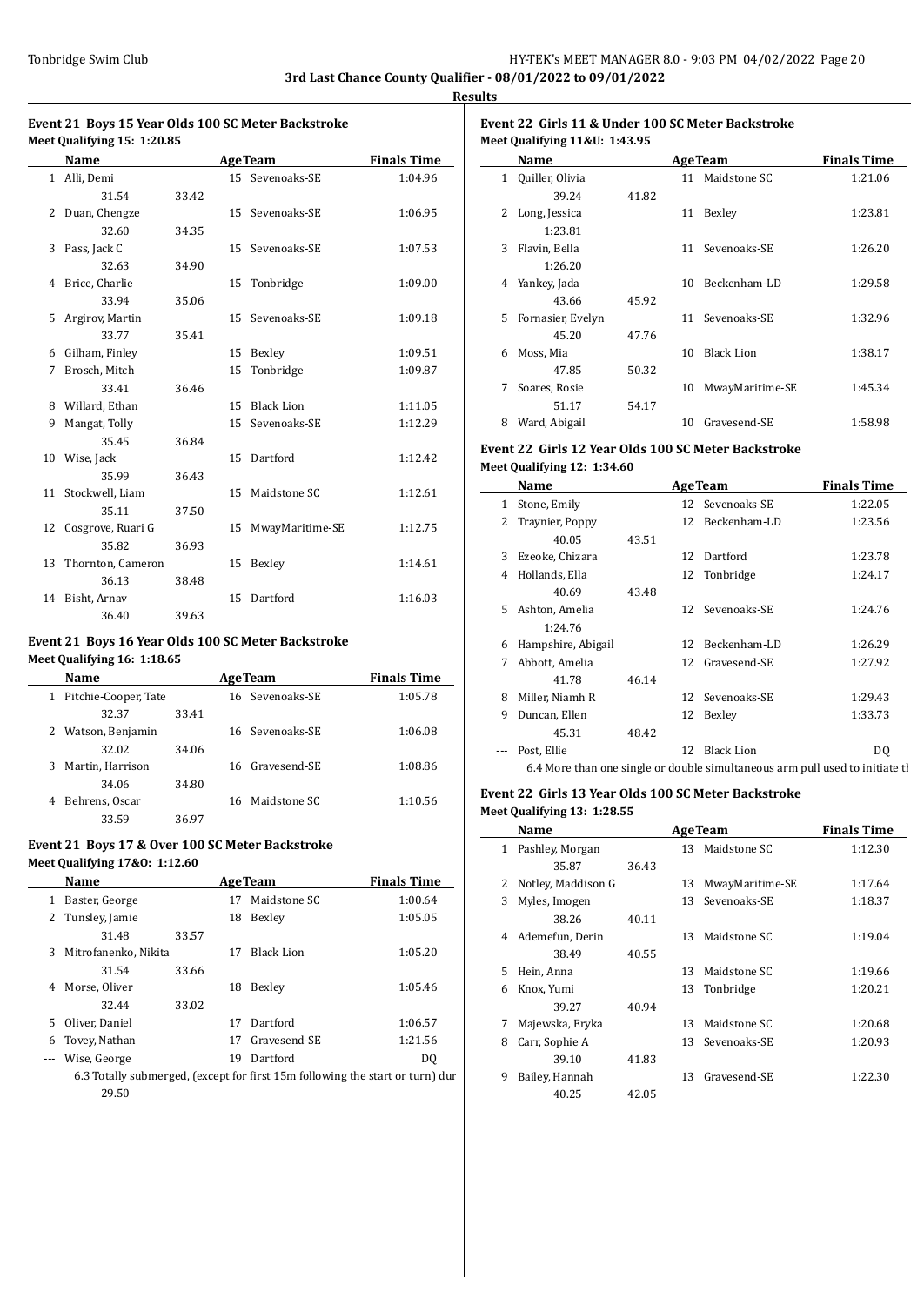$\overline{a}$ 

# Tonbridge Swim Club **HY-TEK's MEET MANAGER 8.0 - 9:03 PM 04/02/2022** Page 21

# **3rd Last Chance County Qualifier - 08/01/2022 to 09/01/2022**

 $\overline{a}$ 

 $\overline{a}$ 

 $\overline{a}$ 

 $\overline{a}$ 

| (Event 22 Girls 13 Year Olds 100 SC Meter Backstroke) |                    |       |     |                 |                    |  |  |  |
|-------------------------------------------------------|--------------------|-------|-----|-----------------|--------------------|--|--|--|
|                                                       | Name               |       |     | <b>AgeTeam</b>  | <b>Finals Time</b> |  |  |  |
|                                                       | 10 Marshall, Emily |       |     | 13 Black Lion   | 1:25.39            |  |  |  |
|                                                       | 42.25              | 43.14 |     |                 |                    |  |  |  |
|                                                       | 11 Czapla, Julia   |       | 13. | Dartford        | 1:28.51            |  |  |  |
|                                                       | 12 Balzan, Emily   |       |     | 13 Gravesend-SE | 1:31.22            |  |  |  |
|                                                       | 43.78              | 47 44 |     |                 |                    |  |  |  |

# **Event 22 Girls 14 Year Olds 100 SC Meter Backstroke Meet Qualifying 14: 1:25.25**

|              | Name                     |       |    | <b>AgeTeam</b>  | <b>Finals Time</b> |
|--------------|--------------------------|-------|----|-----------------|--------------------|
| $\mathbf{1}$ | Semple, Caitlyn E        |       |    | 14 Sevenoaks-SE | 1:11.17            |
| 2            | Chaza, Chenai            |       |    | 14 Maidstone SC | 1:12.55            |
|              | 35.56                    | 36.99 |    |                 |                    |
|              | 3 Fornasier, Lilia       |       |    | 14 Sevenoaks-SE | 1:13.34            |
|              | 36.30                    | 37.04 |    |                 |                    |
| 4            | Traynier, Izzy           |       | 14 | Beckenham-LD    | 1:15.37            |
| 5            | Foden, Grace             |       | 14 | Bexley          | 1:16.24            |
| 6            | Wynne Thomas, Eliza      |       | 14 | Tonbridge       | 1:16.40            |
|              | 37.02                    | 39.38 |    |                 |                    |
| 7            | Castleton, Isabelle      |       |    | 14 Dartford     | 1:16.47            |
|              | 37.22                    | 39.25 |    |                 |                    |
| 8            | Denney, Polly            |       |    | 14 Bexley       | 1:18.40            |
|              | 38.21                    | 40.19 |    |                 |                    |
| 9            | Healy, Isla              |       | 14 | Maidstone SC    | 1:18.53            |
| 10           | Stoddart, Isabelle       |       | 14 | Sevenoaks-SE    | 1:18.87            |
|              | 37.75                    | 41.12 |    |                 |                    |
|              | 11 James, Amelia         |       |    | 14 Maidstone SC | 1:19.33            |
|              | 39.63                    | 39.70 |    |                 |                    |
|              | 12 Ekstrom, Freja        |       | 14 | Maidstone SC    | 1:19.36            |
|              | 38.74                    | 40.62 |    |                 |                    |
| 13           | Trigueirinho, Gabriela K |       | 14 | Sevenoaks-SE    | 1:19.53            |
| 14           | Borooah, Rea             |       | 14 | Bexley          | 1:19.86            |
| 15           | Waller, Ruby             |       | 14 | Sevenoaks-SE    | 1:21.96            |
|              | 39.54                    | 42.42 |    |                 |                    |
| 16           | Mulder, Hope             |       |    | 14 Beachfield   | 1:29.19            |
|              | 43.09                    | 46.10 |    |                 |                    |

# **Event 22 Girls 15 Year Olds 100 SC Meter Backstroke Meet Qualifying 15: 1:23.60**

|    | Name             |       |    | <b>AgeTeam</b>    | <b>Finals Time</b> |
|----|------------------|-------|----|-------------------|--------------------|
| 1  | Arundell, Kahlen |       | 15 | Maidstone SC      | 1:07.10            |
| 2  | Chambers, Maisie |       | 15 | Sevenoaks-SE      | 1:13.15            |
| 3  | Morse, Isabella  |       | 15 | Bexley            | 1:15.63            |
|    | 36.38            | 39.25 |    |                   |                    |
| 4  | Watson, Leah     |       | 15 | <b>Black Lion</b> | 1:17.35            |
|    | 37.30            | 40.05 |    |                   |                    |
| 5. | Atkinson, Emily  |       | 15 | Bexley            | 1:17.55            |
|    | 37.30            | 40.25 |    |                   |                    |
| 6  | Jackson, Cara    |       | 15 | <b>Black Lion</b> | 1:17.92            |
|    | 37.85            | 40.07 |    |                   |                    |
| 7  | Miller, Caitlin  |       |    | 15 Sevenoaks-SE   | 1:19.86            |
|    | 38.76            | 41.10 |    |                   |                    |
| 8  | Evans, Rosie     |       | 15 | Beckenham-LD      | 1:20.01            |
|    | 39.58            | 40.43 |    |                   |                    |
| 9  | Russon, Emelia   |       | 15 | Maidstone SC      | 1:20.58            |
|    | 39.44            | 41.14 |    |                   |                    |

| <b>Results</b> |                      |       |                 |                                                                               |
|----------------|----------------------|-------|-----------------|-------------------------------------------------------------------------------|
|                | 10 Rolfe, Sophie     |       | 15 Beachfield   | 1:26.76                                                                       |
|                | 42.05                | 44.71 |                 |                                                                               |
|                | --- Mushtag, Haadiya |       | 15 Gravesend-SE | DO.                                                                           |
|                |                      |       |                 | 6.4 More than one single or double simultaneous arm pull used to initiate the |

# **Event 22 Girls 16 Year Olds 100 SC Meter Backstroke Meet Qualifying 16: 1:23.60**

|    | Name              | <b>AgeTeam</b> |    |                 | <b>Finals Time</b> |
|----|-------------------|----------------|----|-----------------|--------------------|
| 1  | Singleterry, Cara |                |    | 16 Sevenoaks-SE | 1:14.14            |
|    | 35.95             | 38.19          |    |                 |                    |
|    | 2 Tricker, Grace  |                | 16 | Beckenham-LD    | 1:15.61            |
|    | 36.74             | 38.87          |    |                 |                    |
| 3. | Stanley, Esmee    |                | 16 | Dartford        | 1:15.74            |
| 4  | Kirkby, Phoebe    |                |    | 16 Tonbridge    | 1:16.15            |
|    | 36.11             | 40.04          |    |                 |                    |
| 5  | Burke, Lilly-Rose |                | 16 | Beachfield      | 1:18.64            |
|    | 38.74             | 39.90          |    |                 |                    |
| 6  | Wood. Ellen       |                | 16 | Tonbridge       | 1:19.85            |

# **Event 22 Girls 17 & Over 100 SC Meter Backstroke Meet Qualifying 17&O: 1:20.30**

|   | Name               | <b>AgeTeam</b> |     |                   | <b>Finals Time</b> |
|---|--------------------|----------------|-----|-------------------|--------------------|
|   | Elvidge, Hannah G  |                |     | 20 Sevenoaks-SE   | 1:07.33            |
|   | 2 Stoddart, Imogen |                |     | 17 Sevenoaks-SE   | 1:11.53            |
|   | 34.51              | 37.02          |     |                   |                    |
| 3 | Clarke, Isabella   |                | 17  | <b>Black Lion</b> | 1:12.84            |
|   | 35.51              | 37.33          |     |                   |                    |
|   | Brady, Scarlett    |                | 18. | Sevenoaks-SE      | 1:14.52            |
|   | 36.28              | 38.24          |     |                   |                    |

#### **Event 23 Boys 11 & Under 50 SC Meter Breaststroke Meet Qualifying 11&U: 54.73**

|    | Name                |     | <b>AgeTeam</b>  | <b>Finals Time</b> |
|----|---------------------|-----|-----------------|--------------------|
|    | 1 Driver, Arthur    |     | 11 Beckenham-LD | 44.43              |
|    | 2 Waterton, Dominic |     | 11 Tonbridge    | 45.20              |
|    | 3 de Cruz, Thomas   | 10. | Beckenham-LD    | 48.81              |
|    | Carr, Ollie         |     | 11 Maidstone SC | 49.05              |
| 5. | Adams, Rylan        | 11. | Gravesend-SE    | 55.34              |

# **Event 23 Boys 12 Year Olds 50 SC Meter Breaststroke Meet Qualifying 12: 50.88**

|    | <b>Name</b>       |    | <b>AgeTeam</b>  | <b>Finals Time</b> |
|----|-------------------|----|-----------------|--------------------|
| 1  | Ellershaw, Thomas |    | 12 Sevenoaks-SE | 41.00              |
|    | Dada, Lanre       |    | 12 Maidstone SC | 44.47              |
| 3  | Murphy, Tom       |    | 12 Maidstone SC | 45.28              |
| 4  | Gilham, Riley     |    | 12 Bexley       | 47.02              |
| 5. | Borooah, Jai      | 12 | Bexley          | 47.46              |
|    | Bisht, Aaryan     |    | Dartford        | 48.80              |

#### **Event 23 Boys 13 Year Olds 50 SC Meter Breaststroke Meet Qualifying 13: 47.85**

|    | Name                 |    | <b>AgeTeam</b>  | <b>Finals Time</b> |
|----|----------------------|----|-----------------|--------------------|
|    | 1 Carnegie, Jeremiah |    | 13 Beckenham-LD | 34.33              |
| 2  | Holden, William      | 13 | Bexley          | 38.62              |
| 3  | Shankar, Rishan      |    | 13 Beckenham-LD | 39.56              |
| 4  | Rowe, Mason          |    | 13 Bexley       | 40.41              |
| 5. | Waterton, Dexter     |    | 13 Tonbridge    | 42.32              |
| 6  | Johnson, Alberto     |    | 13 Beckenham-LD | 42.64              |
|    | Meksenas, Daniel     |    | 13 Dartford     | 43.70              |
| 8  | Tricker, John        |    | 13 Beckenham-LD | 45.97              |
|    |                      |    |                 |                    |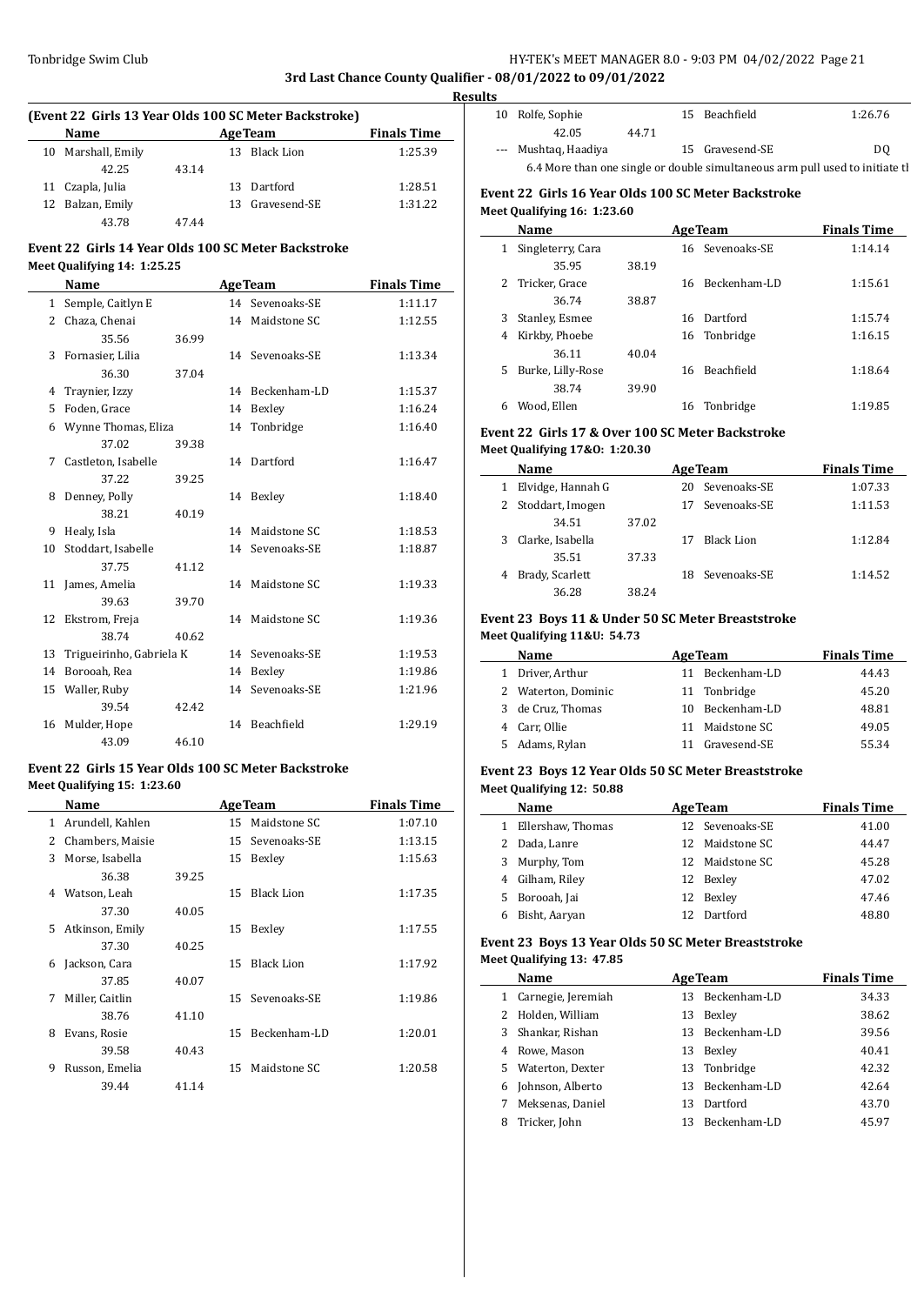# Tonbridge Swim Club **HY-TEK's MEET MANAGER 8.0 - 9:03 PM 04/02/2022** Page 22 **3rd Last Chance County Qualifier - 08/01/2022 to 09/01/2022**

**Results**

 $\overline{a}$ 

L,

ц.

# **Event 23 Boys 14 Year Olds 50 SC Meter Breaststroke Meet Qualifying 14: 45.38**

|    | Name                      |    | <b>AgeTeam</b>     | <b>Finals Time</b> |
|----|---------------------------|----|--------------------|--------------------|
| 1  | Ntiamoah, Kal-El          | 14 | Beckenham-LD       | 33.29              |
| 2  | Boyce, Oliver             |    | 14 Tonbridge       | 37.08              |
| 3  | Armada Bennett, Aubry D   | 14 | Sevenoaks-SE       | 37.32              |
| 4  | Williams, Sonny J         |    | 14 MwayMaritime-SE | 38.58              |
| 5. | Szilagyi, David           | 14 | Bexley             | 38.84              |
| 6  | Williams, Tom             |    | 14 Beckenham-LD    | 39.34              |
| 7  | Vensislavov Vasilev, Veny | 14 | Black Lion         | 40.00              |
| 8  | Cross, Samuel             | 14 | Bexley             | 40.65              |
| 9  | Jayasinghe, Leo           | 14 | Bexley             | 41.11              |
| 10 | Burke, Toby               |    | 14 Sevenoaks-SE    | 41.57              |
| 11 | Argirov, Boris            |    | 14 Sevenoaks-SE    | 43.01              |
| 12 | Isyarlar, Jack            | 14 | Black Lion         | 44.21              |
| 13 | Newbury, Ethan            | 14 | Beachfield         | 44.55              |
| 14 | Marsh, Jack               | 14 | Beachfield         | 53.66              |

## **Event 23 Boys 15 Year Olds 50 SC Meter Breaststroke Meet Qualifying 15: 42.90**

|       | Name              | <b>AgeTeam</b> | <b>Finals Time</b> |       |
|-------|-------------------|----------------|--------------------|-------|
| $^*1$ | Pass, Jack C      |                | 15 Sevenoaks-SE    | 32.78 |
| $^*1$ | Gilham, Finley    | 15             | Bexley             | 32.78 |
| 3     | Kokkini, Andreas  |                | 15 Beckenham-LD    | 34.32 |
| 4     | Stockwell, Liam   | 15             | Maidstone SC       | 35.52 |
| 5     | Mangat, Tolly     |                | 15 Sevenoaks-SE    | 38.28 |
| 6     | Argirov, Martin   |                | 15 Sevenoaks-SE    | 38.67 |
| 7     | Harlow, Jake      | 15.            | Black Lion         | 40.09 |
| 8     | Cosgrove, Ruari G | 15             | MwayMaritime-SE    | 40.45 |
| 9     | Hopkins, Haidn    | 15             | Beachfield         | 41.28 |
| 10    | Bisht, Arnav      | 15             | Dartford           | 41.33 |
| 11    | Masaryk, Adam     | 15             | MwayMaritime-SE    | 42.39 |

## **Event 23 Boys 16 Year Olds 50 SC Meter Breaststroke Meet Qualifying 16: 41.80**

|   | Name                   | <b>AgeTeam</b> |                 | <b>Finals Time</b> |
|---|------------------------|----------------|-----------------|--------------------|
|   | 1 Zouali, Adam         |                | 16 Bexley       | 33.36              |
|   | 2 Boyce, Thomas        |                | 16 Tonbridge    | 35.20              |
|   | 3 Pitchie-Cooper, Tate |                | 16 Sevenoaks-SE | 35.67              |
|   | 4 Nikolic, Alexander   |                | 16 Dartford     | 36.18              |
| 5 | Martin, Harrison       |                | 16 Gravesend-SE | 37.66              |

# **Event 23 Boys 17 & Over 50 SC Meter Breaststroke Meet Qualifying 17&O: 39.05**

| <b>Name</b>       | <b>AgeTeam</b>  | <b>Finals Time</b> |
|-------------------|-----------------|--------------------|
| 1 Henbest, Toby   | 18 Tonbridge    | 31.12              |
| 2 Enticknap, Noah | 17 Sevenoaks-SE | 32.03              |
| 3 Tovey, Nathan   | 17 Gravesend-SE | 44.89              |

## **Event 24 Girls 11 & Under 50 SC Meter Breaststroke Meet Qualifying 11&U: 53.63**

|    | <b>Name</b>       |    | <b>AgeTeam</b>    | <b>Finals Time</b> |
|----|-------------------|----|-------------------|--------------------|
|    | 1 Yankey, Rihanna | 11 | Beckenham-LD      | 45.04              |
| 2  | Shiu, Chloe       | 11 | Beckenham-LD      | 46.58              |
| 3  | Ramsay, Ella      | 11 | Maidstone SC      | 46.78              |
| 4  | Tse, Cheryl       |    | 11 Tonbridge      | 47.78              |
| 5. | Bourner, Lola     | 11 | <b>Black Lion</b> | 48.31              |
| 6  | White, Elena      | 11 | Beckenham-LD      | 48.58              |
|    | Driver, Ella      | 11 | Beckenham-LD      | 49.31              |
|    |                   |    |                   |                    |

| 8                    | Tovey, Bronwyn                                                                 |    | 11 Sevenoaks-SE   | 49.62   |
|----------------------|--------------------------------------------------------------------------------|----|-------------------|---------|
| 9                    | Knorton, Grace                                                                 | 10 | Bexley            | 49.69   |
| 10                   | Elvidge, Julia R                                                               |    | 11 Sevenoaks-SE   | 49.96   |
|                      | 11 Yankey, Jada                                                                | 10 | Beckenham-LD      | 51.02   |
|                      | 12 Hopper, Dottie                                                              | 11 | <b>Beachfield</b> | 53.73   |
|                      | 13 Moerman, Sharay                                                             | 10 | <b>Beachfield</b> | 55.95   |
| 14                   | Soares, Rosie                                                                  | 10 | MwayMaritime-SE   | 1:01.58 |
|                      | 15 Newbury, Chloe                                                              | 11 | <b>Beachfield</b> | 1:02.19 |
| $\sim$ $\sim$ $\sim$ | Marsh, Lauren                                                                  | 11 | <b>Beachfield</b> | DO.     |
|                      | 7.1 After the start or after each turn single butterfly kick not performed bef |    |                   |         |

# **Event 24 Girls 12 Year Olds 50 SC Meter Breaststroke Meet Qualifying 12: 50.05**

|              | Name                                                                         |    | <b>AgeTeam</b>    | <b>Finals Time</b> |
|--------------|------------------------------------------------------------------------------|----|-------------------|--------------------|
| $\mathbf{1}$ | Williams, Lowri                                                              | 12 | Sevenoaks-SE      | 39.81              |
| 2            | Ashton, Amelia                                                               | 12 | Sevenoaks-SE      | 42.49              |
| 3            | Whiffin, Emma                                                                | 12 | Bexley            | 42.61              |
| 4            | Cooley, Olivia                                                               | 12 | Maidstone SC      | 43.21              |
| 5            | Bowra, Lola                                                                  | 12 | <b>Black Lion</b> | 43.39              |
| 6            | Lynch, Dakota                                                                | 12 | Sevenoaks-SE      | 43.65              |
| 7            | Xie, Katie                                                                   | 12 | Bexley            | 44.48              |
| 8            | Shitta-Bey, Zarina                                                           | 12 | Beckenham-LD      | 46.29              |
| 9            | Truong, Rosa                                                                 | 12 | Maidstone SC      | 46.75              |
| 10           | Paris Moore, Sasha                                                           | 12 | Sevenoaks-SE      | 47.05              |
| 11           | Cannon, Amelia                                                               | 12 | Tonbridge         | 47.53              |
| 12           | Ezeoke, Chizara                                                              | 12 | Dartford          | 47.61              |
| 13           | Lang, Matilda J                                                              | 12 | Sevenoaks-SE      | 48.04              |
| $*14$        | Miller, Niamh R                                                              | 12 | Sevenoaks-SE      | 48.28              |
| $*14$        | Warden, Sophie                                                               | 12 | Maidstone SC      | 48.28              |
| $*14$        | Smith, Amelie                                                                | 12 | Gravesend-SE      | 48.28              |
| 17           | Duncan, Ellen                                                                | 12 | Bexley            | 48.54              |
| 18           | McLean, Aurelia                                                              | 12 | Beachfield        | 57.91              |
|              | Ntchouissi, Albane                                                           | 12 | Beckenham-LD      | DQ                 |
|              | 7.6 Did not touch at turn or finish with both hands, or touch not simultaneo |    |                   |                    |

# **Event 24 Girls 13 Year Olds 50 SC Meter Breaststroke Meet Qualifying 13: 47.58**

|              | Name              |    | <b>AgeTeam</b>  | <b>Finals Time</b> |
|--------------|-------------------|----|-----------------|--------------------|
| $\mathbf{1}$ | Myles, Imogen     |    | 13 Sevenoaks-SE | 36.62              |
| 2            | Shiu, Jess        | 13 | Beckenham-LD    | 39.35              |
| 3            | Neal, Cara P      | 13 | Sevenoaks-SE    | 40.41              |
| 4            | Clouston, Breanne | 13 | Tonbridge       | 41.46              |
| 5.           | Absalom, Scarlett | 13 | Beckenham-LD    | 41.83              |
| 6            | Carr, Sophie A    | 13 | Sevenoaks-SE    | 42.50              |
| 7            | Ademefun, Derin   | 13 | Maidstone SC    | 42.72              |
| 8            | John, Alexandra   | 13 | Beckenham-LD    | 43.13              |
| 9            | Bhatti, Pyari     | 13 | Gravesend-SE    | 43.33              |
| 10           | Zidan, Salma      | 13 | Sevenoaks-SE    | 43.68              |
| 11           | Fosh, Abi         | 13 | Bexley          | 43.77              |
| 12           | Pashley, Morgan   | 13 | Maidstone SC    | 44.42              |
| 13           | Czapla, Julia     | 13 | Dartford        | 46.96              |
| 14           | Nevard, Amelia    | 13 | Beckenham-LD    | 47.24              |

## **Event 24 Girls 14 Year Olds 50 SC Meter Breaststroke Meet Qualifying 14: 45.93**

| Name            | <b>AgeTeam</b>  | <b>Finals Time</b> |
|-----------------|-----------------|--------------------|
| 1 Dunn, Olivia  | 14 Beckenham-LD | 38.20              |
| Kienlen, Willow | 14 Tonbridge    | 38.44              |
| Whitlock, Iris  | 14 Sevenoaks-SE | 38.94              |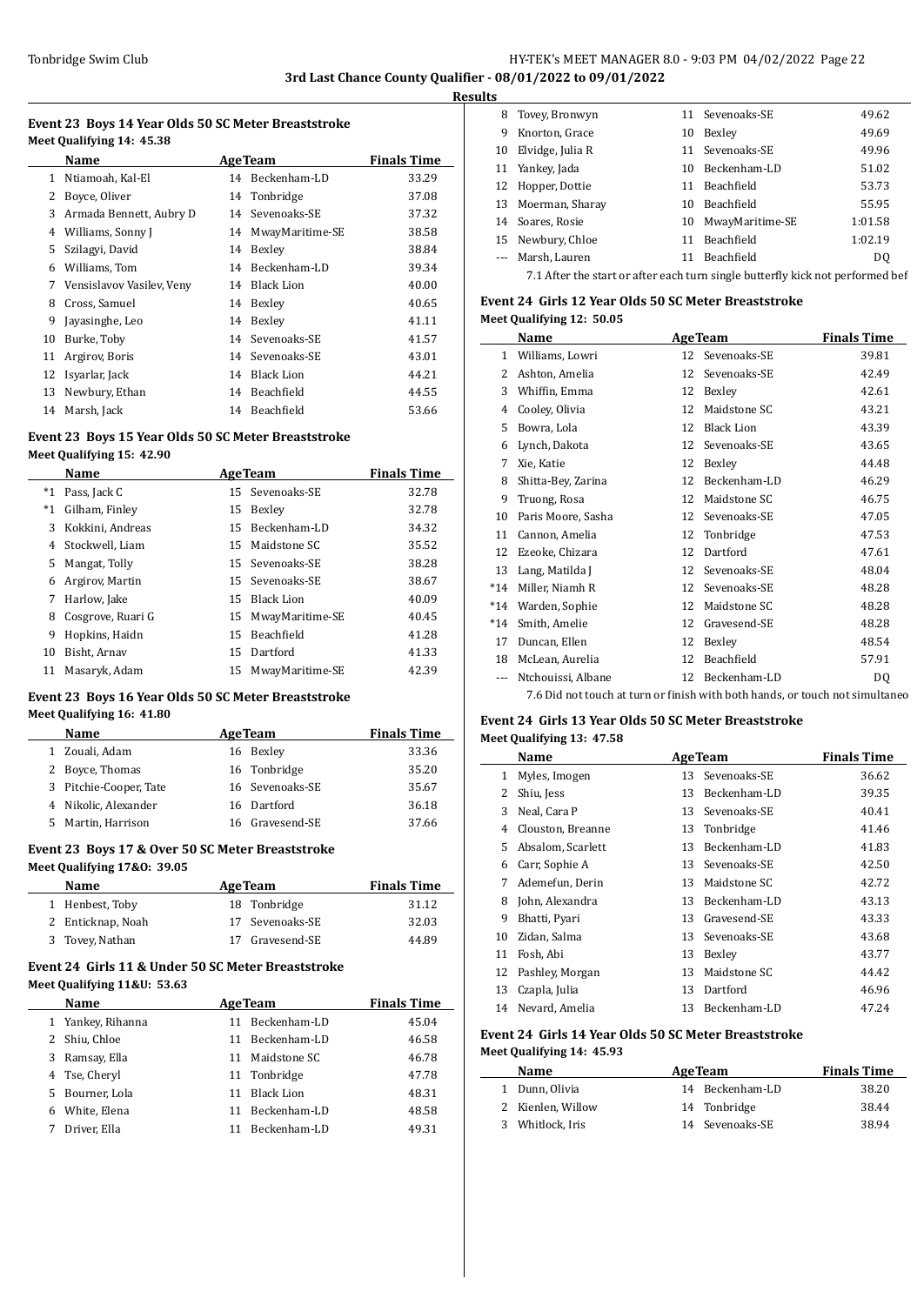# Tonbridge Swim Club **HY-TEK's MEET MANAGER 8.0 - 9:03 PM 04/02/2022** Page 23 **3rd Last Chance County Qualifier - 08/01/2022 to 09/01/2022**

**Results**

#### **(Event 24 Girls 14 Year Olds 50 SC Meter Breaststroke)**

|    | Name                     | <b>AgeTeam</b>  | <b>Finals Time</b> |
|----|--------------------------|-----------------|--------------------|
| 4  | Macey, Amelia            | 14 Black Lion   | 40.12              |
| 5  | Fornasier, Lilia         | 14 Sevenoaks-SE | 40.33              |
| 6  | Fosh, Jess               | 14 Bexley       | 40.71              |
| 7  | Healy, Isla              | 14 Maidstone SC | 41.73              |
| 8  | Dyer, Eva                | 14 Sevenoaks-SE | 42.11              |
| 9  | Denney, Polly            | 14 Bexley       | 42.29              |
| 10 | Waller, Ruby             | 14 Sevenoaks-SE | 42.78              |
| 11 | Stoddart, Isabelle       | 14 Sevenoaks-SE | 43.21              |
|    | 12 Feachem, Gabriella    | 14 Tonbridge    | 43.79              |
| 13 | White, Peyton            | 14 Dartford     | 43.82              |
| 14 | Trigueirinho, Gabriela K | 14 Sevenoaks-SE | 43.91              |
|    |                          |                 |                    |

#### **Event 24 Girls 15 Year Olds 50 SC Meter Breaststroke Meet Qualifying 15: 45.38**

|    | Name              |    | <b>AgeTeam</b>  | <b>Finals Time</b> |
|----|-------------------|----|-----------------|--------------------|
|    | 1 Tovey, Amelia   |    | 15 Sevenoaks-SE | 37.34              |
| 2  | Taylor, Louise    | 15 | Beckenham-LD    | 37.69              |
| 3  | Gray, Fern        |    | 15 Sevenoaks-SE | 37.82              |
| 4  | Chambers, Maisie  |    | 15 Sevenoaks-SE | 38.60              |
| 5. | Harris, Faith     | 15 | Beachfield      | 38.80              |
| 6  | Campbell, Isobel  | 15 | Beckenham-LD    | 39.02              |
| 7  | Watson, Leah      |    | 15 Black Lion   | 39.88              |
| 8  | Counsell, Lillian |    | 15 Beckenham-LD | 40.17              |
| 9  | Russon, Emelia    |    | 15 Maidstone SC | 41.88              |
| 10 | Hughes, Chloe     | 15 | Bexley          | 43.53              |
| 11 | Sams. Martha      |    | 15 Tonbridge    | 45.46              |
| 12 | Drewett, Daisy    | 15 | Black Lion      | 45.82              |

#### **Event 24 Girls 16 Year Olds 50 SC Meter Breaststroke Meet Qualifying 16: 45.38**

| Name                | <b>AgeTeam</b> | <b>Finals Time</b> |
|---------------------|----------------|--------------------|
| 1 Moerman, Kayla    | 16 Beachfield  | 39.56              |
| 2 Burke, Lilly-Rose | 16 Beachfield  | 41.54              |

## **Event 24 Girls 17 & Over 50 SC Meter Breaststroke Meet Qualifying 17&O: 43.00**

|    | <b>Name</b>       |    | <b>AgeTeam</b>  | <b>Finals Time</b> |
|----|-------------------|----|-----------------|--------------------|
| 1  | Stoddart, Imogen  | 17 | Sevenoaks-SE    | 34.21              |
| 2  | Elvidge, Hannah G |    | 20 Sevenoaks-SE | 37.26              |
| 3. | Evans, Olwen      | 18 | Bexley          | 37.91              |
|    | Ray, Olivia       |    | 18 Gravesend-SE | 38.45              |
| 5. | Dolman, Grace     | 18 | Beachfield      | 38.70              |
| 6  | Denney, Maisie    | 17 | Bexley          | 39.56              |
|    | Fosh, Isabelle    |    | Bexley          | 44.50              |
|    |                   |    |                 |                    |

# **Event 25 Boys 11 & Under 200 SC Meter Freestyle**

## **Meet Qualifying 11&U: 3:09.20**

| <b>Name</b>   | <b>AgeTeam</b> |  |                 |       | <b>Finals Time</b> |
|---------------|----------------|--|-----------------|-------|--------------------|
| 1 Carr. Ollie |                |  | 11 Maidstone SC |       | 3:02.49            |
| 40.89         | 47.52          |  | 47.46           | 46.62 |                    |

#### **Event 25 Boys 12 Year Olds 200 SC Meter Freestyle Meet Qualifying 12: 2:58.20**

| <b>Name</b>     | <b>AgeTeam</b> | <b>Finals Time</b> |       |         |
|-----------------|----------------|--------------------|-------|---------|
| 1 Love, Thomas  |                | 12 Beckenham-LD    |       | 2:28.48 |
| 33.28           | 38.25          | 39.15              | 37.80 |         |
| 2 Gilham, Riley |                | 12 Bexley          |       | 2:41.78 |
| 35.47           | 42.14          | 43.07              | 41.10 |         |

| 3 Borooah, Jai |       | 12 Bexley       | 2:46.99 |
|----------------|-------|-----------------|---------|
| 4 Lloyd, Ben   |       | 12 Maidstone SC | 2:50.93 |
| 37.37          | 44.93 | 1:28.63         |         |

## **Event 25 Boys 13 Year Olds 200 SC Meter Freestyle Meet Qualifying 13: 2:48.30**

|    | Name               |       |    | <b>AgeTeam</b> |       | <b>Finals Time</b> |
|----|--------------------|-------|----|----------------|-------|--------------------|
| 1  | Carnegie, Jeremiah |       | 13 | Beckenham-LD   |       | 2:21.59            |
| 2  | Goode, Oliver      |       | 13 | Beckenham-LD   |       | 2:25.91            |
|    | 32.88              | 37.50 |    | 38.98          | 36.55 |                    |
| 3  | Evans, Eddie       |       | 13 | Beckenham-LD   |       | 2:26.70            |
|    | 33.64              | 37.45 |    | 38.75          | 36.86 |                    |
| 4  | Nikolic, Leo       |       | 13 | Dartford       |       | 2:28.00            |
|    | 34.19              | 38.04 |    | 39.05          | 36.72 |                    |
| 5. | Rowe, Mason        |       | 13 | Bexley         |       | 2:28.97            |
|    | 33.50              | 37.81 |    | 39.69          | 37.97 |                    |
| 6  | Holden, William    |       | 13 | Bexley         |       | 2:32.82            |
|    | 34.19              | 38.53 |    | 40.26          | 39.84 |                    |
| 7  | Tricker, John      |       | 13 | Beckenham-LD   |       | 2:35.44            |
| 8  | Moss, Seth         |       | 13 | Black Lion     |       | 2:42.32            |
|    | 37.03              | 41.86 |    | 42.96          | 40.47 |                    |

# **Event 25 Boys 14 Year Olds 200 SC Meter Freestyle**

#### **Meet Qualifying 14: 2:34.00**

|   | Name              | <b>AgeTeam</b> | <b>Finals Time</b> |         |
|---|-------------------|----------------|--------------------|---------|
| 1 | Kokkini, Harri    |                | 14 Beckenham-LD    | 2:24.91 |
|   | 32.63             | 37.95          | 39.55<br>34.78     |         |
|   | 2 Szilagyi, David |                | Bexley<br>14       | 2:25.50 |
|   | 32.56             | 37.72          | 38.54<br>36.68     |         |
|   | 3 Burke, Toby     |                | 14 Sevenoaks-SE    | 2:25.70 |
|   | 33.60             | 37.68          | 38.32<br>36.10     |         |

#### **Event 25 Boys 15 Year Olds 200 SC Meter Freestyle Meet Qualifying 15: 2:30.70**

|    | Name                 |       |     | <b>AgeTeam</b>  |       | <b>Finals Time</b> |
|----|----------------------|-------|-----|-----------------|-------|--------------------|
| 1  | Cowley Antelo, Ruben |       |     | 15 Tonbridge    |       | 2:07.08            |
|    |                      |       |     |                 | 31.67 |                    |
| 2  | Isaacs, Harri        |       | 15  | MwayMaritime-SE |       | 2:13.47            |
|    | 30.30                | 34.65 |     | 35.93           | 32.59 |                    |
| 3  | Brice, Charlie       |       |     | 15 Tonbridge    |       | 2:13.61            |
|    | 30.36                | 34.78 |     | 35.24           | 33.23 |                    |
| 4  | Brosch, Mitch        |       | 15  | Tonbridge       |       | 2:14.23            |
| 5. | Gilham, Finley       |       | 15  | Bexley          |       | 2:15.60            |
|    |                      |       |     |                 | 33.95 |                    |
| 6  | Kokkini, Andreas     |       | 15. | Beckenham-LD    |       | 2:17.49            |

#### **Event 25 Boys 16 Year Olds 200 SC Meter Freestyle Meet Qualifying 16: 2:28.50**

|   | Name               | <b>AgeTeam</b> |    |                 |       | <b>Finals Time</b> |
|---|--------------------|----------------|----|-----------------|-------|--------------------|
| 1 | Behrens, Oscar     |                |    | 16 Maidstone SC |       | 2:04.57            |
|   | 28.17              | 31.54          |    | 32.55           | 32.31 |                    |
|   | 2 Whitlock, Albert |                |    | 16 Sevenoaks-SE |       | 2:07.75            |
| 3 | Boyce, Thomas      |                |    | 16 Tonbridge    |       | 2:11.02            |
|   | 29.87              | 32.98          |    | 34.30           | 33.87 |                    |
| 4 | Nikolic, Alexander |                | 16 | Dartford        |       | 2:15.14            |
|   | 30.85              | 34.20          |    | 35.63           | 34.46 |                    |